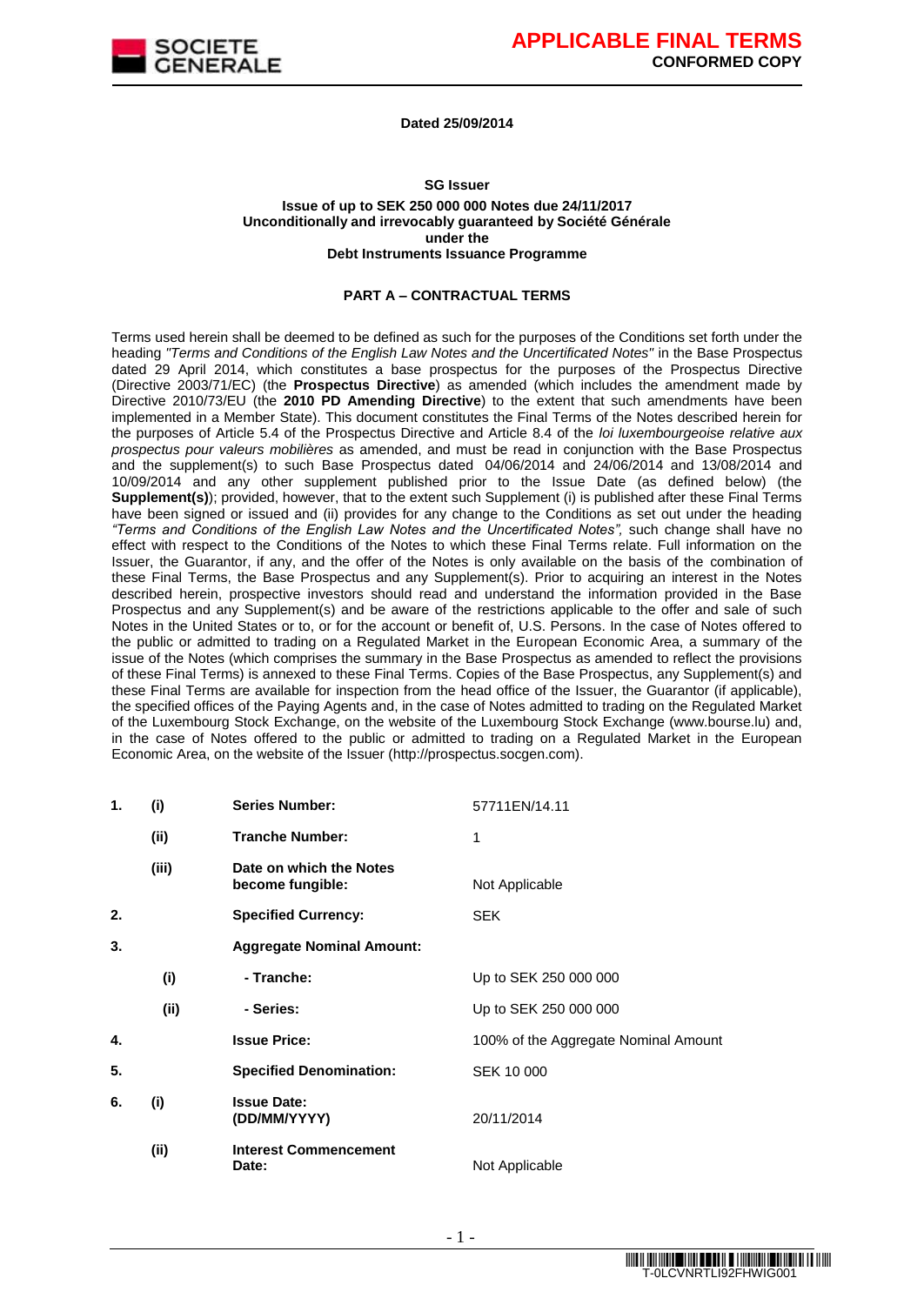

| Swedish law<br><b>Governing law:</b><br>8.<br>(i)<br><b>Status of the Notes:</b><br>9.<br>Unsecured<br>(ii)<br>Date of corporate authorisation<br>obtained for the issuance of<br>Notes:<br>Not Applicable<br>(iii)<br><b>Type of Structured Notes:</b><br><b>Share Linked Notes</b><br>The provisions of the following Additional Terms and<br>Conditions apply:<br>Additional Terms and Conditions for Share Linked Notes<br>(iv)<br><b>Reference of the Product</b><br>3.3.4 with Option 4 applicable as described in the<br>Additional Terms and Conditions relating to Formulae<br><b>Interest Basis:</b><br>10.<br>See<br>section<br>"PROVISIONS<br><b>RELATING</b><br>TO<br>INTEREST (IF ANY) PAYABLE" below.<br>11.<br><b>Redemption/Payment Basis:</b><br><i><b>"PROVISIONS</b></i><br><b>RELATING</b><br>TO<br>See<br>section<br>REDEMPTION" below.<br>12.<br>Issuer's/Noteholders'<br>"PROVISIONS<br><b>RELATING</b><br>section<br>TO<br>See<br>redemption option:<br>REDEMPTION" below. | 7. | Maturity Date: (DD/MM/YYYY) | 24/11/2017 |
|-----------------------------------------------------------------------------------------------------------------------------------------------------------------------------------------------------------------------------------------------------------------------------------------------------------------------------------------------------------------------------------------------------------------------------------------------------------------------------------------------------------------------------------------------------------------------------------------------------------------------------------------------------------------------------------------------------------------------------------------------------------------------------------------------------------------------------------------------------------------------------------------------------------------------------------------------------------------------------------------------------|----|-----------------------------|------------|
|                                                                                                                                                                                                                                                                                                                                                                                                                                                                                                                                                                                                                                                                                                                                                                                                                                                                                                                                                                                                     |    |                             |            |
|                                                                                                                                                                                                                                                                                                                                                                                                                                                                                                                                                                                                                                                                                                                                                                                                                                                                                                                                                                                                     |    |                             |            |
|                                                                                                                                                                                                                                                                                                                                                                                                                                                                                                                                                                                                                                                                                                                                                                                                                                                                                                                                                                                                     |    |                             |            |
|                                                                                                                                                                                                                                                                                                                                                                                                                                                                                                                                                                                                                                                                                                                                                                                                                                                                                                                                                                                                     |    |                             |            |
|                                                                                                                                                                                                                                                                                                                                                                                                                                                                                                                                                                                                                                                                                                                                                                                                                                                                                                                                                                                                     |    |                             |            |
|                                                                                                                                                                                                                                                                                                                                                                                                                                                                                                                                                                                                                                                                                                                                                                                                                                                                                                                                                                                                     |    |                             |            |
|                                                                                                                                                                                                                                                                                                                                                                                                                                                                                                                                                                                                                                                                                                                                                                                                                                                                                                                                                                                                     |    |                             |            |
|                                                                                                                                                                                                                                                                                                                                                                                                                                                                                                                                                                                                                                                                                                                                                                                                                                                                                                                                                                                                     |    |                             |            |
|                                                                                                                                                                                                                                                                                                                                                                                                                                                                                                                                                                                                                                                                                                                                                                                                                                                                                                                                                                                                     |    |                             |            |
|                                                                                                                                                                                                                                                                                                                                                                                                                                                                                                                                                                                                                                                                                                                                                                                                                                                                                                                                                                                                     |    |                             |            |
|                                                                                                                                                                                                                                                                                                                                                                                                                                                                                                                                                                                                                                                                                                                                                                                                                                                                                                                                                                                                     |    |                             |            |

## **PROVISIONS RELATING TO INTEREST (IF ANY) PAYABLE**

| 13. | <b>Fixed Rate Note Provisions:</b>                    | Not Applicable                                                                                                                                                                                                                                                                                                                                                      |
|-----|-------------------------------------------------------|---------------------------------------------------------------------------------------------------------------------------------------------------------------------------------------------------------------------------------------------------------------------------------------------------------------------------------------------------------------------|
| 14. | <b>Floating Rate Note Provisions:</b>                 | Not Applicable                                                                                                                                                                                                                                                                                                                                                      |
| 15. | <b>Structured Interest Note</b><br><b>Provisions:</b> | Not Applicable                                                                                                                                                                                                                                                                                                                                                      |
| 16. | <b>Zero Coupon Note Provisions:</b>                   | Not Applicable                                                                                                                                                                                                                                                                                                                                                      |
|     | PROVISIONS RELATING TO REDEMPTION                     |                                                                                                                                                                                                                                                                                                                                                                     |
| 17. | Redemption at the option of the<br>Issuer:            | Not Applicable                                                                                                                                                                                                                                                                                                                                                      |
| 18. | Redemption at the option of the<br>Noteholders:       | Not Applicable                                                                                                                                                                                                                                                                                                                                                      |
| 19. | <b>Automatic Early Redemption:</b>                    | Applicable as per Condition 5.9 of the General Terms<br>and Conditions                                                                                                                                                                                                                                                                                              |
| (i) | <b>Automatic Early Redemption</b><br>Amount(s):       | Unless previously redeemed, if an Automatic Early<br>Redemption Event has occurred, then the Issuer shall<br>redeem early the Notes on Automatic Early Redemption<br>Date(i) (i from 1 to 2) in accordance with the following<br>provisions in respect of each Note:<br>Automatic Early Redemption Amount(i) = Specified<br>Denomination x [100% + CouponLevel x i] |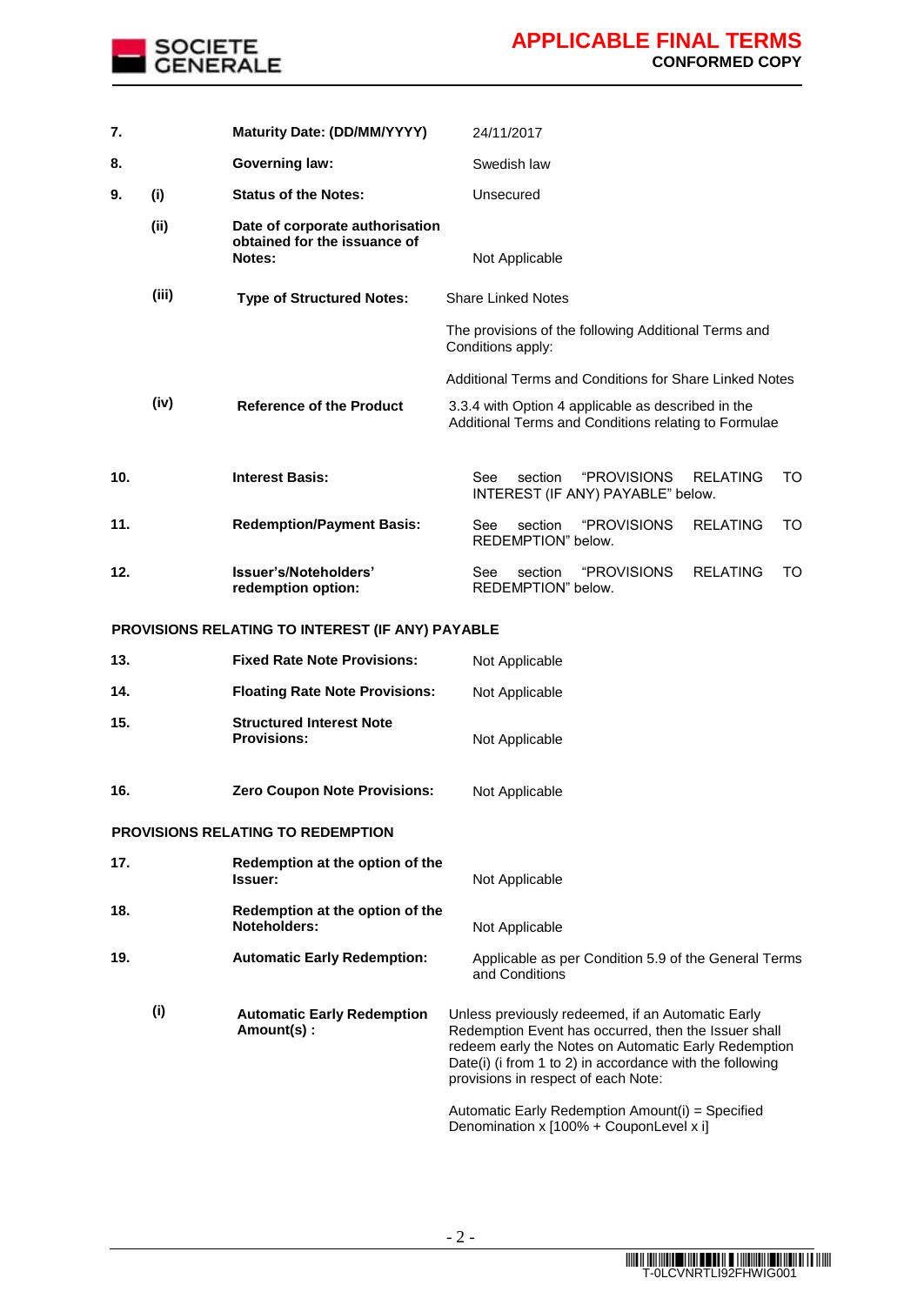

Definitions relating to the Automatic Early Redemption Amount are set out in paragraph "Definitions relating to the Product" of the section "DEFINITIONS APPLICABLE TO INTEREST (IF ANY), REDEMPTION AND THE UNDERLYING(S) IF ANY" below.

| (ii) | <b>Automatic Early Redemption</b><br>Date(s):<br>(DD/MM/YYYY)                                                                                             |                                                                                                                                                                                                                                                                                                                                                                                                                         | <b>Automatic Early Redemption</b><br>Date(i)                                                                                                                                                                                                |  |  |  |
|------|-----------------------------------------------------------------------------------------------------------------------------------------------------------|-------------------------------------------------------------------------------------------------------------------------------------------------------------------------------------------------------------------------------------------------------------------------------------------------------------------------------------------------------------------------------------------------------------------------|---------------------------------------------------------------------------------------------------------------------------------------------------------------------------------------------------------------------------------------------|--|--|--|
|      |                                                                                                                                                           | 1                                                                                                                                                                                                                                                                                                                                                                                                                       | 24/11/2015                                                                                                                                                                                                                                  |  |  |  |
|      |                                                                                                                                                           | 2                                                                                                                                                                                                                                                                                                                                                                                                                       | 24/11/2016                                                                                                                                                                                                                                  |  |  |  |
| 20.  | <b>Final Redemption Amount:</b>                                                                                                                           | Unless previously redeemed, the Issuer shall redeem<br>the Notes on the Maturity Date, in accordance with the<br>following provisions in respect of each Note:                                                                                                                                                                                                                                                          |                                                                                                                                                                                                                                             |  |  |  |
|      |                                                                                                                                                           | Scenario 1:<br>If on Valuation Date(3), WorstPerformance(3) is higher<br>than or equal to -10%, then:<br>Final Redemption Amount = Specified Denomination x<br>$[100\% + CouponLevel \times 3]$                                                                                                                                                                                                                         |                                                                                                                                                                                                                                             |  |  |  |
|      |                                                                                                                                                           | Scenario 2:<br>If on Valuation Date(3), WorstPerformance(3) is lower<br>than -10% and WorstPerformance(3) is higher than or<br>equal to -30%, then:<br>Final Redemption Amount = Specified Denomination x<br>$[100\% + 9\%]$<br><b>Scenario 3:</b><br>If on Valuation Date(3), WorstPerformance(3) is lower<br>than -30%, then:<br>Final Redemption Amount = Specified Denomination x<br>$[100% + WorstPerformance(3)]$ |                                                                                                                                                                                                                                             |  |  |  |
|      |                                                                                                                                                           |                                                                                                                                                                                                                                                                                                                                                                                                                         |                                                                                                                                                                                                                                             |  |  |  |
|      |                                                                                                                                                           |                                                                                                                                                                                                                                                                                                                                                                                                                         | Definitions relating to the Final Redemption Amount<br>are set out in paragraph "Definitions relating to the<br>Product" of the section "DEFINITIONS APPLICABLE<br>TO INTEREST (IF ANY), REDEMPTION AND THE<br>UNDERLYING(S) IF ANY" below. |  |  |  |
| 21.  | <b>Physical Delivery Note</b><br><b>Provisions:</b>                                                                                                       | Not Applicable                                                                                                                                                                                                                                                                                                                                                                                                          |                                                                                                                                                                                                                                             |  |  |  |
| 22.  | <b>Credit Linked Notes Provisions:</b>                                                                                                                    | Not Applicable                                                                                                                                                                                                                                                                                                                                                                                                          |                                                                                                                                                                                                                                             |  |  |  |
| 23.  | <b>Bond Linked Notes Provisions:</b>                                                                                                                      | Not Applicable                                                                                                                                                                                                                                                                                                                                                                                                          |                                                                                                                                                                                                                                             |  |  |  |
| 24.  | Trigger redemption at the<br>option of the Issuer:                                                                                                        | Applicable as per Condition 5.6 of the General Terms<br>and Conditions                                                                                                                                                                                                                                                                                                                                                  |                                                                                                                                                                                                                                             |  |  |  |
|      | - Outstanding Amount Trigger<br>Level:                                                                                                                    |                                                                                                                                                                                                                                                                                                                                                                                                                         | 10% of the Aggregate Nominal Amount                                                                                                                                                                                                         |  |  |  |
| 25.  | <b>Early Redemption Amount</b><br>payable on Event of Default or,<br>at the option of the Issuer, on<br>redemption for taxation or<br>regulatory reasons: | Market Value                                                                                                                                                                                                                                                                                                                                                                                                            |                                                                                                                                                                                                                                             |  |  |  |

#### **PROVISIONS APPLICABLE TO THE UNDERLYING(S) IF ANY**

**26. (i) Underlying(s):** The following Shares (each an "**Underlying(k)**" and together the "**Basket**") as defined below: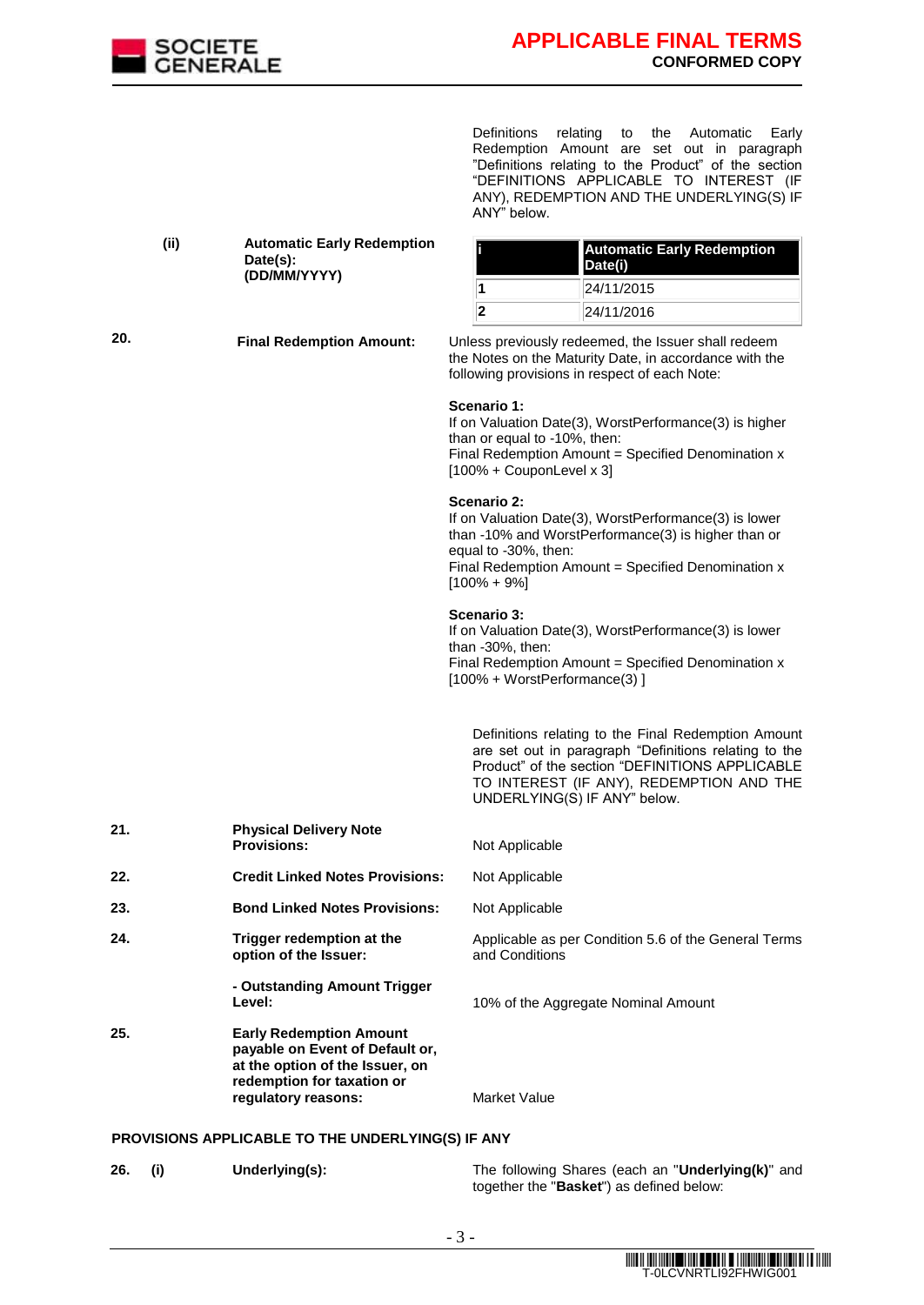

| $\mathbf k$    | Company    |                                                                                                                                                                                                                                                                                                                                                       | <b>Bloomberg Ticker</b>                                      | <b>Exchange</b>                                                                                                                                                                                                                                                                                                                                                                                                                                         | Website                                                                                                                                                                                                                                                                                                                                                                                                                                                                                                                                                   |  |  |  |
|----------------|------------|-------------------------------------------------------------------------------------------------------------------------------------------------------------------------------------------------------------------------------------------------------------------------------------------------------------------------------------------------------|--------------------------------------------------------------|---------------------------------------------------------------------------------------------------------------------------------------------------------------------------------------------------------------------------------------------------------------------------------------------------------------------------------------------------------------------------------------------------------------------------------------------------------|-----------------------------------------------------------------------------------------------------------------------------------------------------------------------------------------------------------------------------------------------------------------------------------------------------------------------------------------------------------------------------------------------------------------------------------------------------------------------------------------------------------------------------------------------------------|--|--|--|
| 1              | Volvo AB   |                                                                                                                                                                                                                                                                                                                                                       | <b>VOLVB SS</b>                                              | Stockholm Stock<br>Exchange                                                                                                                                                                                                                                                                                                                                                                                                                             | www.volvo.com                                                                                                                                                                                                                                                                                                                                                                                                                                                                                                                                             |  |  |  |
| $\overline{c}$ | Sandvik AB |                                                                                                                                                                                                                                                                                                                                                       | <b>SAND SS</b>                                               | Stockholm Stock<br>Exchange                                                                                                                                                                                                                                                                                                                                                                                                                             | www.sandvik.com                                                                                                                                                                                                                                                                                                                                                                                                                                                                                                                                           |  |  |  |
|                | (i)        | past and future<br>performances of the                                                                                                                                                                                                                                                                                                                | Information relating to the<br>Underlying(s) and volatility: | Switzerland if any.                                                                                                                                                                                                                                                                                                                                                                                                                                     | The information relating to the past and future<br>performances of the Underlying(s) and volatility are<br>available on the website, or Reuters or Bloomberg,<br>as the case may be, specified in the table above and<br>the volatility can be obtained, upon request, at the<br>specified office of Société Générale (see in address<br>and contact details of Société Générale for all<br>administrative communications relating to the Notes),<br>at the office of the Agent in Luxembourg and at the<br>office of the Principal Swiss Paying Agent in |  |  |  |
|                | (iii)      | <b>Provisions relating, amongst</b><br>others, to the Market<br><b>Disruption Event(s) and/or</b><br><b>Extraordinary Event(s) and/or</b><br><b>Monetisation until the Maturity</b><br>Date and/or any additional<br>disruption event(s) as<br>described in the relevant<br><b>Additional Terms and</b><br><b>Conditions for Structured</b><br>Notes: |                                                              | The provisions of the following Additional Terms and<br>Conditions apply:<br>Additional Terms and Conditions for Share Linked Notes                                                                                                                                                                                                                                                                                                                     |                                                                                                                                                                                                                                                                                                                                                                                                                                                                                                                                                           |  |  |  |
|                | (iv)       | the Underlying(s):                                                                                                                                                                                                                                                                                                                                    | Other information relating to                                | Information or summaries of information included<br>herein with respect to the Underlying(s), has been<br>extracted from general databases released publicly<br>or by any other available information.<br>Each of the Issuer and the Guarantor confirms that<br>such information has been accurately reproduced<br>from information published, no facts have been<br>omitted which would render the reproduced<br>information inaccurate or misleading. | and that, so far as it is aware and is able to ascertain                                                                                                                                                                                                                                                                                                                                                                                                                                                                                                  |  |  |  |

## **DEFINITIONS APPLICABLE TO INTEREST (IF ANY), REDEMPTION AND THE UNDERLYING(S) IF ANY**

| 27.                                           | (i)  | Definitions relating to date(s):                                                                                                                            |  |                                                                                                      |                          |  |  |
|-----------------------------------------------|------|-------------------------------------------------------------------------------------------------------------------------------------------------------------|--|------------------------------------------------------------------------------------------------------|--------------------------|--|--|
|                                               |      | <b>Valuation Date(0):</b><br>(DD/MM/YYYY)<br><b>Valuation Date(i);</b><br>(i from 1 to 3)<br>(DD/MM/YYYY)                                                   |  | 06/11/2014                                                                                           |                          |  |  |
|                                               |      |                                                                                                                                                             |  |                                                                                                      | <b>Valuation Date(i)</b> |  |  |
|                                               |      |                                                                                                                                                             |  |                                                                                                      | 06/11/2015               |  |  |
|                                               |      |                                                                                                                                                             |  | $\mathbf{2}$                                                                                         | 06/11/2016               |  |  |
|                                               |      |                                                                                                                                                             |  | 3                                                                                                    | 06/11/2017               |  |  |
|                                               | (ii) | Definitions relating to the<br><b>Product:</b>                                                                                                              |  | Applicable, subject to the provisions of the Additional<br>Terms and Conditions relating to Formulae |                          |  |  |
| <b>WorstPerformance(i)</b><br>(i from 1 to 3) |      | means the Minimum, for k from 1 to 2, of Performance (i, k), as<br>defined in Condition 4.6 of the Additional Terms and Conditions<br>relating to Formulae. |  |                                                                                                      |                          |  |  |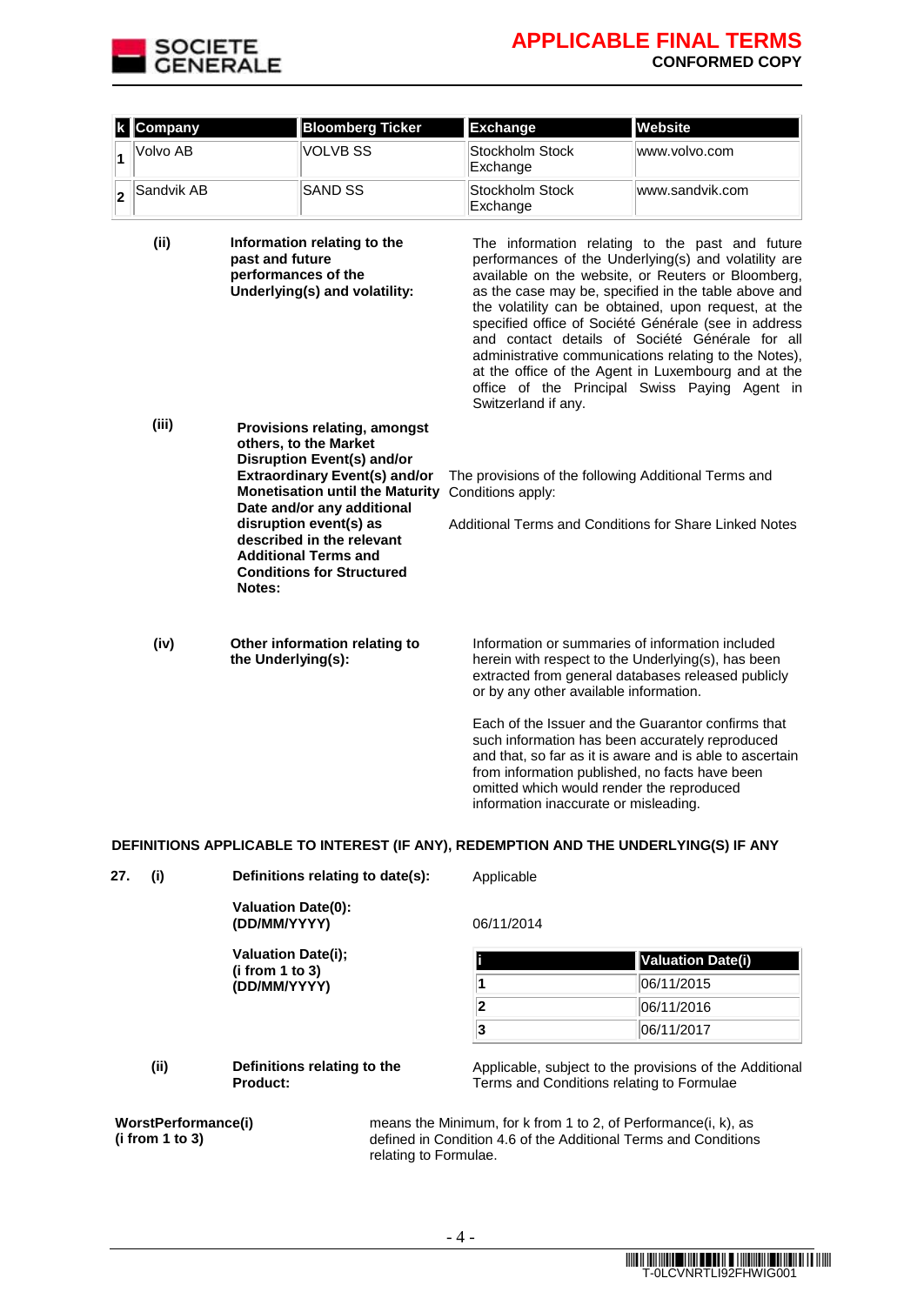

| Performance(i,k)<br>(i from 1 to 3)<br>(k from 1 to 2) |                                                                                  | means $(S(i, k) / S(0, k))$ - 100%, as defined in Condition 4.1 of the<br>Additional Terms and Conditions relating to Formulae.                                                                                                           |  |  |  |
|--------------------------------------------------------|----------------------------------------------------------------------------------|-------------------------------------------------------------------------------------------------------------------------------------------------------------------------------------------------------------------------------------------|--|--|--|
| S(i,k)<br>(i from 0 to 3)<br>(k from 1 to 2)           |                                                                                  | means in respect of any Valuation Date(i) the Closing Price of the<br>Underlying(k), as defined in Condition 4.0 of the Additional Terms<br>and Conditions relating to Formulae                                                           |  |  |  |
| CouponLevel                                            |                                                                                  | Indicatively 9% and with a minimum of 7%. Final CouponLevel will be<br>confirmed at the latest on Valuation Date(0)                                                                                                                       |  |  |  |
|                                                        | <b>Automatic Early Redemption Event</b>                                          | is deemed to have occurred, as determined by the Calculation<br>Agent, if on a Valuation Date(i) (i from 1 to 2), WorstPerformance(i)<br>is higher than or equal to -10%                                                                  |  |  |  |
|                                                        | <b>PROVISIONS RELATING TO SECURED NOTES</b>                                      |                                                                                                                                                                                                                                           |  |  |  |
| 28.                                                    | <b>Secured Notes Provisions:</b>                                                 | Not Applicable                                                                                                                                                                                                                            |  |  |  |
|                                                        | <b>GENERAL PROVISIONS APPLICABLE TO THE NOTES</b>                                |                                                                                                                                                                                                                                           |  |  |  |
| 29.                                                    | Provisions applicable to<br>payment date(s):                                     |                                                                                                                                                                                                                                           |  |  |  |
|                                                        | - Payment Business Day:                                                          | <b>Following Payment Business Day</b>                                                                                                                                                                                                     |  |  |  |
|                                                        | - Financial Centre(s):                                                           | Stockholm                                                                                                                                                                                                                                 |  |  |  |
| 30.                                                    | Form of the Notes:                                                               |                                                                                                                                                                                                                                           |  |  |  |
| (i)                                                    | Form:                                                                            | Dematerialised Uncertificated Swedish Notes in book<br>entry form issued, cleared and settled through<br>Euroclear Sweden in accordance with the Swedish<br>Financial<br>Instruments<br>Accounts<br>(SFS<br>Act<br>1998:1479), as amended |  |  |  |
| (ii)                                                   | New Global Note (NGN -                                                           |                                                                                                                                                                                                                                           |  |  |  |
|                                                        | bearer notes) / New<br><b>Safekeeping Structure (NSS -</b><br>registered notes): | No                                                                                                                                                                                                                                        |  |  |  |
| 31.                                                    | <b>Redenomination:</b>                                                           | Applicable as per Condition 1 of the General Terms<br>and Conditions                                                                                                                                                                      |  |  |  |
| 32.                                                    | <b>Consolidation:</b>                                                            | Applicable as per Condition 14.2 of the General<br><b>Terms and Conditions</b>                                                                                                                                                            |  |  |  |
| 33.                                                    | <b>Partly Paid Notes Provisions:</b>                                             | Not Applicable                                                                                                                                                                                                                            |  |  |  |
| 34.                                                    | <b>Instalment Notes Provisions:</b>                                              | Not Applicable                                                                                                                                                                                                                            |  |  |  |
| 35.                                                    | Masse:                                                                           | Not Applicable                                                                                                                                                                                                                            |  |  |  |
| 36.                                                    | <b>Dual Currency Note Provisions:</b>                                            | Not Applicable                                                                                                                                                                                                                            |  |  |  |
| 37.                                                    | <b>Additional Amount Provisions</b><br>for Italian Certificates:                 | Not Applicable                                                                                                                                                                                                                            |  |  |  |

Signed on behalf of the Issuer:

By: Marc AUGIER

*Duly authorised*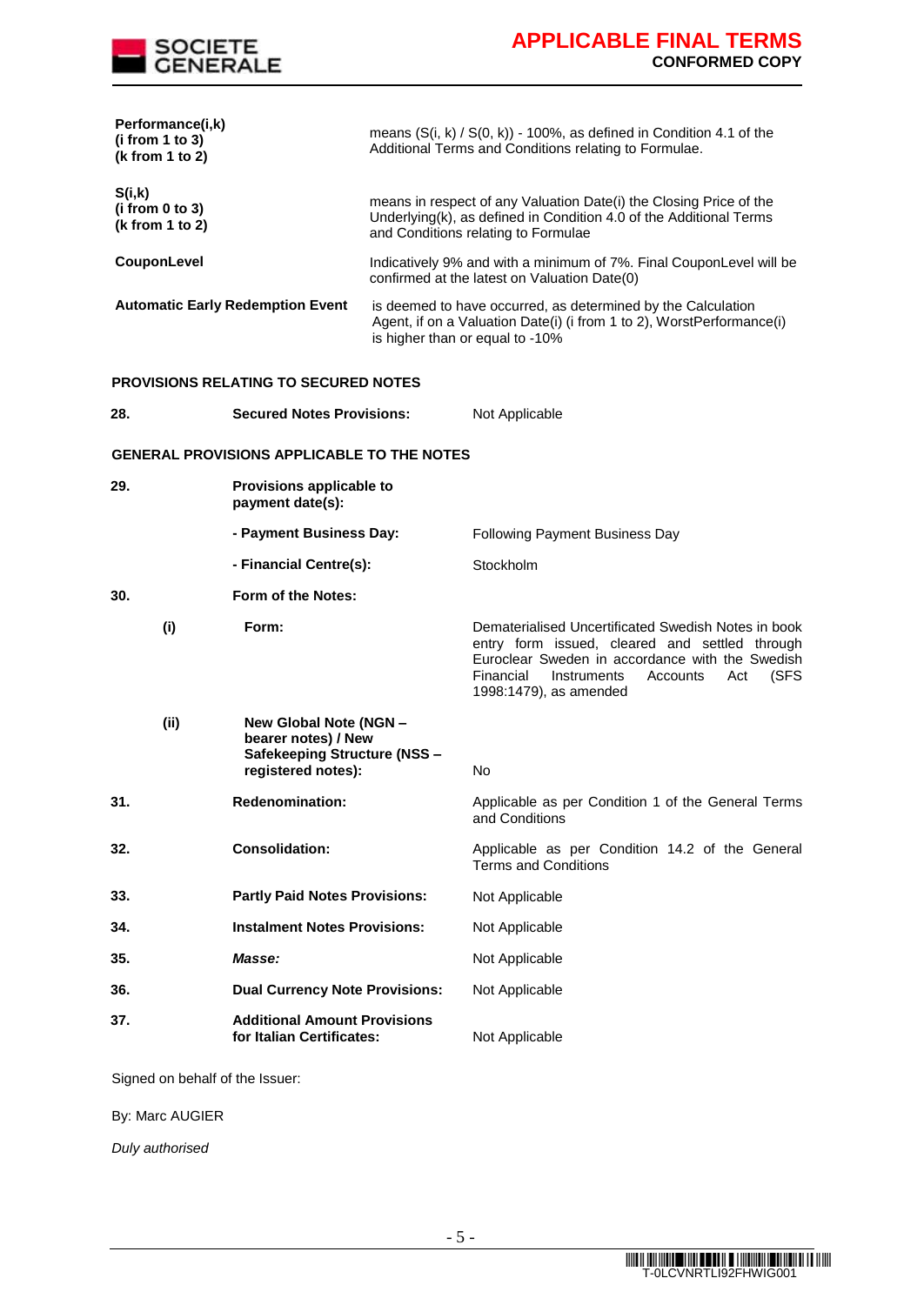

#### **PART B – OTHER INFORMATION**

#### **1. LISTING AND ADMISSION TO TRADING**

| (i)   | Listing:                                                                    | Application will be made for the Notes to be listed on the<br>regulated market of the Nasdaq OMX Stockholm AB, Sweden.                                                                                     |
|-------|-----------------------------------------------------------------------------|------------------------------------------------------------------------------------------------------------------------------------------------------------------------------------------------------------|
| (ii)  | <b>Admission to</b><br>trading:                                             | Application will be made for the Notes to be admitted to trading<br>on the Regulated Market of the Nasdag OMX Stockholm AB,<br>Sweden, with effect from or as soon as practicable after the<br>Issue Date. |
|       |                                                                             | There can be no assurance that the listing and trading of<br>the Notes will be approved with effect on the Issue Date or<br>at all.                                                                        |
| (iii) | <b>Estimate of total</b><br>expenses related to<br>admission to<br>trading: | Not Applicable                                                                                                                                                                                             |
| (iv)  | Information required<br>for Notes to be<br>listed on SIX Swiss<br>Exchange: | Not Applicable                                                                                                                                                                                             |

#### **2. RATINGS**

The Notes to be issued have not been rated.

**3. INTERESTS OF NATURAL AND LEGAL PERSONS INVOLVED IN THE ISSUE/OFFER**

Save for fees, if any, payable to the Dealer, and so far as the Issuer is aware, no person involved in the issue of the Notes has an interest material to the offer.

The Issuer and Société Générale expect to enter into hedging transactions in order to hedge the Issuer's obligations under the Notes. Should any conflicts of interest arise between (i) the responsibilities of Société Générale as Calculation Agent for the Notes and (ii) the responsibilities of Société Générale as counterparty to the above mentioned hedging transactions, the Issuer and Société Générale hereby represent that such conflicts of interest will be resolved in a manner which respects the interests of the Noteholders.

#### **4. REASONS FOR THE OFFER AND USE OF PROCEEDS, ESTIMATED NET PROCEEDS AND TOTAL EXPENSES**

| (i)   | Reasons for the<br>offer and use of<br>proceeds: | The net proceeds from each issue of Notes will be applied for<br>the general financing purposes of the Société Générale Group,<br>which include making a profit. |
|-------|--------------------------------------------------|------------------------------------------------------------------------------------------------------------------------------------------------------------------|
| (i)   | <b>Estimated net</b><br>proceeds:                | Not Applicable                                                                                                                                                   |
| (iii) | <b>Estimated total</b><br>expenses:              | Not Applicable                                                                                                                                                   |

**5. INDICATION OF YIELD** *(Fixed Rate Notes only)*

Not Applicable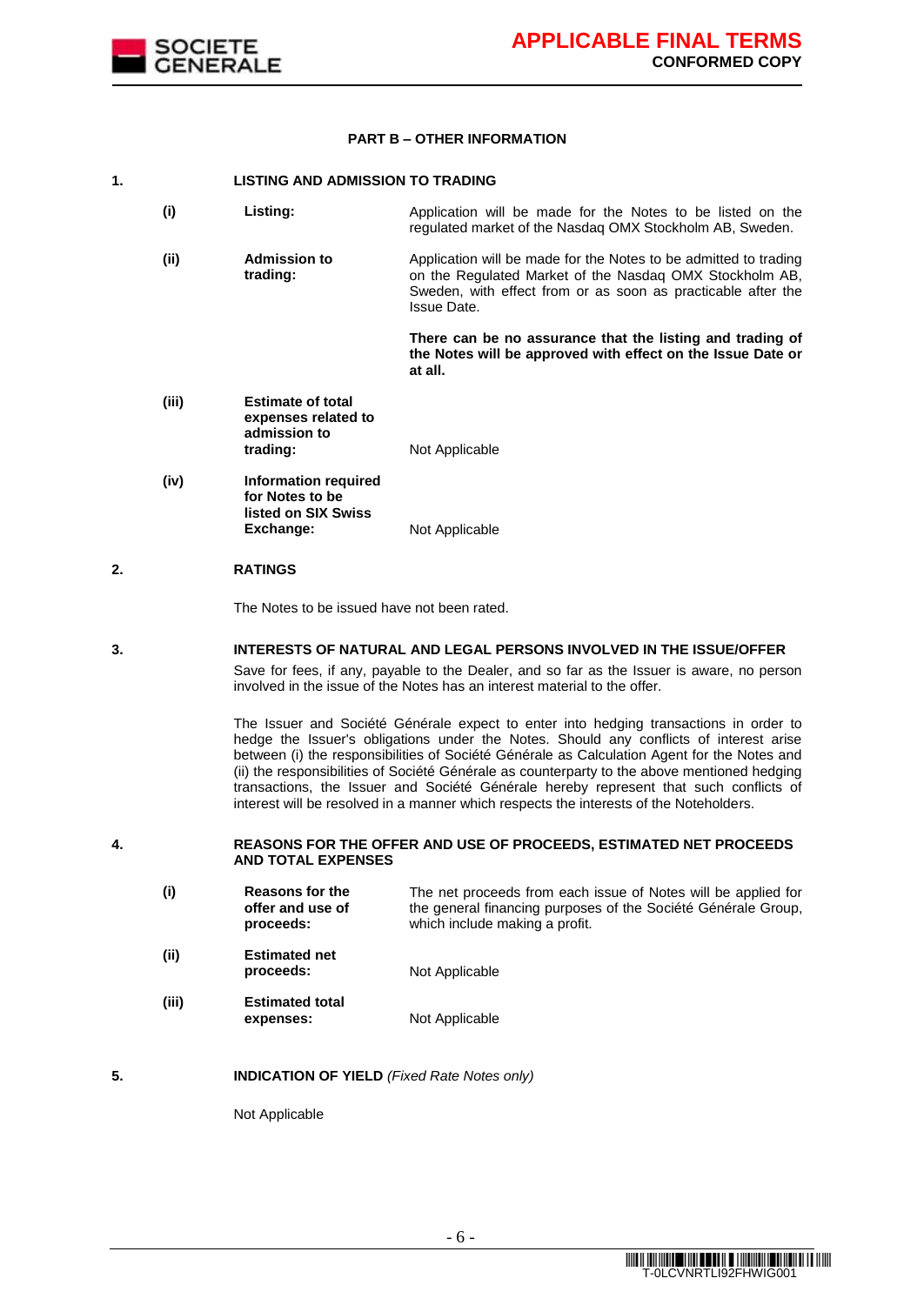

#### **6. HISTORIC INTEREST RATES** *(Floating Rate Notes only)*

Not Applicable

#### **7. PERFORMANCE AND EFFECT ON VALUE OF INVESTMENT (i) PERFORMANCE OF FORMULA, EXPLANATION OF EFFECT ON VALUE OF INVESTMENT** *(Structured Notes only)*

The value of the Notes*,* the payment of an automatic early redemption amount on a relevant automatic early redemption date and the payment of a redemption amount to a Noteholder on the maturity date will depend on the performance of the underlying asset(s), on the relevant valuation date(s).

The value of the Notes is linked to the positive or negative performance of one or several underlying instrument(s) within the basket. The amount) to be paid are determined on the basis of the condition which is satisfied (or not) if the performance of one or several underlying instrument(s) within the basket is higher than or equal to a predefined barrier performance.

The Notes may provide for an automatic early redemption linked to a specific event. Therefore, this may prevent the Noteholders from benefitting from the performance of the underlying instrument(s) over the whole period initially envisaged.

The terms and conditions of the Notes may include provisions under which upon the occurrence of certain market disruptions delays in the settlement of the Notes may be incurred or certain modifications be made. Moreover, in case of occurrence of events affecting the underlying instrument(s), the terms and conditions of the Notes allow the Issuer to substitute the underlying instrument(s) by new underlying instrument(s), cease the exposure to the underlying asset(s) and apply a reference rate to the proceeds so obtained until the maturity date of the Notes, postpone the maturity date of the Notes, early redeem the Notes on the basis of the market value of these Notes, or deduct from any due amount the increase cost of hedging, and in each case without the consent of the Noteholders.

Payments (whether in respect of principal and/or interest and whether at maturity or otherwise) on the Notes are calculated by reference to certain underlying(s), the return of the Notes is based on changes in the value of the underlying(s), which may fluctuate. Potential investors should be aware that these Notes may be volatile and that they may receive no interest and may lose all or a substantial portion of their principal.

During the lifetime of the Notes, the market value of these Notes may be lower than the invested capital. Furthermore, an insolvency of the Issuer and/or the Guarantor may cause a total loss of the invested capital.

**The attention of the investors is drawn to the fact that they could sustain an entire or a partial loss of their investment.**

#### **(ii) PERFORMANCE OF RATE[S] OF EXCHANGE AND EXPLANATION OF EFFECT ON VALUE OF INVESTMENT** (*Dual Currency Notes only*)

Not Applicable

#### **8. OPERATIONAL INFORMATION**

- **(i) Security identification code(s):**
	- **- ISIN Code:** SE0006342242
	- **- Common Code:** 111426635

<u> 1111 | 1121 | 1121 | 1221 | 1232 | 1233 | 1244 | 1255 | 1265 | 1276 | 1287 | 1288 | 1289 | 1289 | 1289 | 1289 </u> T-0LCVNRTLI92FHWIG001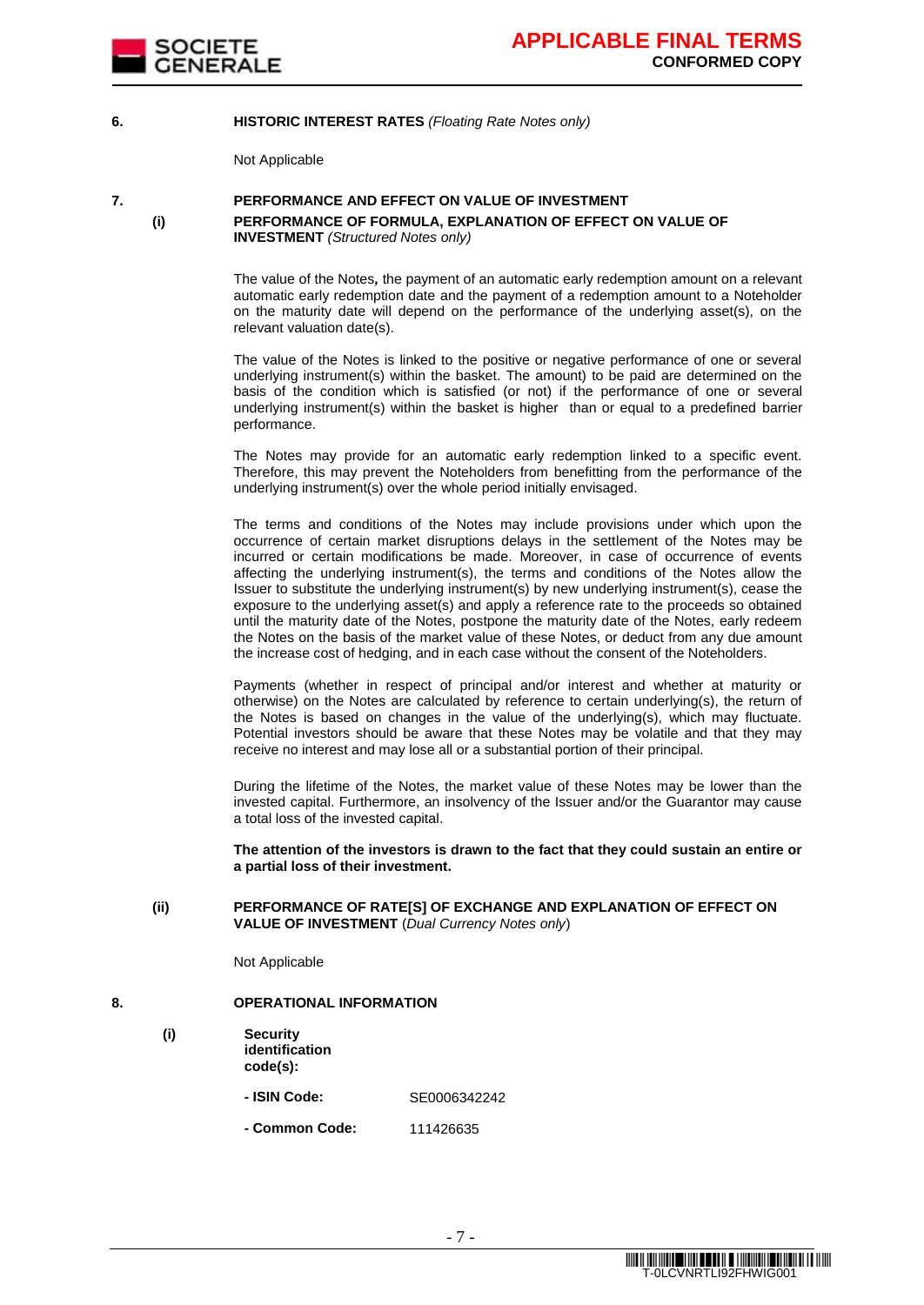

|    | (ii)  | <b>Clearing System(s):</b>                                                                                                         | Swedish Central Security Depository & Clearing Organisation<br>(Euroclear Sweden) identification number: 556112-8074. The<br>Issuer and the Issuer Agent shall be entitled to obtain<br>information from registers maintained by Euroclear Sweden for<br>the purposes of performing their obligations under the Notes. |
|----|-------|------------------------------------------------------------------------------------------------------------------------------------|------------------------------------------------------------------------------------------------------------------------------------------------------------------------------------------------------------------------------------------------------------------------------------------------------------------------|
|    | (iii) | Delivery:                                                                                                                          | Delivery against payment                                                                                                                                                                                                                                                                                               |
|    | (iv)  | <b>Calculation Agent:</b>                                                                                                          | Société Générale<br>Tour Société Générale<br>17 Cours Valmy<br>92987 Paris La Défense Cedex<br>France                                                                                                                                                                                                                  |
|    | (v)   | <b>Paying Agent(s):</b>                                                                                                            | Société Générale Bank&Trust<br>11, avenue Emile Reuter<br>2420 Luxembourg<br>Luxembourg                                                                                                                                                                                                                                |
|    |       |                                                                                                                                    | and                                                                                                                                                                                                                                                                                                                    |
|    |       |                                                                                                                                    | Nordea - Smålandsgatan 17, A213<br>- SE-105 71 Stockholm<br>Sweden                                                                                                                                                                                                                                                     |
|    | (vi)  | <b>Eurosystem eligibility</b><br>of the Notes:                                                                                     | No                                                                                                                                                                                                                                                                                                                     |
|    | (vii) | <b>Address and contact</b><br>details of Société<br>Générale for all<br>administrative<br>communications<br>relating to the Notes: | Société Générale<br>Tour Société Générale<br>17 Cours Valmy<br>92987 Paris La Défense Cedex<br>France<br>Name: Sales Support Services - Derivatives                                                                                                                                                                    |
|    |       |                                                                                                                                    | Tel: +33 1 57 29 12 12 (Hotline)<br>Email: clientsupport-deai@sgcib.com                                                                                                                                                                                                                                                |
| 9. |       | <b>DISTRIBUTION</b>                                                                                                                |                                                                                                                                                                                                                                                                                                                        |
|    | (i)   | Method of<br>distribution:                                                                                                         | Non-syndicated                                                                                                                                                                                                                                                                                                         |
|    |       | - Dealer(s):                                                                                                                       | Société Générale<br>Tour Société Générale<br>17 Cours Valmy<br>92987 Paris La Défense Cedex<br>France                                                                                                                                                                                                                  |
|    | (i)   | <b>Total commission and</b><br>concession:                                                                                         | There is no commission and/or concession paid by the Issuer<br>to the Dealer or the Managers.                                                                                                                                                                                                                          |
|    |       |                                                                                                                                    | Société Générale shall pay to the person(s) mentioned below<br>(each an "Interested Party") the following remunerations for<br>the services provided by such Interested Party to Société<br>Générale in the capacity set out below:                                                                                    |
|    |       |                                                                                                                                    | to Skandiabanken AB as distributor an annual average<br>remuneration (calculated on the basis of the term of the Notes)<br>of up to 1.0% of the amount of Notes effectively placed.                                                                                                                                    |
|    | (iii) | <b>TEFRA rules:</b>                                                                                                                | Not Applicable                                                                                                                                                                                                                                                                                                         |
|    | (iv)  | Permanently<br><b>Restricted Notes:</b>                                                                                            | Yes                                                                                                                                                                                                                                                                                                                    |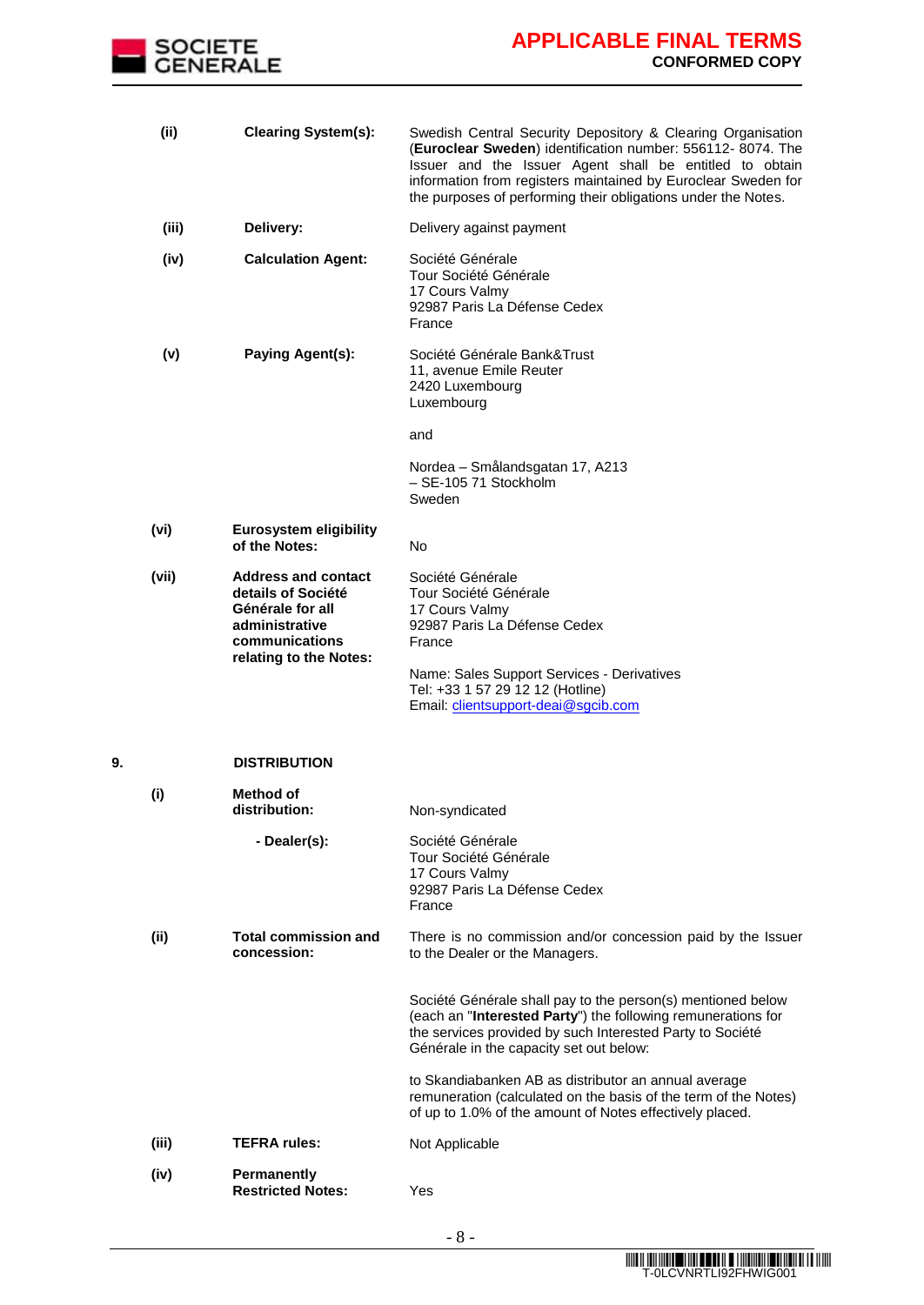

| (v) | <b>Non-exempt Offer:</b>                                                                                                          | A Non-exempt offer of the Notes may be made by the Dealer<br>and any Initial Authorised Offeror below mentioned, any<br>Additional Authorised Offeror, the name and address of<br>whom will be published on the website of the Issuer<br>(http://prospectus.socgen.com) in the public offer jurisdiction(s)<br>(Public Offer Jurisdiction(s)) during the offer period (Offer<br>Period) as specified in the paragraph "Public Offers in<br>European Economic Area" below. |
|-----|-----------------------------------------------------------------------------------------------------------------------------------|---------------------------------------------------------------------------------------------------------------------------------------------------------------------------------------------------------------------------------------------------------------------------------------------------------------------------------------------------------------------------------------------------------------------------------------------------------------------------|
|     | - Individual Consent /<br>Name(s) and<br>addresse(s) of any<br><b>Initial Authorised</b><br>Offeror:                              | Applicable / Skandiabanken AB<br>Lindhagensgatan 86, SE-106 55<br>Stockholm, Sweden                                                                                                                                                                                                                                                                                                                                                                                       |
|     | - General Consent/<br><b>Other conditions to</b><br>consent:                                                                      | Not Applicable                                                                                                                                                                                                                                                                                                                                                                                                                                                            |
| 10. |                                                                                                                                   | <b>PUBLIC OFFERS IN EUROPEAN ECONOMIC AREA</b>                                                                                                                                                                                                                                                                                                                                                                                                                            |
|     | - Public Offer<br>Jurisdiction(s):                                                                                                | Sweden                                                                                                                                                                                                                                                                                                                                                                                                                                                                    |
|     | - Offer Period:                                                                                                                   | From 29/09/2014 to 31/10/2014                                                                                                                                                                                                                                                                                                                                                                                                                                             |
|     | - Offer Price:                                                                                                                    | The Notes will be offered at the Issue Price increased by fees,<br>if any, as mentioned below.                                                                                                                                                                                                                                                                                                                                                                            |
|     | - Conditions to<br>which the offer is<br>subject:                                                                                 | Offers of the Notes are conditional on their issue and, on any<br>additional conditions set out in the standard terms of business<br>of the financial intermediaries, notified to investors by such<br>relevant financial intermediaries.                                                                                                                                                                                                                                 |
|     |                                                                                                                                   | The Issuer reserves the right to close the Offer Period prior to<br>its stated expiry for any reason.                                                                                                                                                                                                                                                                                                                                                                     |
|     |                                                                                                                                   | The Issuer reserves the right to withdraw the offer and cancel<br>the issuance of the Notes for any reason at any time on or prior<br>to the Issue Date. For the avoidance of doubt, if any application<br>has been made by a potential investor and the Issuer exercises<br>such right, no potential investor shall be entitled to subscribe or<br>otherwise acquire the Notes.                                                                                          |
|     | - Description of the<br>application process:                                                                                      | The distribution activity will be carried out in accordance with<br>the financial intermediary's usual procedures. Prospective<br>investors will not be required to enter into any contractual<br>arrangements directly with the Issuer in relation to the<br>subscription of the Notes.                                                                                                                                                                                  |
|     | - Description of<br>possibility to reduce<br>subscriptions and<br>manner for<br>refunding excess<br>amount paid by<br>applicants: | Not Applicable                                                                                                                                                                                                                                                                                                                                                                                                                                                            |
|     | - Details of the<br>minimum and/or<br>maximum amount of<br>application:                                                           | Minimum amount of application : SEK 10 000 (i.e. 1 Note)                                                                                                                                                                                                                                                                                                                                                                                                                  |
|     | - Details of the<br>method and time<br>limits for paying up<br>and delivering the                                                 | The Notes will be issued on the Issue Date against payment to<br>the Issuer of the net subscription moneys. However, the<br>settlement and delivery of the Notes will be executed through<br>the Dealer mentioned above. Investors will be notified by the                                                                                                                                                                                                                |

- 9 -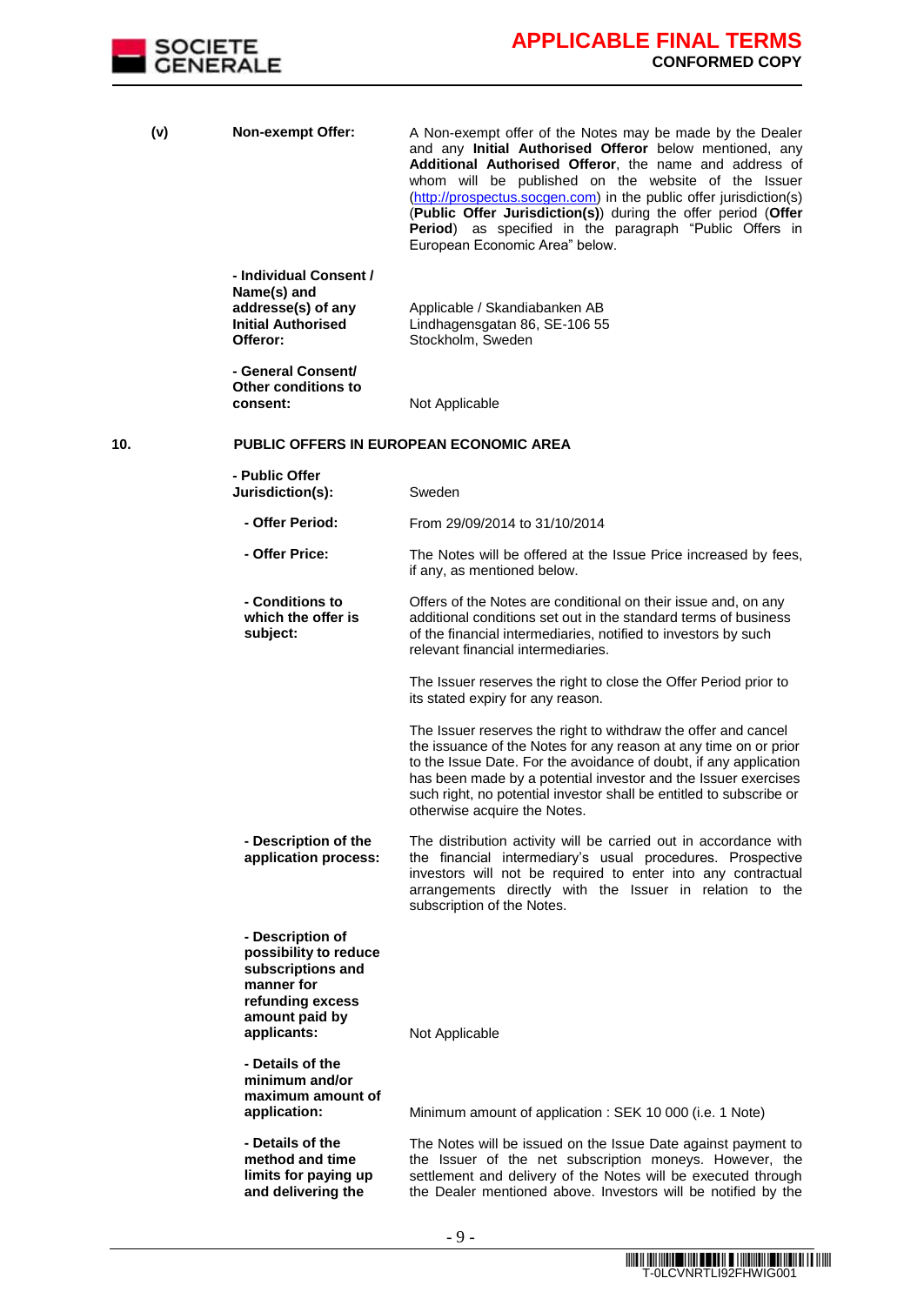

| Notes:                        |                                                                                                                                                                     | relevant financial intermediary of their allocations of Notes and<br>the settlement arrangements in respect thereof.                                                                                                                                                                                                                                                                                                                                           |    |     |         |    |     |               |
|-------------------------------|---------------------------------------------------------------------------------------------------------------------------------------------------------------------|----------------------------------------------------------------------------------------------------------------------------------------------------------------------------------------------------------------------------------------------------------------------------------------------------------------------------------------------------------------------------------------------------------------------------------------------------------------|----|-----|---------|----|-----|---------------|
| public:                       | - Manner and date in<br>which results of the<br>offer are to be made                                                                                                | Publication<br>(http://prospectus.socgen.com) and in a daily newspaper of<br>general circulation in the relevant place(s) of listing and/or<br>public offer at the end of the subscription period if required by<br>local regulation.                                                                                                                                                                                                                          | on | the | website | οf | the | <b>Issuer</b> |
|                               | - Procedure for<br>exercise of any right<br>of pre-emption,<br>negotiability of<br>subscription rights<br>and treatment of<br>subscription rights<br>not exercised: | Not Applicable                                                                                                                                                                                                                                                                                                                                                                                                                                                 |    |     |         |    |     |               |
| countries:                    | - Whether tranche(s)<br>has/have been<br>reserved for certain                                                                                                       | Not Applicable                                                                                                                                                                                                                                                                                                                                                                                                                                                 |    |     |         |    |     |               |
| - Process for<br>begin before | notification to<br>applicants of the<br>amount allotted and<br>the indication<br>whether dealing may<br>notification is made:                                       | Not Applicable                                                                                                                                                                                                                                                                                                                                                                                                                                                 |    |     |         |    |     |               |
| purchaser:                    | - Amount of any<br>expenses and taxes<br>specifically charged<br>to the subscriber or                                                                               | Taxes charged in connection with the subscription, transfer,<br>purchase or holding of the Notes must be paid by the<br>Noteholders and neither the Issuer nor the Guarantor shall<br>have any obligation in relation thereto; in that respect,<br>Noteholders shall consult professional tax advisers to<br>determine the tax regime applicable to their own situation. The<br>Noteholders shall also consult the Taxation section in the Base<br>Prospectus. |    |     |         |    |     |               |
|                               |                                                                                                                                                                     | Subscription fees or purchases fees: up to 2% of Issue Price<br>per Note, paid by the purchaser to Skandiabanken AB or an<br>agent appointed by Skandiabanken AB.                                                                                                                                                                                                                                                                                              |    |     |         |    |     |               |
| 11.                           | <b>ADDITIONAL INFORMATION</b>                                                                                                                                       |                                                                                                                                                                                                                                                                                                                                                                                                                                                                |    |     |         |    |     |               |

| - Minimum Investment<br>in the Notes:                            | SEK 10 000 (i.e. 1 Note)         |
|------------------------------------------------------------------|----------------------------------|
| - Minimum Trading:                                               | SEK 10 000 ( <i>i.e.</i> 1 Note) |
| <b>PUBLIC OFFERS IN OR FROM SWITZERLAND</b><br>والمصارير المساري |                                  |

## **12. PUBLIC OFFERS IN OR FROM SWITZERLAND**

Not Applicable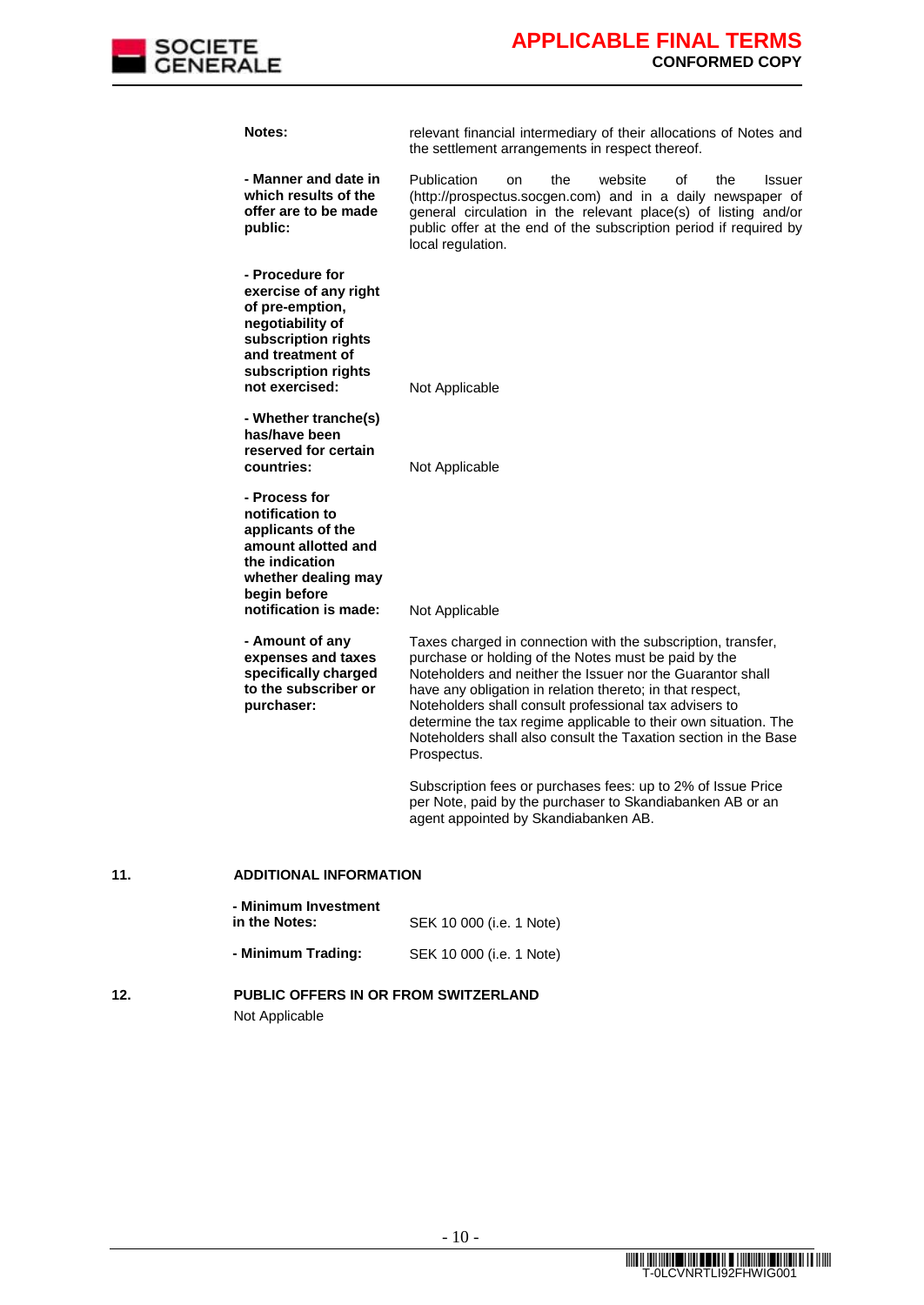

#### **ISSUE SPECIFIC SUMMARY**

|     | Section A - Introduction and warnings                         |                                                                                                                                                                                                                                                                                                                                                                                                                                                                                                                                                                                         |  |  |  |
|-----|---------------------------------------------------------------|-----------------------------------------------------------------------------------------------------------------------------------------------------------------------------------------------------------------------------------------------------------------------------------------------------------------------------------------------------------------------------------------------------------------------------------------------------------------------------------------------------------------------------------------------------------------------------------------|--|--|--|
| A.1 | Warning                                                       | This summary must be read as an introduction to the Base Prospectus and<br>the applicable Final Terms.                                                                                                                                                                                                                                                                                                                                                                                                                                                                                  |  |  |  |
|     |                                                               | Any decision to invest in the Notes should be based on a consideration of<br>the Base Prospectus and the applicable Final Terms as a whole by the<br>investor.                                                                                                                                                                                                                                                                                                                                                                                                                          |  |  |  |
|     |                                                               | Where a claim relating to the information contained in the Base Prospectus<br>and the applicable Final Terms is brought before a court, the plaintiff<br>investor might, under the national legislation of the Member States, have to<br>bear the costs of translating the Base Prospectus and the applicable Final<br>Terms before the legal proceedings are initiated.                                                                                                                                                                                                                |  |  |  |
|     |                                                               | Civil liability attaches only to those persons who have tabled this summary,<br>including any translation thereof, but only if the summary is misleading,<br>inaccurate or inconsistent when read together with the other parts of the<br>Base Prospectus and the applicable Final Terms or it does not provide,<br>when read together with the other parts of this Base Prospectus and the<br>applicable Final Terms, key information in order to aid investors when<br>considering whether to invest in the Notes.                                                                    |  |  |  |
| A.2 | <b>Consent to the use</b><br>of the Base<br><b>Prospectus</b> | The Issuer consents to the use of this Base Prospectus in connection with a<br>resale or placement of Notes in circumstances where a prospectus is<br>required to be published under the Prospectus Directive (a Non-exempt<br>Offer) subject to the following conditions:                                                                                                                                                                                                                                                                                                              |  |  |  |
|     |                                                               | - the consent is only valid during the offer period from 29/09/2014 to<br>31/10/2014 (the Offer Period);                                                                                                                                                                                                                                                                                                                                                                                                                                                                                |  |  |  |
|     |                                                               | - the consent given by the Issuer for the use of the Base Prospectus to<br>make the Non-exempt Offer is an individual consent (an Individual<br>Consent) in respect of Skandiabanken AB Lindhagensgatan 86, SE-106 55<br>Stockholm, Sweden (the Initial Authorised Offeror) and if the Issuer<br>appoints any additional financial intermediaries after the date of the<br>applicable Final Terms and publishes details of them on its website<br>http://.prospectus.socgen.com, each financial intermediary whose details<br>are so published (each an Additional Authorised Offeror); |  |  |  |
|     |                                                               | - the consent only extends to the use of this Base Prospectus to make Non-<br>exempt Offers of the Notes in Sweden.                                                                                                                                                                                                                                                                                                                                                                                                                                                                     |  |  |  |
|     |                                                               | The information relating to the conditions of the Non-exempt Offer<br>shall be provided to the investors by any Initial Authorised Offeror<br>where the offer will be made.                                                                                                                                                                                                                                                                                                                                                                                                             |  |  |  |

| Section B - Issuer and Guarantor |                                                                         |                                                                                                                                                                                                                                                  |  |  |  |
|----------------------------------|-------------------------------------------------------------------------|--------------------------------------------------------------------------------------------------------------------------------------------------------------------------------------------------------------------------------------------------|--|--|--|
| B.1                              | Legal and<br>commercial<br>name of the<br>issuer                        | SG Issuer (or the Issuer)                                                                                                                                                                                                                        |  |  |  |
| B.2                              | Domicile, legal<br>form, legislation<br>and country of<br>incorporation | Domicile: 33, boulevard Prince Henri, L-1724 Luxembourg, Luxembourg.<br>Legal form: Public limited liability company (société anonyme).<br>Legislation under which the Issuer operates: Luxembourg law.<br>Country of incorporation: Luxembourg. |  |  |  |
| B.4b                             | Known trends                                                            | The Issuer expects to continue its activity in accordance with its corporate objects                                                                                                                                                             |  |  |  |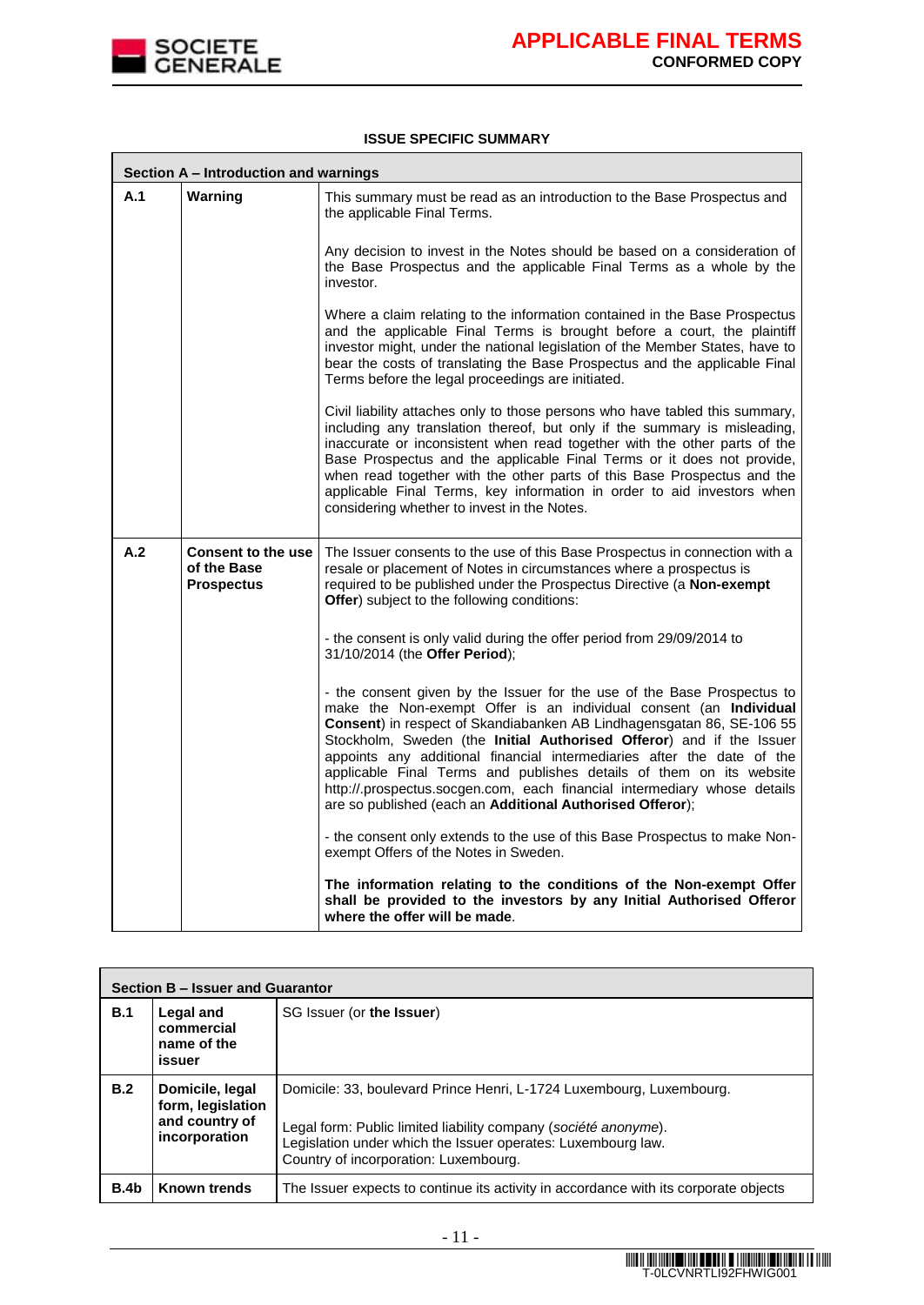

|             | affecting the<br>issuer and the<br>industries in<br>which it<br>operates                                                                                            | over the course of 2014.                                                                                                                                                                                                                                                                                                                                                                                                                                                                                                          |                                                                                                                                                                    |                                                                          |                                                                            |  |  |
|-------------|---------------------------------------------------------------------------------------------------------------------------------------------------------------------|-----------------------------------------------------------------------------------------------------------------------------------------------------------------------------------------------------------------------------------------------------------------------------------------------------------------------------------------------------------------------------------------------------------------------------------------------------------------------------------------------------------------------------------|--------------------------------------------------------------------------------------------------------------------------------------------------------------------|--------------------------------------------------------------------------|----------------------------------------------------------------------------|--|--|
| B.5         | <b>Description of</b><br>the Issuer's<br>group and the<br>issuer's position<br>within the group                                                                     | The Group offers a wide range of advisory services and tailored financial solutions to<br>individual customers, large corporate and institutional investors. The Group relies on<br>three complementary core businesses:<br>• French Retail Banking;<br>• International Retail Banking, Financial Services and Insurance and<br>• Corporate and Investment Banking, Private Banking, Asset and Wealth<br>Management and Securities Services.<br>The Issuer is a subsidiary of the Société Générale Group and has no subsidiaries. |                                                                                                                                                                    |                                                                          |                                                                            |  |  |
| B.9         | <b>Figure of profit</b><br>forecast or<br>estimate of the<br>issuer                                                                                                 |                                                                                                                                                                                                                                                                                                                                                                                                                                                                                                                                   | Not applicable. The Issuer does not make any figure of profit forecast or estimate.                                                                                |                                                                          |                                                                            |  |  |
| <b>B.10</b> | Nature of any<br>qualifications in<br>the audit report<br>on the historical<br>financial<br>information                                                             | Not applicable. The audit reports do not include any qualification.                                                                                                                                                                                                                                                                                                                                                                                                                                                               |                                                                                                                                                                    |                                                                          |                                                                            |  |  |
| <b>B.12</b> | <b>Selected</b><br>historical key<br>financial<br>information<br>regarding the<br>issuer                                                                            |                                                                                                                                                                                                                                                                                                                                                                                                                                                                                                                                   | (in $K \in \mathbb{R}$ )<br>Operating<br><b>Revenues</b><br>Profit<br>from<br>operations<br>Profit<br>from<br>continuing<br>operations<br><b>Total Assets</b>      | December 31,<br>2013<br>(audited)<br>109 588<br>482<br>482<br>22 049 619 | December 31,<br>2012<br>(audited)<br>6805<br>5 2 3 3<br>5 2 3 3<br>361 269 |  |  |
|             | <b>Material adverse</b><br>change in the<br>prospects of the<br>issuer since the<br>date of its last<br>published<br>audited financial<br><b>statements</b>         |                                                                                                                                                                                                                                                                                                                                                                                                                                                                                                                                   | Not Applicable. There has been no material adverse change in the prospects of the<br>Issuer since the date of its last published audited financial statements.     |                                                                          |                                                                            |  |  |
|             | <b>Significant</b><br>changes in the<br>financial or<br>trading position<br>subsequent to<br>the period<br>covered by the<br>historical<br>financial<br>information | information.                                                                                                                                                                                                                                                                                                                                                                                                                                                                                                                      | Not Applicable. There has been no significant change in the Issuer's financial or<br>trading position subsequent to the period covered by the historical financial |                                                                          |                                                                            |  |  |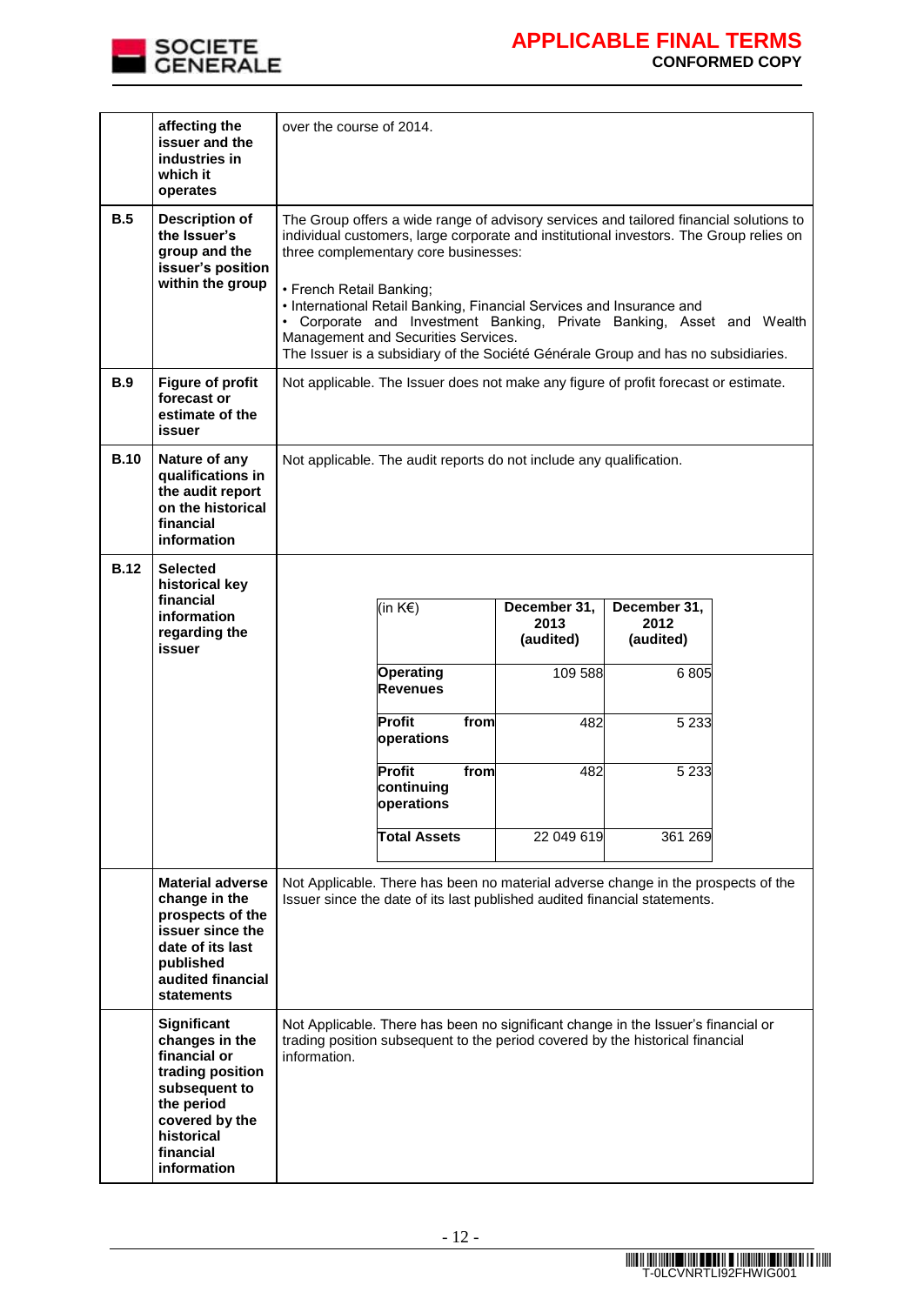

# **APPLICABLE FINAL TERMS CONFORMED COPY**

| <b>B.13</b> | <b>Recent events</b><br>particular to the<br>issuer which are<br>to a material<br>extent relevant<br>to the evaluation<br>of the Issuer's<br>solvency                  | Not Applicable. There has been no recent event particular to the Issuer which is to a<br>material extent relevant to the evaluation of the Issuer's solvency.                                                                                                                                                                                                                                                                                                                                                                                                                                                                                                                                                                                                                                                                                                                                                                                                                                                                                                                                                                                                                                                                                                                                                                                                                                                                                                                                                                                                                                                                                                                                                                                                                                           |
|-------------|------------------------------------------------------------------------------------------------------------------------------------------------------------------------|---------------------------------------------------------------------------------------------------------------------------------------------------------------------------------------------------------------------------------------------------------------------------------------------------------------------------------------------------------------------------------------------------------------------------------------------------------------------------------------------------------------------------------------------------------------------------------------------------------------------------------------------------------------------------------------------------------------------------------------------------------------------------------------------------------------------------------------------------------------------------------------------------------------------------------------------------------------------------------------------------------------------------------------------------------------------------------------------------------------------------------------------------------------------------------------------------------------------------------------------------------------------------------------------------------------------------------------------------------------------------------------------------------------------------------------------------------------------------------------------------------------------------------------------------------------------------------------------------------------------------------------------------------------------------------------------------------------------------------------------------------------------------------------------------------|
| <b>B.14</b> | <b>Statement as to</b><br>whether the<br>issuer is<br>dependent upon<br>other entities<br>within the group                                                             | See Element B.5 above for the Issuers' position within the Group.<br>SG Issuer is dependent upon Société Générale Bank & Trust within the Group.                                                                                                                                                                                                                                                                                                                                                                                                                                                                                                                                                                                                                                                                                                                                                                                                                                                                                                                                                                                                                                                                                                                                                                                                                                                                                                                                                                                                                                                                                                                                                                                                                                                        |
| <b>B.15</b> | <b>Description of</b><br>the issuer's<br>principal<br>activities                                                                                                       | The principal activities of SG Issuer is raising finance by the issuance of debt<br>securities designed to be placed to institutional customers or retail customers<br>through the distributors associated with Société Générale. The financing obtained<br>through the issuance of such debt securities is then lent to Société Générale and to<br>other members of the Group.                                                                                                                                                                                                                                                                                                                                                                                                                                                                                                                                                                                                                                                                                                                                                                                                                                                                                                                                                                                                                                                                                                                                                                                                                                                                                                                                                                                                                         |
| <b>B.16</b> | To the extent<br>known to the<br>issuer, whether<br>the issuer is<br>directly or<br>indirectly owned<br>or controlled<br>and by whom,<br>and nature of<br>such control | SG Issuer is a 100 per cent. owned subsidiary of Société Générale Bank & Trust<br>S.A. which is itself a 100 per cent. owned subsidiary of Société Générale and is a<br>fully consolidated company.                                                                                                                                                                                                                                                                                                                                                                                                                                                                                                                                                                                                                                                                                                                                                                                                                                                                                                                                                                                                                                                                                                                                                                                                                                                                                                                                                                                                                                                                                                                                                                                                     |
| <b>B.18</b> | <b>Nature and</b><br>scope of the<br>guarantee                                                                                                                         | The Notes are unconditionally and irrevocably guaranteed by Société Générale (the<br>Guarantor) pursuant to the Guarantee dated 29 April 2014.<br>The Guarantee constitutes a direct, unconditional, unsecured and general obligation<br>of the Guarantor and ranks and will rank pari passu with all other existing and future<br>direct, unconditional, unsecured and general obligations of the Guarantor, including<br>those in respect of deposits.                                                                                                                                                                                                                                                                                                                                                                                                                                                                                                                                                                                                                                                                                                                                                                                                                                                                                                                                                                                                                                                                                                                                                                                                                                                                                                                                                |
| <b>B.19</b> | <b>Information</b><br>about the<br>guarantor as if it<br>were the issuer<br>of the same type<br>of security that<br>is subject of the<br>guarantee                     | The information about Société Générale as if it were the Issuer of the same type of<br>Notes that is subject of the Guarantee is set out in accordance with Elements B.19 /<br>B.1, B.19 / B.2, B.19 / B.4b, B.19 / B.5, B.19 / B.9, B.19 / B.10, B.19 / B.12, B.19 /<br>B.13, B.19 / B.14, B.19 / B.15, B.19 / B.16 below, respectively:<br>B.19/ B.1: Société Générale<br>B.19/ B.2: Domicile: 29, boulevard Haussmann, 75009 Paris, France. Legal form:<br>Public limited liability company (société anonyme). Legislation under which the<br>Issuer operates: French law. Country of incorporation: France.<br>B.19/ B.4b:<br>The euro zone and, in particular France are very gradually moving towards recovery.<br>Furthermore, the improved economic climate in the United States remains contingent<br>on how the country will make an exit from its quantitative and fiscal monetary<br>policies.<br>In the emerging countries, markets are contending with a surge in capital flight.<br>Current developments could weigh on emerging country growth, but not to the extent<br>of triggering systemic financial crises akin to those observed in the 1990s.<br>Several regulations on market activity operations are continuing to come into effect<br>in Europe and the United States.<br>New fundamental developments in retail banking are also expected.<br>In a restrictive macro-economic environment, the major goal of market place<br>discussions is to produce a sustainable growth model for the financial sector which<br>maintains banks' ability to finance the economy amid more restrictive budget<br>policies. However, it is clear that the addition of new regulatory constraints,<br>compounded by potential competitive bias between countries, will weigh significantly |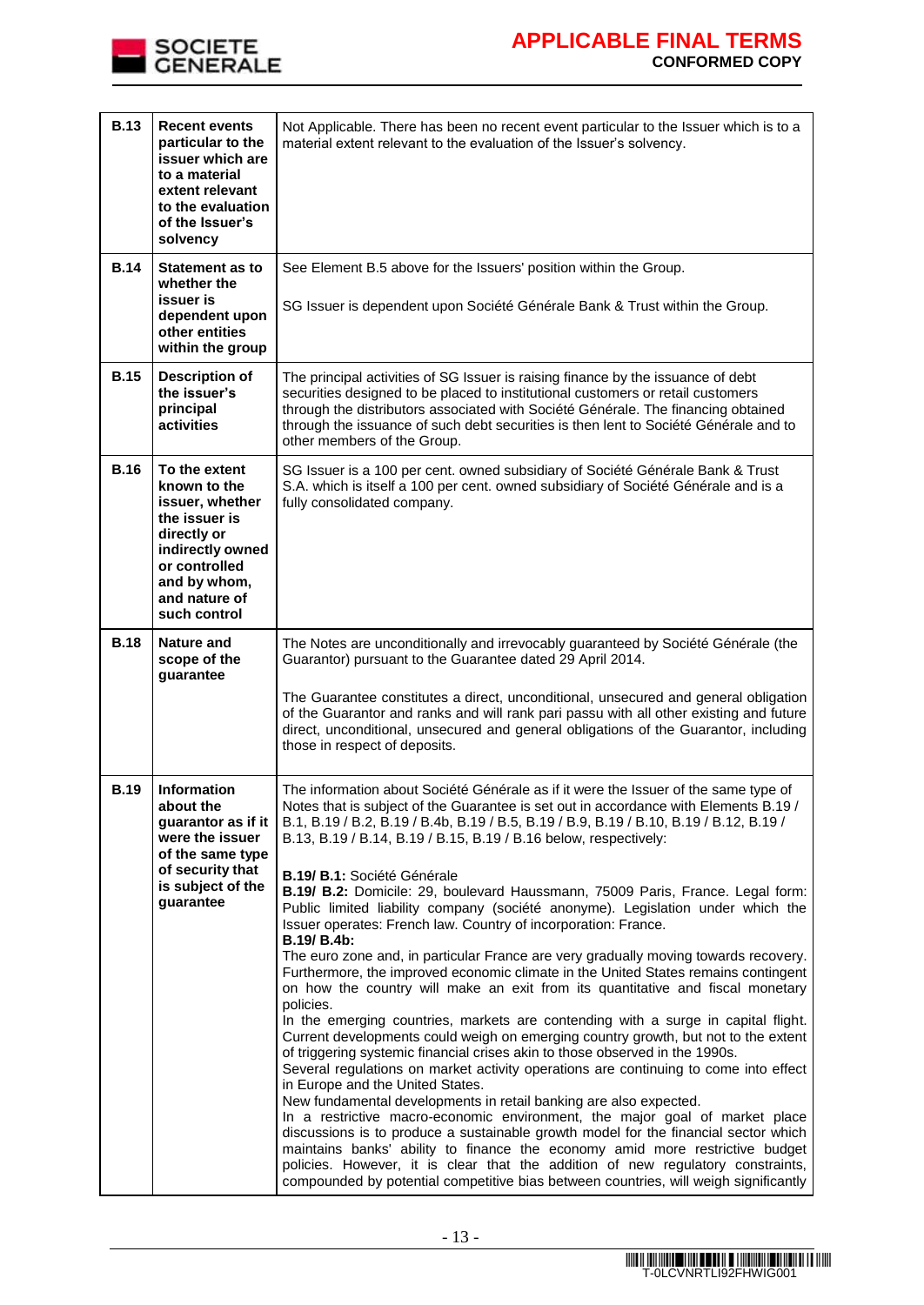

# **APPLICABLE FINAL TERMS CONFORMED COPY**

| on the profitability of some activities. They may therefore influence the development<br>model of certain players in the banking sector.<br>The Société Générale Group continues to adapt the structure of its business lines<br>and embarked on the second step of its transformation plan to refocus its structure<br>on three pillars of excellence:<br>• French Retail Banking;<br>• International retail Banking and Financial Services (IBFS);<br>• Global Banking and Investor Solutions (GBIS).<br>$B.19/B.5$ :<br>The Group offers a wide range of advisory services and tailored financial solutions to<br>individual customers, large corporate and institutional investors. The Group relies on<br>three complementary core businesses:<br>• French Retail Banking;<br>• International Retail Banking, Financial Services and Insurance and<br>. Corporate and Investment Banking, Private Banking, Asset and Wealth<br>Management and Securities Services.<br>Société Générale is the parent company of the Société Générale Group.<br><b>B.19/ B.9:</b><br>Not Applicable. The Issuer does not make any figure of profit forecast or estimate.<br><b>B.19/B.10:</b> |                                    |                           |                                    |                        |
|-----------------------------------------------------------------------------------------------------------------------------------------------------------------------------------------------------------------------------------------------------------------------------------------------------------------------------------------------------------------------------------------------------------------------------------------------------------------------------------------------------------------------------------------------------------------------------------------------------------------------------------------------------------------------------------------------------------------------------------------------------------------------------------------------------------------------------------------------------------------------------------------------------------------------------------------------------------------------------------------------------------------------------------------------------------------------------------------------------------------------------------------------------------------------------------|------------------------------------|---------------------------|------------------------------------|------------------------|
| Not applicable. The audit report does not include any qualification.                                                                                                                                                                                                                                                                                                                                                                                                                                                                                                                                                                                                                                                                                                                                                                                                                                                                                                                                                                                                                                                                                                              |                                    |                           |                                    |                        |
| B.19/B.12:                                                                                                                                                                                                                                                                                                                                                                                                                                                                                                                                                                                                                                                                                                                                                                                                                                                                                                                                                                                                                                                                                                                                                                        | Half Year -<br>2014<br>(Unaudited) | Year ended<br>2013        | Half Year -<br>2013<br>(Unaudited) | Year ended<br>2012 (*) |
| Results (in EUR M)                                                                                                                                                                                                                                                                                                                                                                                                                                                                                                                                                                                                                                                                                                                                                                                                                                                                                                                                                                                                                                                                                                                                                                |                                    |                           |                                    |                        |
| Net Banking Income                                                                                                                                                                                                                                                                                                                                                                                                                                                                                                                                                                                                                                                                                                                                                                                                                                                                                                                                                                                                                                                                                                                                                                | 11,569                             | $22,433$ <sup>**</sup> )  | $11,101$ <sup>**</sup> )           | 23,110                 |
| Operating income                                                                                                                                                                                                                                                                                                                                                                                                                                                                                                                                                                                                                                                                                                                                                                                                                                                                                                                                                                                                                                                                                                                                                                  | 2,378                              | $2,336$ <sup>**</sup> )   | $1,405$ <sup>**</sup>              | 2,757                  |
| Net income before non<br>controlling interests                                                                                                                                                                                                                                                                                                                                                                                                                                                                                                                                                                                                                                                                                                                                                                                                                                                                                                                                                                                                                                                                                                                                    | 1,504                              | $2,394$ <sup>**</sup> )   | $1,532$ $(*^*$                     | 1,224                  |
| Net income                                                                                                                                                                                                                                                                                                                                                                                                                                                                                                                                                                                                                                                                                                                                                                                                                                                                                                                                                                                                                                                                                                                                                                        | 1,345                              | $2,044$ <sup>**</sup> )   | $1,319$ <sup>*</sup>               | 790                    |
| <b>French Retail Banking</b>                                                                                                                                                                                                                                                                                                                                                                                                                                                                                                                                                                                                                                                                                                                                                                                                                                                                                                                                                                                                                                                                                                                                                      | 659                                | $1,196$ <sup>**</sup> )   | $597$ <sup>**</sup>                | 1,291                  |
| International<br>Retail<br>Banking<br>Financial<br>&<br><b>Services</b>                                                                                                                                                                                                                                                                                                                                                                                                                                                                                                                                                                                                                                                                                                                                                                                                                                                                                                                                                                                                                                                                                                           | 34                                 | $983$ <sup>**</sup> )     | 498(**                             | 617                    |
| Global Banking<br>and<br><b>Investor Solutions</b>                                                                                                                                                                                                                                                                                                                                                                                                                                                                                                                                                                                                                                                                                                                                                                                                                                                                                                                                                                                                                                                                                                                                | 1,066                              | $1,206$ <sup>**</sup> )   | $1,024$ <sup>**</sup>              | 761                    |
| Corporate Centre                                                                                                                                                                                                                                                                                                                                                                                                                                                                                                                                                                                                                                                                                                                                                                                                                                                                                                                                                                                                                                                                                                                                                                  | (414)                              | $(1,341)$ (**)            | $(800)(**$                         | (1, 879)               |
| <b>Activity</b> (in EUR bn)                                                                                                                                                                                                                                                                                                                                                                                                                                                                                                                                                                                                                                                                                                                                                                                                                                                                                                                                                                                                                                                                                                                                                       |                                    |                           |                                    |                        |
| Total<br>assets<br>and<br>liabilities                                                                                                                                                                                                                                                                                                                                                                                                                                                                                                                                                                                                                                                                                                                                                                                                                                                                                                                                                                                                                                                                                                                                             | 1,322.6                            | $1,214.2$ <sup>**</sup> ) | 1,254.1                            | 1,250.9                |
| Customer loans                                                                                                                                                                                                                                                                                                                                                                                                                                                                                                                                                                                                                                                                                                                                                                                                                                                                                                                                                                                                                                                                                                                                                                    | 336.2                              | $332.7^{(*)}$             | 341.2                              | 350.2                  |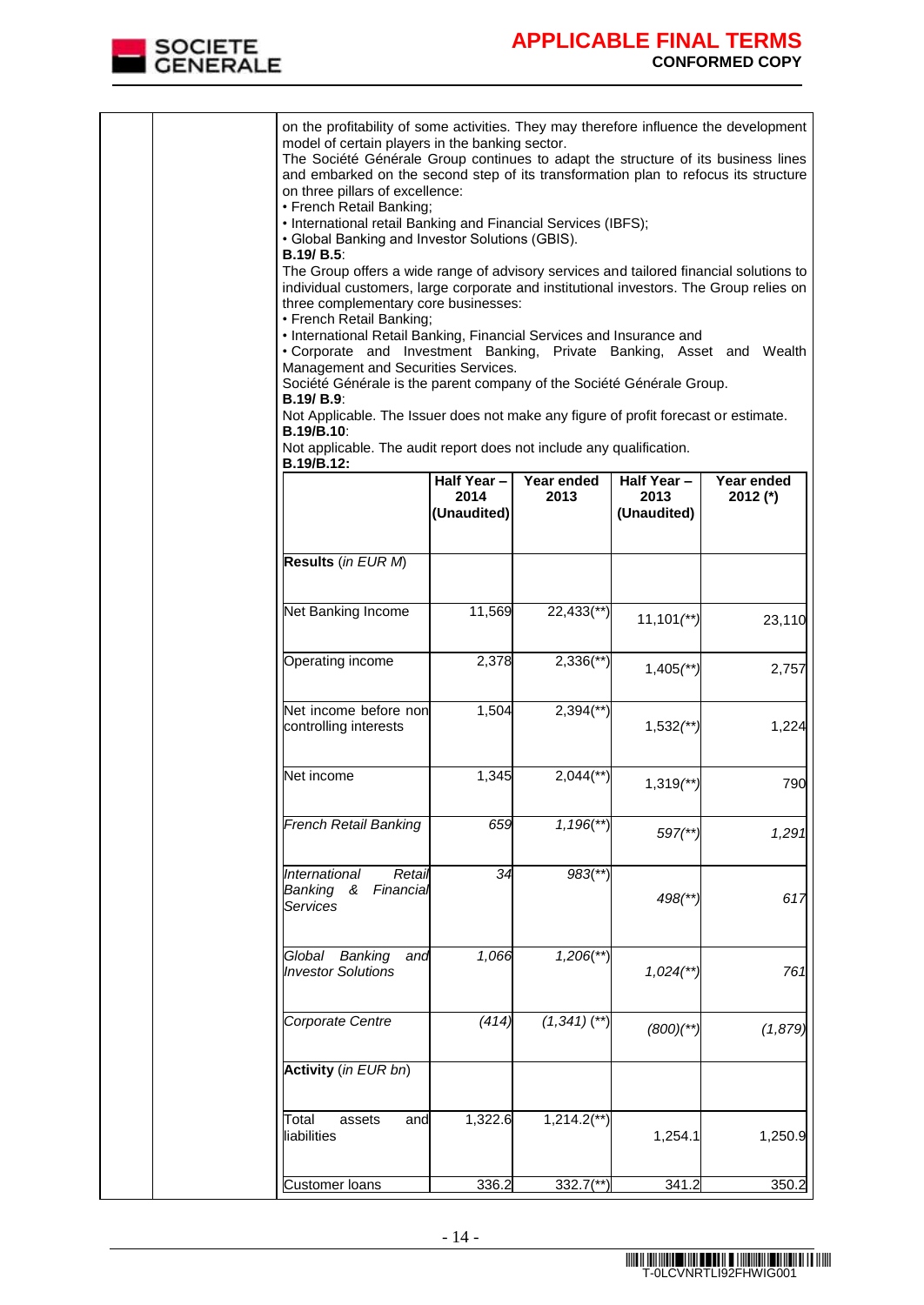

|  | <b>Customer deposits</b>                                                                                                                                                                                                                                                                                                                                                                                                                                                                                                                                                                                                                                                                                     | 341.8 | $334.2$ <sup>**</sup> ) | 350.0 | 337.2 |
|--|--------------------------------------------------------------------------------------------------------------------------------------------------------------------------------------------------------------------------------------------------------------------------------------------------------------------------------------------------------------------------------------------------------------------------------------------------------------------------------------------------------------------------------------------------------------------------------------------------------------------------------------------------------------------------------------------------------------|-------|-------------------------|-------|-------|
|  | Equity (in billions of<br>euros)                                                                                                                                                                                                                                                                                                                                                                                                                                                                                                                                                                                                                                                                             |       |                         |       |       |
|  | shareholders'<br>Group<br>equity                                                                                                                                                                                                                                                                                                                                                                                                                                                                                                                                                                                                                                                                             | 53.3  | $50.9$ <sup>**</sup> )  | 49.4  | 49.3  |
|  | consolidated<br>Total<br>equity                                                                                                                                                                                                                                                                                                                                                                                                                                                                                                                                                                                                                                                                              | 56.0  | $54.0$ <sup>**</sup> )  | 53.3  | 53.6  |
|  | (*) Items relating to the results for 2012 have been restated due to the implementation of IAS<br>(International Accounting Standard) 19: the change in accounting method involves the<br>adjustment of data for the previous year.<br>(**) 2013 data adjusted following the retrospective implementation of IFRS 10 and 11 on<br>January 1st, 2014.<br>Not Applicable. There has been no material adverse change in the prospects of the<br>Issuer since the date of its last published audited financial statements.<br>Not Applicable. There has been no significant change in the Issuer's financial or<br>trading position subsequent to the period covered by the historical financial<br>information. |       |                         |       |       |
|  | <b>B.19/B.13:</b><br>Not Applicable. There has been no recent events particular to the Issuer which is to<br>a material extent relevant to the evaluation of the Issuer's solvency.<br>B.19/ B.14:<br>See Element B.5 above for the Issuer's position within the Group.<br>Société Générale is the ultimate holding company of the Group. However, Société<br>Générale operates its own business; it does not act as a simple holding company<br>vis-à-vis its subsidiaries.<br>B.19/ B.15:<br>See Element B.19/ B.5 above.<br>B.19/ B.16:<br>Not Applicable. To its knowledge, Société Générale is not owned or controlled,<br>directly or indirectly (under French law) by another entity.                 |       |                         |       |       |

|     | <b>Section C - Securities</b>                                                                                                                             |                                                                                                                                                             |  |  |  |  |
|-----|-----------------------------------------------------------------------------------------------------------------------------------------------------------|-------------------------------------------------------------------------------------------------------------------------------------------------------------|--|--|--|--|
| C.1 | Type and the<br>class of the<br>securities<br>being offered<br>and/or<br>admitted to<br>trading,<br>including any<br>security<br>identification<br>number | The Notes are derivative instruments indexed on share.<br>ISIN code: SE0006342242                                                                           |  |  |  |  |
| C.2 | <b>Currency of</b><br>the securities<br>issue                                                                                                             | <b>SEK</b>                                                                                                                                                  |  |  |  |  |
| C.5 | <b>Description</b><br>of any                                                                                                                              | There is no restriction on the free transferability of the Notes, subject to selling and<br>transfer restrictions which may apply in certain jurisdictions. |  |  |  |  |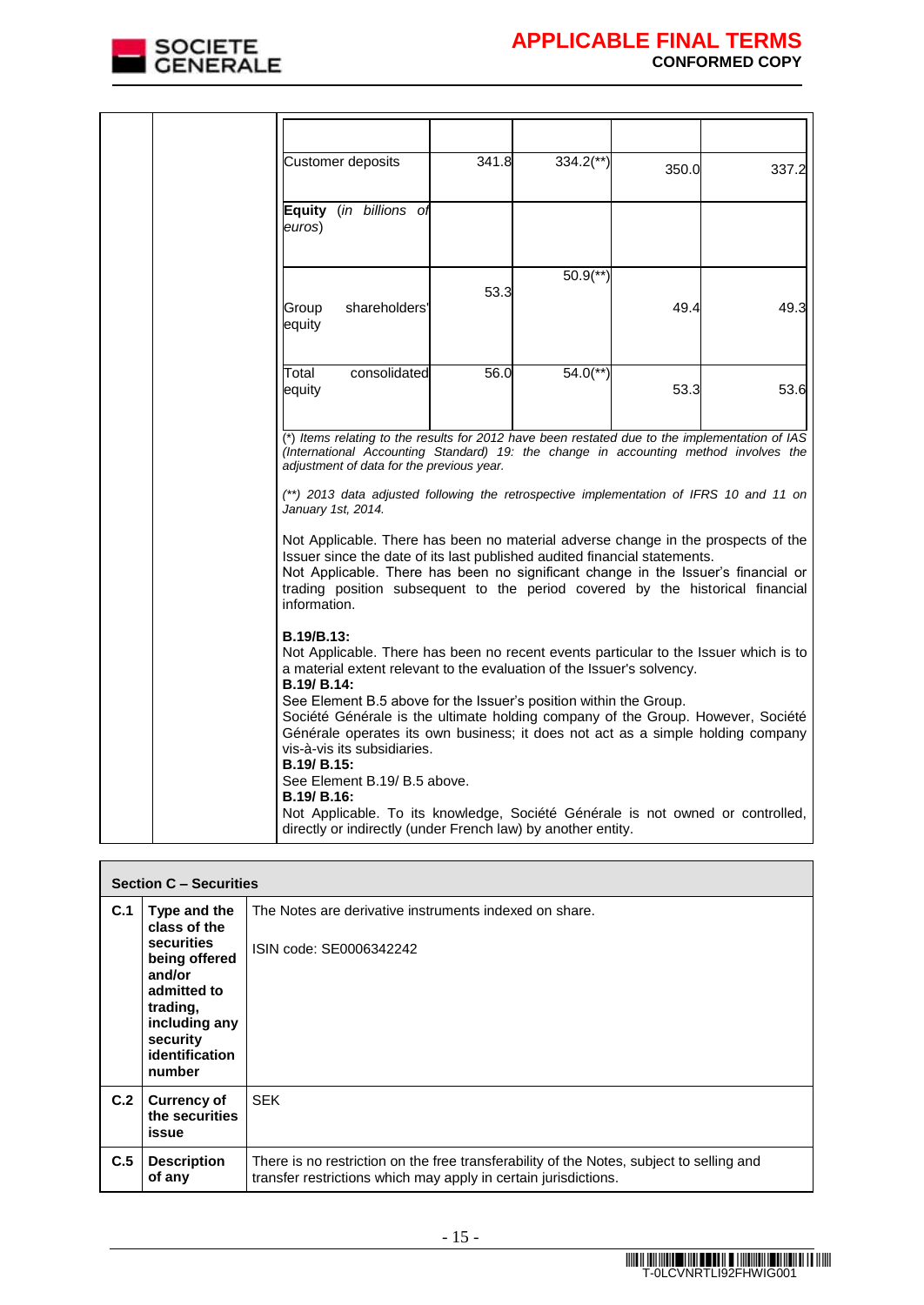

|     | restrictions<br>on the free<br>transferability<br>of the<br>securities                                                                |                                                                                                                                                                                                                                                                                                                                                                                                                                                                                                                                                                                                                                                                                                                                                                                                                                                                                                                                                                                                                                                                                                                                                                                                                                                        |  |  |
|-----|---------------------------------------------------------------------------------------------------------------------------------------|--------------------------------------------------------------------------------------------------------------------------------------------------------------------------------------------------------------------------------------------------------------------------------------------------------------------------------------------------------------------------------------------------------------------------------------------------------------------------------------------------------------------------------------------------------------------------------------------------------------------------------------------------------------------------------------------------------------------------------------------------------------------------------------------------------------------------------------------------------------------------------------------------------------------------------------------------------------------------------------------------------------------------------------------------------------------------------------------------------------------------------------------------------------------------------------------------------------------------------------------------------|--|--|
| C.8 | <b>Rights</b><br>attached to<br>the<br>securities,<br>including<br>ranking and<br>limitations to<br>those rights<br>and<br>procedures | Specified Denomination: SEK 10 000<br><b>Rights attached to the securities:</b>                                                                                                                                                                                                                                                                                                                                                                                                                                                                                                                                                                                                                                                                                                                                                                                                                                                                                                                                                                                                                                                                                                                                                                        |  |  |
|     | for the<br>exercise of<br>those rights                                                                                                |                                                                                                                                                                                                                                                                                                                                                                                                                                                                                                                                                                                                                                                                                                                                                                                                                                                                                                                                                                                                                                                                                                                                                                                                                                                        |  |  |
|     |                                                                                                                                       | Unless the Notes are previously redeemed, the Notes will entitle each holder of the Notes<br>(a Noteholder) to receive a redemption amount which may be lower than, equal to or<br>higher than the amount initially invested (see Element C.18).                                                                                                                                                                                                                                                                                                                                                                                                                                                                                                                                                                                                                                                                                                                                                                                                                                                                                                                                                                                                       |  |  |
|     |                                                                                                                                       | A Noteholder will be entitled to claim the immediate and due payment of any sum in case:                                                                                                                                                                                                                                                                                                                                                                                                                                                                                                                                                                                                                                                                                                                                                                                                                                                                                                                                                                                                                                                                                                                                                               |  |  |
|     |                                                                                                                                       | - the Issuer fails to pay or to perform its other obligations under the Notes or in the event<br>that the guarantee of Société Générale stops being valid<br>- the Guarantor fails to perform its obligations under the Guarantee;<br>- of insolvency or bankruptcy proceeding(s) affecting the Issuer.                                                                                                                                                                                                                                                                                                                                                                                                                                                                                                                                                                                                                                                                                                                                                                                                                                                                                                                                                |  |  |
|     |                                                                                                                                       | The Noteholders' consent shall have to be obtained to amend the contractual terms of the<br>Notes pursuant to the provisions of an agency agreement, made available to a<br>Noteholder upon request to the Issuer.<br>- The Issuer accepts the exclusive competence of the courts of England in benefit of the<br>Noteholders in relation to any dispute against the Issuer but accepts that such<br>Noteholders may bring their action before any other competent court.                                                                                                                                                                                                                                                                                                                                                                                                                                                                                                                                                                                                                                                                                                                                                                              |  |  |
|     | Ranking:                                                                                                                              |                                                                                                                                                                                                                                                                                                                                                                                                                                                                                                                                                                                                                                                                                                                                                                                                                                                                                                                                                                                                                                                                                                                                                                                                                                                        |  |  |
|     |                                                                                                                                       | The Notes will be direct, unconditional, unsecured and unsubordinated obligations of the<br>Issuer and will rank equally with all other outstanding direct, unconditional, unsecured and<br>unsubordinated obligations of the Issuer, present and future.                                                                                                                                                                                                                                                                                                                                                                                                                                                                                                                                                                                                                                                                                                                                                                                                                                                                                                                                                                                              |  |  |
|     |                                                                                                                                       | Limitations to rights attached to the securities:<br>- in the case of adjustments affecting the underlying instrument(s), the Issuer may amend<br>the terms and conditions or in the case of the occurrence of extraordinary events affecting<br>the underlying instrument(s), the Issuer may substitute the underlying instrument(s) by<br>new underlying instrument(s), monetise all or part of the due amounts until the maturity<br>date of the Notes, postpone the maturity date of the Notes, redeem early the Notes on the<br>basis of the market value of these Notes, or deduct from any due amount the increase<br>cost of hedging, and in each case without the consent of the Noteholders;<br>- the Issuer may redeem early the Notes on the basis of the market value of these Notes<br>for tax or regulatory reasons and if the proportion between the outstanding Notes and the<br>number of Notes initially issued is lower than 10%;<br>- the rights to payment of principal and interest will be prescribed within a period of ten<br>years (in the case of principal) and five years (in the case of interest) from the date on<br>which the payment of these amounts has become due for the first time and has remained<br>unpaid. |  |  |
|     |                                                                                                                                       | - In the case of a payment default by the Issuer, Noteholders shall not be entitled to take<br>any steps or proceedings to procure the winding-up, administration or liquidation (or any<br>other analogous proceeding) of the Issuer. Nevertheless, Noteholders will continue to be<br>able to claim against the Guarantor in respect of any unpaid amount                                                                                                                                                                                                                                                                                                                                                                                                                                                                                                                                                                                                                                                                                                                                                                                                                                                                                            |  |  |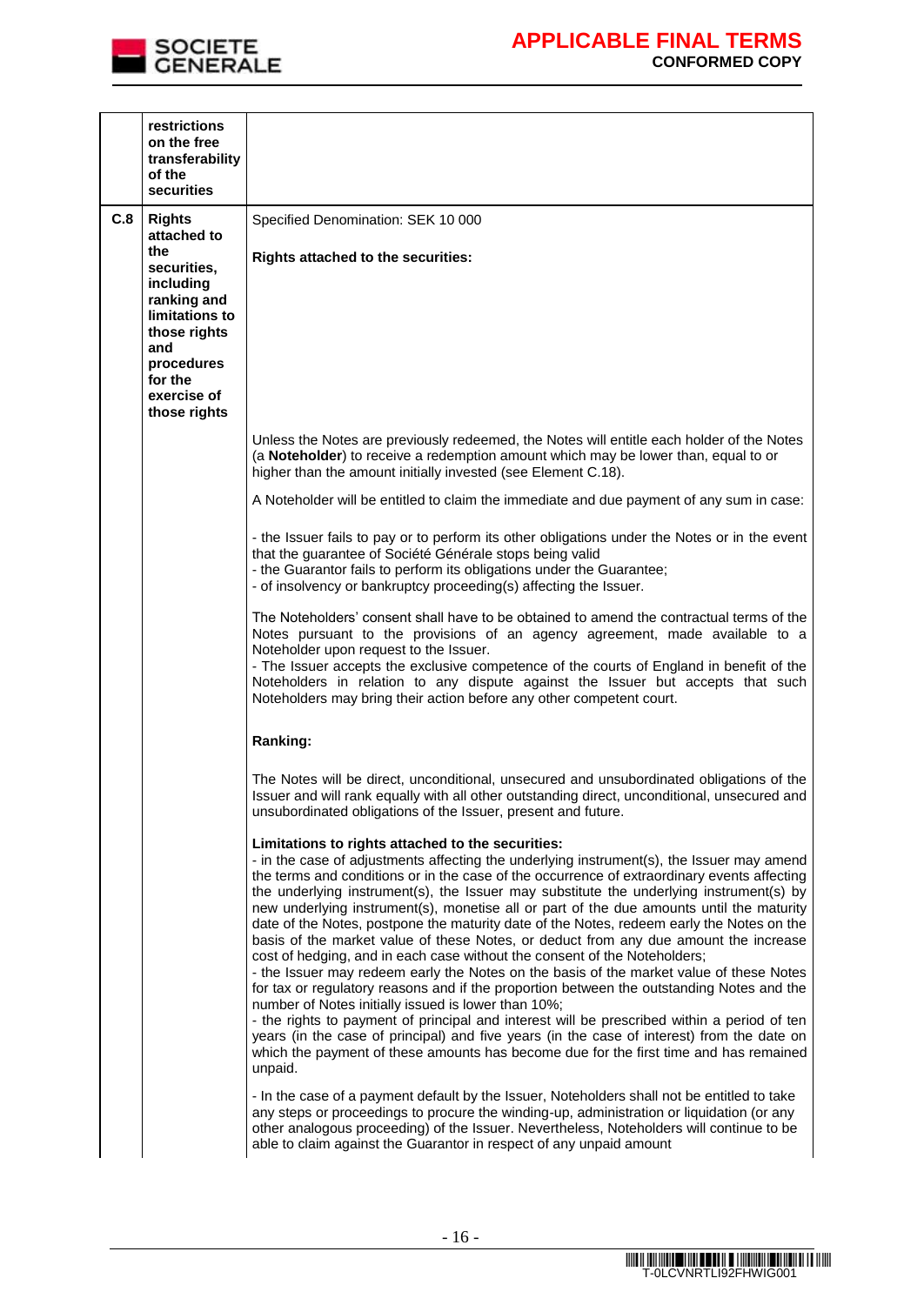

|      |                                                                                                                                                                                                                                                                                           | <b>Taxation</b>                                                                                                                                                                                                                                                                                                                                                                                                                                                                                                                                                                                                                                                                                                                                                                                                                                                                                                                                                                                        |
|------|-------------------------------------------------------------------------------------------------------------------------------------------------------------------------------------------------------------------------------------------------------------------------------------------|--------------------------------------------------------------------------------------------------------------------------------------------------------------------------------------------------------------------------------------------------------------------------------------------------------------------------------------------------------------------------------------------------------------------------------------------------------------------------------------------------------------------------------------------------------------------------------------------------------------------------------------------------------------------------------------------------------------------------------------------------------------------------------------------------------------------------------------------------------------------------------------------------------------------------------------------------------------------------------------------------------|
|      |                                                                                                                                                                                                                                                                                           | All payments in respect of Notes, Receipts and Coupons or under the Guarantee shall be<br>made free and clear of, and without withholding or deduction for or on account of, any<br>present or future taxes, duties, assessments or governmental charges of whatever nature<br>imposed, levied, collected, withheld or assessed by or on behalf of any Tax Jurisdiction<br>unless such withholding or deduction is required by law.<br>In the event that any amounts are required to be deducted or withheld for, or on behalf of,<br>any Tax Jurisdiction, the relevant Issuer or, as the case may be, the Guarantor shall<br>(except in certain circumstances), to the fullest extent permitted by law, pay such<br>additional amount as may be necessary, in order that each Noteholder, Receiptholder or<br>Couponholder, after deduction or withholding of such taxes, duties, assessments or<br>governmental charges, will receive the full amount then due and payable.<br><b>Governing law</b> |
|      |                                                                                                                                                                                                                                                                                           | The Notes and any non-contractual obligations arising out of or in connection with the<br>Notes will be governed by, and shall be construed in accordance with Swedish law.                                                                                                                                                                                                                                                                                                                                                                                                                                                                                                                                                                                                                                                                                                                                                                                                                            |
| C.11 | Whether the<br>securities<br>offered are or<br>will be the<br>object of an<br>application<br>for admission<br>to trading,<br>with a view to<br>their<br>distribution<br>in a regulated<br>market or<br>other<br>equivalent<br>markets with<br>indication of<br>the markets<br>in question | Application will be made for the Notes to be admitted to trading on the Nasdaq OMX<br>Stockholm AB, Sweden.                                                                                                                                                                                                                                                                                                                                                                                                                                                                                                                                                                                                                                                                                                                                                                                                                                                                                            |
|      | C.15 How the<br>value of the<br>investment is<br>affected by<br>the value of<br>the<br>underlying<br>instrument(s)                                                                                                                                                                        | The value of the Notes, the payment of an automatic early redemption amount on a<br>relevant automatic early redemption date and the payment of a redemption amount to a<br>Noteholder on the maturity date will depend on the performance of the underlying<br>asset(s), on the relevant valuation date(s).<br>The value of the Notes is linked to the positive or negative performance of one or several<br>underlying instrument(s) within the basket. The amount) to be paid are determined on the<br>basis of the condition which is satisfied (or not) if the performance of one or several<br>underlying instrument(s) within the basket is higher than or equal to a predefined barrier<br>performance.                                                                                                                                                                                                                                                                                        |
|      | C.16 The maturity<br>date and the<br>final<br>reference<br>date                                                                                                                                                                                                                           | The maturity date of the Notes will be 24/11/2017, and the final reference date will be the<br>last valuation date.<br>The maturity date may be modified pursuant to the provisions of Element C.8 above and<br>Element C.18 below.                                                                                                                                                                                                                                                                                                                                                                                                                                                                                                                                                                                                                                                                                                                                                                    |
|      | C.17 Settlement<br>procedure of<br>the derivative<br>securities                                                                                                                                                                                                                           | Cash delivery                                                                                                                                                                                                                                                                                                                                                                                                                                                                                                                                                                                                                                                                                                                                                                                                                                                                                                                                                                                          |
|      | C.18 How the<br>return on<br>derivative                                                                                                                                                                                                                                                   | Unless previously redeemed, the return on the derivative securities will take place as<br>follows:                                                                                                                                                                                                                                                                                                                                                                                                                                                                                                                                                                                                                                                                                                                                                                                                                                                                                                     |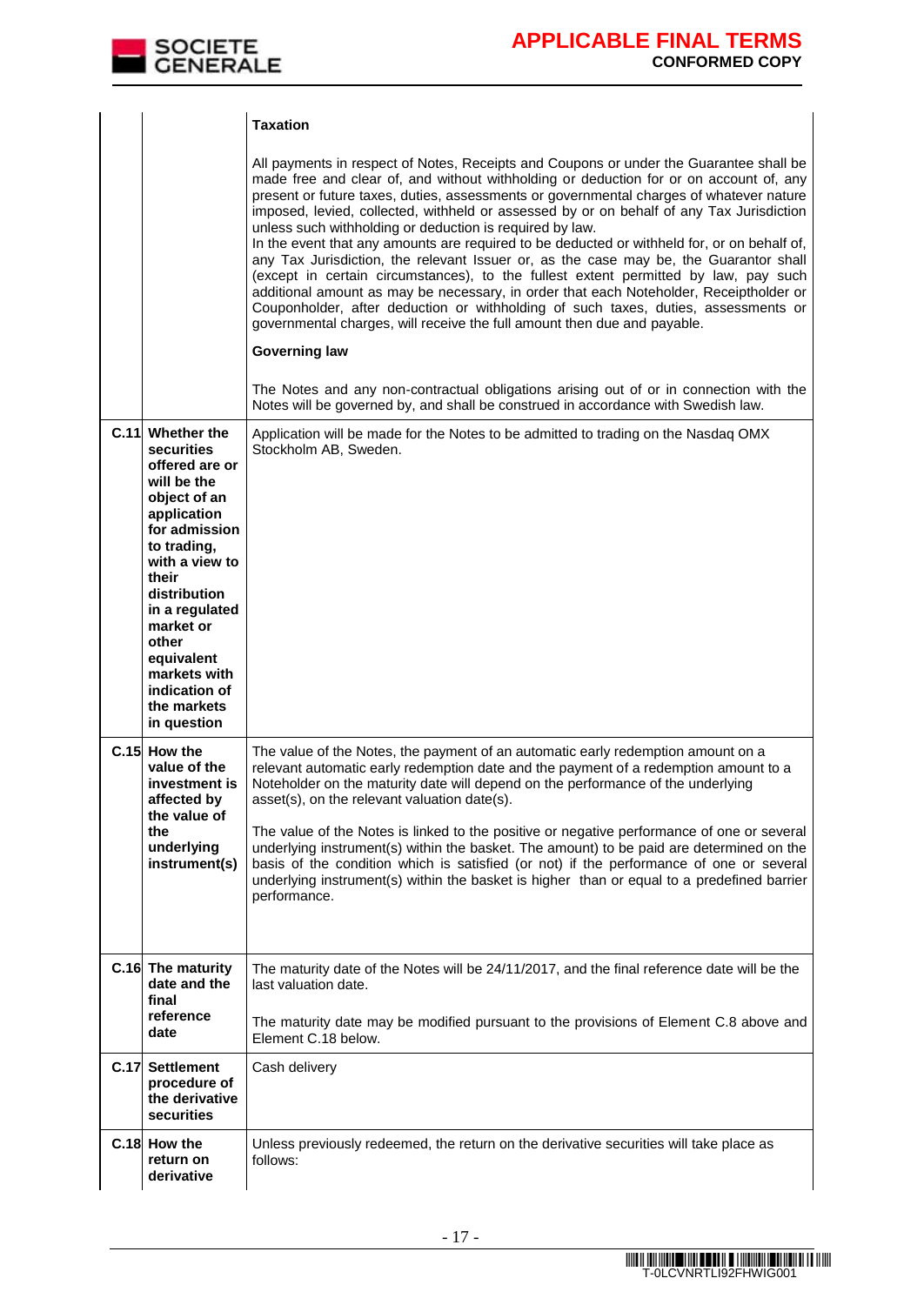

| securities<br>takes place |                                                                               |                                                                                                                                                                                                                                                                                               |  |  |  |
|---------------------------|-------------------------------------------------------------------------------|-----------------------------------------------------------------------------------------------------------------------------------------------------------------------------------------------------------------------------------------------------------------------------------------------|--|--|--|
|                           | <b>Automatic Early Redemption</b><br>Amounts:                                 | previously<br><b>Unless</b><br>redeemed,<br>if<br>an<br>Automatic Early Redemption Event has<br>occurred, then the Issuer shall redeem<br>early the Notes on Automatic Early<br>Redemption Date(i) (i from 1 to 2) in<br>accordance with the following provisions in<br>respect of each Note: |  |  |  |
|                           |                                                                               | Automatic Early Redemption Amount(i) =<br>Specified Denomination x [100%<br>$+$<br>CouponLevel x i]                                                                                                                                                                                           |  |  |  |
|                           | <b>Automatic Early Redemption Date(s):</b><br>(DD/MM/YYYY)                    | <b>Automatic Early</b><br><b>Redemption Date(i)</b><br>1<br>24/11/2015<br>2<br>24/11/2016                                                                                                                                                                                                     |  |  |  |
|                           | <b>Final Redemption Amount:</b>                                               | Unless previously redeemed, the Issuer<br>shall redeem the Notes on the Maturity<br>Date, in accordance with the following<br>provisions in respect of each Note:                                                                                                                             |  |  |  |
|                           |                                                                               | Scenario 1:<br>If on Valuation Date(3),<br>WorstPerformance(3) is higher than or<br>equal to -10%, then:<br>Final Redemption Amount = Specified<br>Denomination x [100% + CouponLevel x 3]                                                                                                    |  |  |  |
|                           |                                                                               | Scenario 2:<br>If on Valuation Date(3),<br>WorstPerformance(3) is lower than -10%<br>and WorstPerformance(3) is higher than or<br>equal to -30%, then:<br>Final Redemption Amount = Specified<br>Denomination x [100% + 9%]                                                                   |  |  |  |
|                           |                                                                               | Scenario 3:<br>If on Valuation Date(3),<br>WorstPerformance(3) is lower than -30%,<br>then:<br>Final Redemption Amount = Specified<br>Denomination x [100% +<br>WorstPerformance(3) ]                                                                                                         |  |  |  |
|                           |                                                                               |                                                                                                                                                                                                                                                                                               |  |  |  |
|                           | Definitions relating to date(s):<br><b>Valuation Date(0):</b><br>(DD/MM/YYYY) | 06/11/2014                                                                                                                                                                                                                                                                                    |  |  |  |
|                           | <b>Valuation Date(i);</b><br>(i from 1 to 3)                                  | <b>Valuation Date(i)</b><br>1<br>06/11/2015                                                                                                                                                                                                                                                   |  |  |  |
|                           | (DD/MM/YYYY)                                                                  | 2<br>06/11/2016                                                                                                                                                                                                                                                                               |  |  |  |
|                           |                                                                               | 3<br>06/11/2017                                                                                                                                                                                                                                                                               |  |  |  |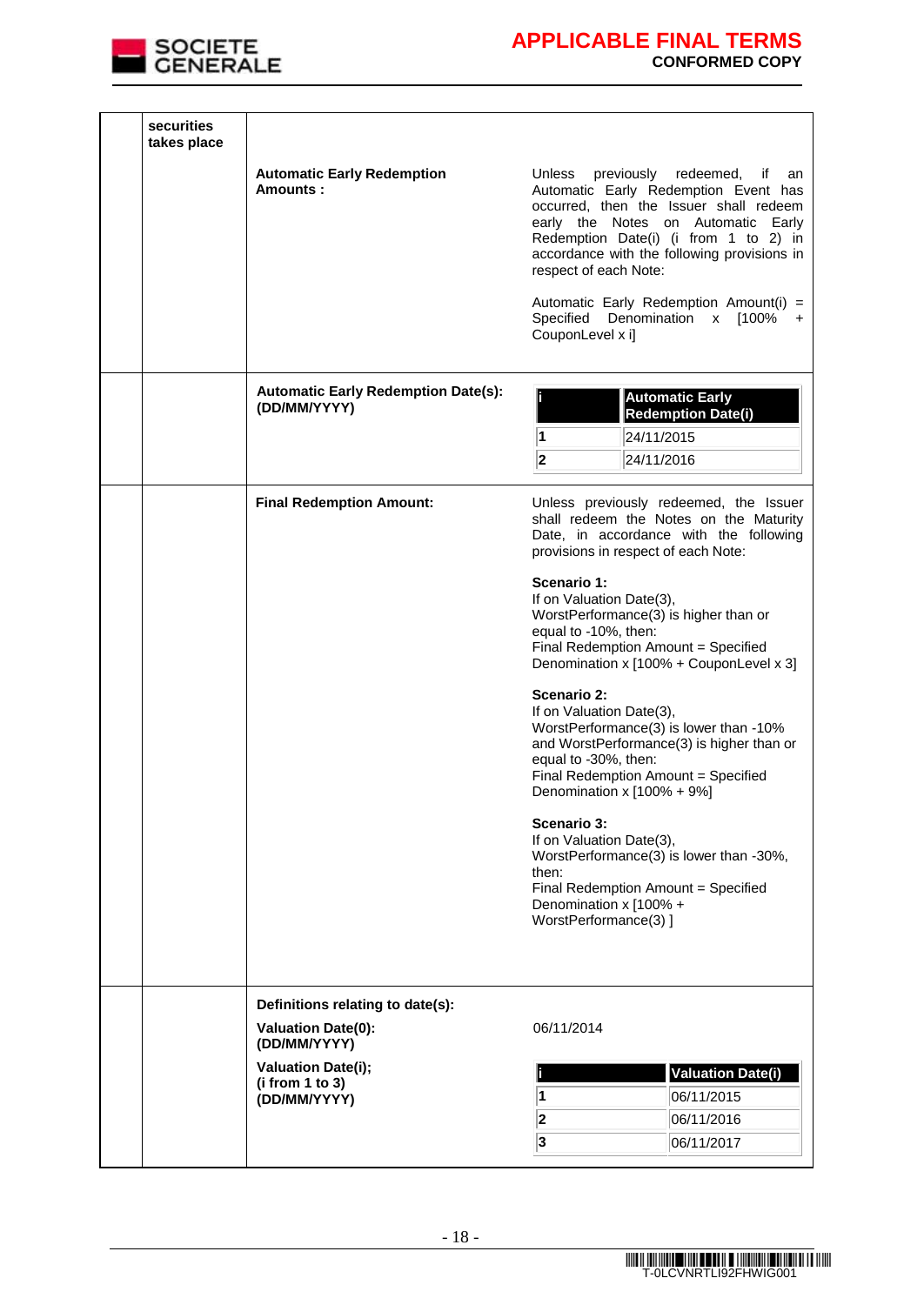

|                                                                         | Definitions relating to the Product:                                                                                                                                                                                                                         |            | Applicable, subject to the provisions of the<br>Additional Terms and Conditions relating to<br>Formulae                    |                                                                                                                                                                                    |                                                                                                                 |                                            |
|-------------------------------------------------------------------------|--------------------------------------------------------------------------------------------------------------------------------------------------------------------------------------------------------------------------------------------------------------|------------|----------------------------------------------------------------------------------------------------------------------------|------------------------------------------------------------------------------------------------------------------------------------------------------------------------------------|-----------------------------------------------------------------------------------------------------------------|--------------------------------------------|
|                                                                         | WorstPerformance(i)<br>(i from 1 to 3)                                                                                                                                                                                                                       |            |                                                                                                                            |                                                                                                                                                                                    | means the Minimum, for k from 1 to 2, of<br>Performance(i, k), as defined in Condition<br>relating to Formulae. | 4.6 of the Additional Terms and Conditions |
|                                                                         | Performance(i,k)<br>(i from 1 to 3)<br>(k from 1 to 2)                                                                                                                                                                                                       |            |                                                                                                                            | means $(S(i, k) / S(0, k)) - 100\%$ , as defined<br>in Condition 4.1 of the Additional Terms and<br>Conditions relating to Formulae.                                               |                                                                                                                 |                                            |
|                                                                         | S(i,k)<br>(i from 0 to 3)<br>(k from 1 to 2)                                                                                                                                                                                                                 |            |                                                                                                                            | means in respect of any Valuation Date(i)<br>the Closing Price of the Underlying(k), as<br>defined in Condition 4.0 of the Additional<br>Terms and Conditions relating to Formulae |                                                                                                                 |                                            |
|                                                                         | CouponLevel                                                                                                                                                                                                                                                  |            | Indicatively 9% and with a minimum of 7%.<br>The final CouponLevel will be confirmed at<br>the latest on Valuation Date(0) |                                                                                                                                                                                    |                                                                                                                 |                                            |
|                                                                         | <b>Automatic Early Redemption Event</b>                                                                                                                                                                                                                      |            |                                                                                                                            | is deemed to have occurred, as determined<br>by the Calculation Agent, if on a Valuation<br>Date(i) (i from 1 to 2), WorstPerformance(i)<br>is higher than or equal to -10%        |                                                                                                                 |                                            |
| C.19 The final                                                          | See Element C.18 above.                                                                                                                                                                                                                                      |            |                                                                                                                            |                                                                                                                                                                                    |                                                                                                                 |                                            |
| price of the<br>underlying                                              | reference<br>Final reference price: the value of the underlying instrument(s) on the relevant valuation<br>date(s) for the redemption, subject to the occurrence of certain extraordinary events and<br>adjustments affecting such underlying instrument(s). |            |                                                                                                                            |                                                                                                                                                                                    |                                                                                                                 |                                            |
| C.20 Type of the<br>underlying                                          | The type of underlying is: share.                                                                                                                                                                                                                            |            |                                                                                                                            |                                                                                                                                                                                    |                                                                                                                 |                                            |
| and where<br>the<br>information<br>on the<br>underlvina<br>can be found | Information about the underlying is available on the following website(s), if any, or upon<br>simple request to Société Générale.                                                                                                                            |            |                                                                                                                            |                                                                                                                                                                                    |                                                                                                                 |                                            |
|                                                                         | k                                                                                                                                                                                                                                                            | Company    | <b>Bloomberg</b>                                                                                                           |                                                                                                                                                                                    | <b>Exchange</b>                                                                                                 | Website                                    |
|                                                                         | 1                                                                                                                                                                                                                                                            | Volvo AB   | <b>Ticker</b><br><b>VOLVB SS</b>                                                                                           |                                                                                                                                                                                    | Stockholm                                                                                                       | www.volvo.com                              |
|                                                                         |                                                                                                                                                                                                                                                              |            |                                                                                                                            |                                                                                                                                                                                    | <b>Stock Exchange</b>                                                                                           |                                            |
|                                                                         | 2                                                                                                                                                                                                                                                            | Sandvik AB | SAND SS                                                                                                                    |                                                                                                                                                                                    | Stockholm<br><b>Stock Exchange</b>                                                                              | www.sandvik.com                            |

|     | Section D - Risks                                                                              |                                                                                                                                                                                                                                                                                                                                                                                                                                                                                                                                                                                                                         |  |  |
|-----|------------------------------------------------------------------------------------------------|-------------------------------------------------------------------------------------------------------------------------------------------------------------------------------------------------------------------------------------------------------------------------------------------------------------------------------------------------------------------------------------------------------------------------------------------------------------------------------------------------------------------------------------------------------------------------------------------------------------------------|--|--|
| D.2 | Key information on<br>the key risks that<br>are specific to the<br>issuer and the<br>guarantor | The Group is exposed to the risks inherent in its core businesses.<br>The Group's risk management focuses on the following main categories of<br>risks, any of which could materially adversely affect the Group's business,<br>results of operations and financial condition:<br><b>Credit and counterparty risk (including country risk):</b> risk of losses arising<br>from the inability of the Group's customers, issuers or other counterparties to<br>meet their financial commitments. Credit risk includes counterparty risk linked<br>to market transactions (replacement risk) and as well as securitisation |  |  |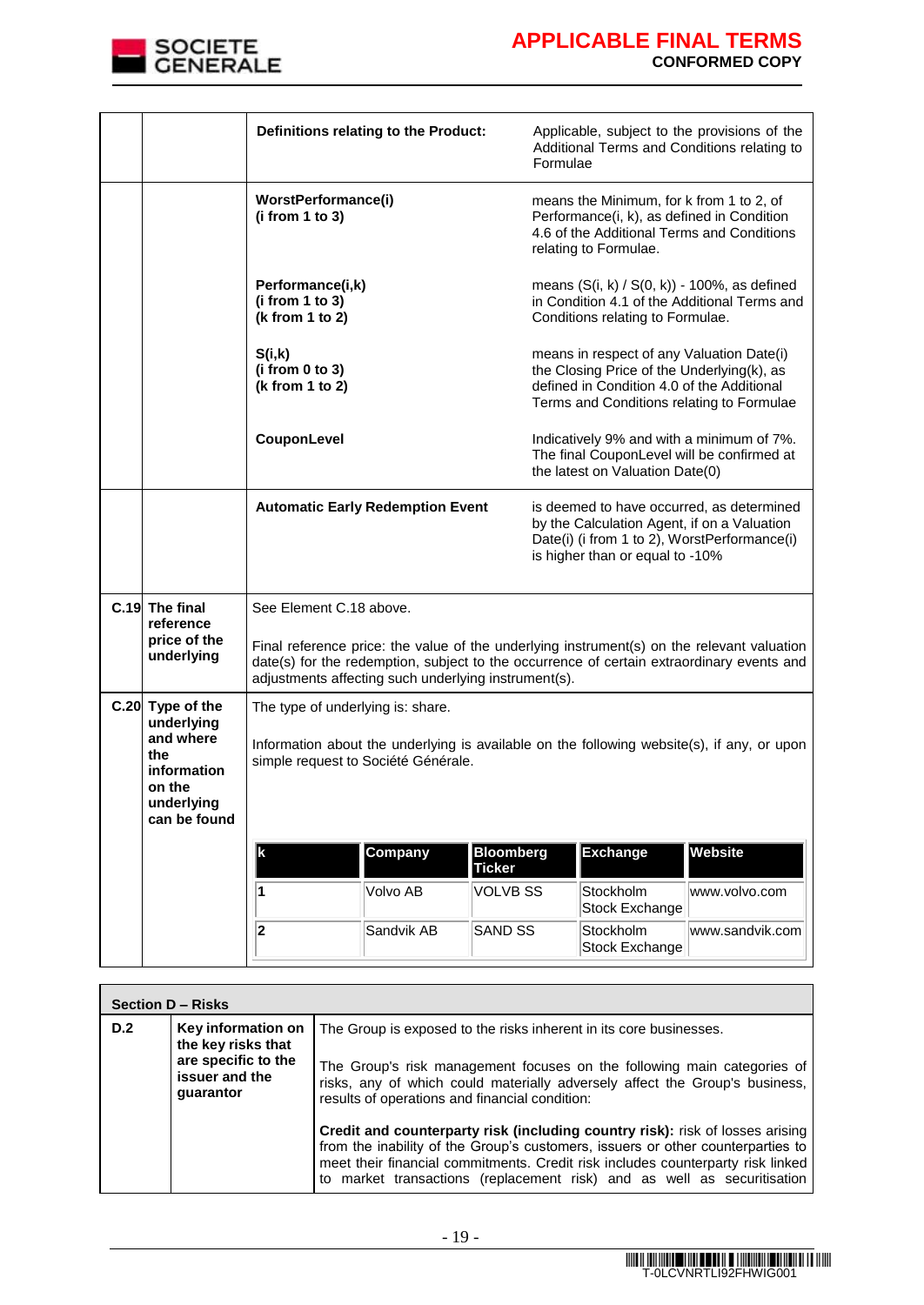

|     |                                          | activities.                                                                                                                                                                                                                                                                                                                                                                                                                                                                                                                                               |
|-----|------------------------------------------|-----------------------------------------------------------------------------------------------------------------------------------------------------------------------------------------------------------------------------------------------------------------------------------------------------------------------------------------------------------------------------------------------------------------------------------------------------------------------------------------------------------------------------------------------------------|
|     |                                          | Market risk: risk of a loss of value on financial instruments arising from<br>changes in market parameters, volatility of these parameters and correlations<br>between them.                                                                                                                                                                                                                                                                                                                                                                              |
|     |                                          | <b>Operational risks:</b> risk of losses or sanctions due to inadequacies or failures<br>in internal procedures or systems, human error or external events;                                                                                                                                                                                                                                                                                                                                                                                               |
|     |                                          | Structural interest and exchange rate risk: risk of loss or of write-downs in<br>the Group's assets arising from variations in interest or exchange rates.                                                                                                                                                                                                                                                                                                                                                                                                |
|     |                                          | Liquidity risk: risk of the Group not being able to meet its cash or collateral<br>requirements as they arise and at a reasonable cost.                                                                                                                                                                                                                                                                                                                                                                                                                   |
|     |                                          | The Guarantee constitutes a general and unsecured contractual obligation of<br>the Guarantor and no other person, any payments on the Notes are also<br>dependent on the creditworthiness of the Guarantor.                                                                                                                                                                                                                                                                                                                                               |
|     |                                          | Prospective investors in Notes benefiting from the Guarantee should note that<br>in case of payment default of an Issuer the entitlement of the Noteholder will<br>be limited to the sums obtained by making a claim under the Guarantee, and<br>the relevant provisions of the Guarantee and they shall have no right to<br>institute any proceeding, judicial or otherwise, or otherwise assert a claim<br>against the Issuer and, in relation to Secured Notes only, from the sums<br>obtained following enforcement of the relevant Pledge Agreement. |
|     |                                          | The Guarantee is a payment guarantee only and not a guarantee of the<br>performance by the relevant Issuer or any of its other obligations under the<br>Notes benefiting from the Guarantee.                                                                                                                                                                                                                                                                                                                                                              |
|     |                                          | The Guarantee may cover only part of the relevant Issuer's payment<br>obligations under the relevant Series of Notes. In such a case, Noteholders<br>may retain the risk that payments under the Guarantee are less than the<br>amounts due by the Issuer under the Notes.                                                                                                                                                                                                                                                                                |
|     |                                          | Société Générale will act as issuer under the Programme, as the Guarantor of<br>the Notes issued by the Issuer and also as provider of hedging instruments to<br>the Issuer. As a result, investors will be exposed not only to the credit risk of<br>the Guarantor but also operational risks arising from the lack of independence<br>of the Guarantor, in assuming its duties and obligations as the Guarantor and<br>provider of the hedging instruments.                                                                                             |
|     |                                          | The potential conflicts of interests and operational risks arising from such lack<br>of independence are in part intended to be mitigated by the fact that different<br>divisions within the Guarantor will be responsible for implementing the<br>Guarantee and providing the hedging instruments and that each division is run<br>as a separate operational unit, segregated by Chinese walls (information<br>barriers) and run by different management teams.                                                                                          |
|     |                                          | The Issuer and the Guarantor and any of their subsidiaries and/or their<br>affiliates, in connection with their other business activities, may possess or<br>acquire material information about the underlying assets. Such activities and<br>information may cause consequences adverse to Noteholders.                                                                                                                                                                                                                                                  |
|     |                                          | The Issuer and the Guarantor and any of their subsidiaries and/or their<br>affiliates may act in other capacities with regard to the Notes, such as market<br>maker, calculation agent or agent. Therefore, a potential conflict of interests<br>may arise.                                                                                                                                                                                                                                                                                               |
|     |                                          | In connection with the offering of the Notes, the Issuer and the Guarantor<br>and/or their affiliates may enter into one or more hedging transaction(s) with<br>respect to a reference asset(s) or related derivatives, which may affect the<br>market price, liquidity or value of the Notes.                                                                                                                                                                                                                                                            |
| D.6 | Key information on<br>the key risks that | The Notes may provide for an automatic early redemption linked to a specific<br>event. Therefore, this may prevent the Noteholders from benefitting from the                                                                                                                                                                                                                                                                                                                                                                                              |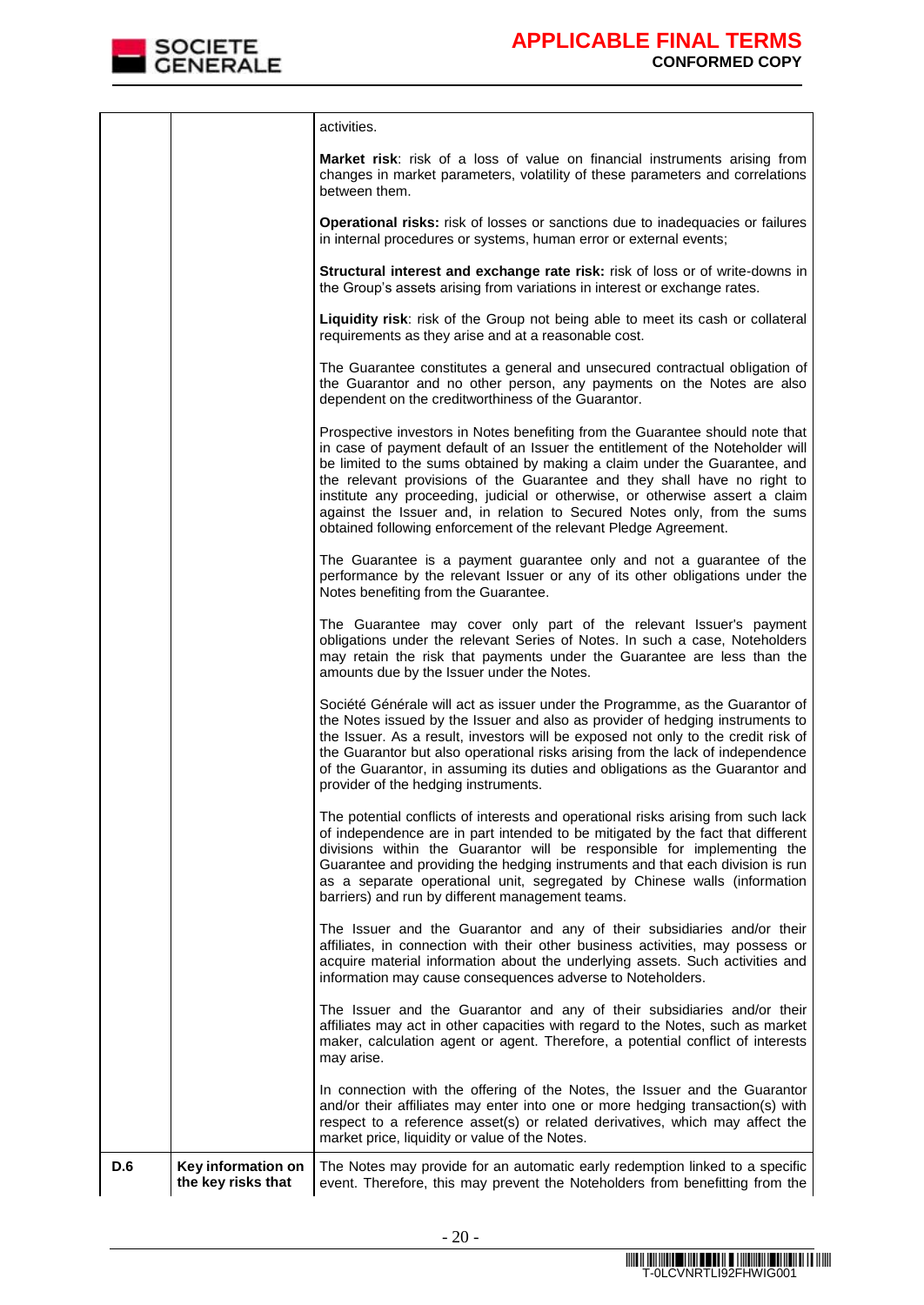

| are specific to the<br>securities and risk<br>warning to the<br>effect that<br>investors may lose<br>the value of their<br>entire investment<br>or part of it | performance of the underlying instrument(s) over the whole period initially<br>envisaged.<br>The terms and conditions of the Notes may include provisions under which<br>upon the occurrence of certain market disruptions delays in the settlement of<br>the Notes may be incurred or certain modifications be made. Moreover, in<br>case of occurrence of events affecting the underlying instrument(s), the terms<br>and conditions of the Notes allow the Issuer to substitute the underlying<br>instrument(s) by new underlying instrument(s), cease the exposure to the<br>underlying asset(s) and apply a reference rate to the proceeds so obtained |
|---------------------------------------------------------------------------------------------------------------------------------------------------------------|-------------------------------------------------------------------------------------------------------------------------------------------------------------------------------------------------------------------------------------------------------------------------------------------------------------------------------------------------------------------------------------------------------------------------------------------------------------------------------------------------------------------------------------------------------------------------------------------------------------------------------------------------------------|
|                                                                                                                                                               | until the maturity date of the Notes, postpone the maturity date of the Notes,<br>early redeem the Notes on the basis of the market value of these Notes, or<br>deduct from any due amount the increase cost of hedging, and in each case<br>without the consent of the Noteholders.                                                                                                                                                                                                                                                                                                                                                                        |
|                                                                                                                                                               | Payments (whether in respect of principal and/or interest and whether at<br>maturity or otherwise) on the Notes are calculated by reference to certain<br>underlying(s), the return of the Notes is based on changes in the value of the<br>underlying(s), which may fluctuate. Potential investors should be aware that<br>these Notes may be volatile and that they may receive no interest and may<br>lose all or a substantial portion of their principal.                                                                                                                                                                                              |
|                                                                                                                                                               | During the lifetime of the Notes, the market value of these Notes may be lower<br>than the invested capital. Furthermore, an insolvency of the Issuer and/or the<br>Guarantor may cause a total loss of the invested capital.                                                                                                                                                                                                                                                                                                                                                                                                                               |
|                                                                                                                                                               | The attention of the investors is drawn to the fact that they could sustain<br>an entire or a partial loss of their investment.                                                                                                                                                                                                                                                                                                                                                                                                                                                                                                                             |

|       | Section E - Offer                                                                                                        |                                                                                                                                                                                                                                                                                                                                                                                                                                                                                                                                                                                                                                                                                                                                                                                                                                                                                                                                                                                                   |  |  |
|-------|--------------------------------------------------------------------------------------------------------------------------|---------------------------------------------------------------------------------------------------------------------------------------------------------------------------------------------------------------------------------------------------------------------------------------------------------------------------------------------------------------------------------------------------------------------------------------------------------------------------------------------------------------------------------------------------------------------------------------------------------------------------------------------------------------------------------------------------------------------------------------------------------------------------------------------------------------------------------------------------------------------------------------------------------------------------------------------------------------------------------------------------|--|--|
| E.2.b | <b>Reasons for the</b><br>offer and use of<br>proceeds                                                                   | The net proceeds from each issue of Notes will be applied for the general<br>financing purposes of the Société Générale Group, which include making a<br>profit.                                                                                                                                                                                                                                                                                                                                                                                                                                                                                                                                                                                                                                                                                                                                                                                                                                  |  |  |
| E.3   | <b>Description of the</b><br>terms and<br>conditions of the<br>offer                                                     | <b>Public Offer Jurisdiction(s): Sweden</b><br>Offer Period: from 29/09/2014 to 31/10/2014<br><b>Offer Price:</b> The Notes will be offered at the Issue Price increased by fees, if<br>any, as mentioned below.<br>Conditions to which the offer is subject: Offers of the Notes are conditional<br>on their issue and, on any additional conditions set out in the standard terms of<br>business of the financial intermediaries, notified to investors by such relevant<br>financial intermediaries.<br>The Issuer reserves the right to close the Offer Period prior to its stated expiry<br>for any reason.<br>The Issuer reserves the right to withdraw the offer and cancel the issuance of<br>the Notes for any reason at any time on or prior to the Issue Date. For the<br>avoidance of doubt, if any application has been made by a potential investor<br>and the Issuer exercises such right, no potential investor shall be entitled to<br>subscribe or otherwise acquire the Notes. |  |  |
| E.4   | <b>Description of any</b><br>interest that is<br>material to the<br>issue/offer<br>including<br>conflicting<br>interests | Save for any fees payable to the Dealer, so far as the Issuer is aware, no<br>person involved in the issue of the Notes has an interest material to the offer.                                                                                                                                                                                                                                                                                                                                                                                                                                                                                                                                                                                                                                                                                                                                                                                                                                    |  |  |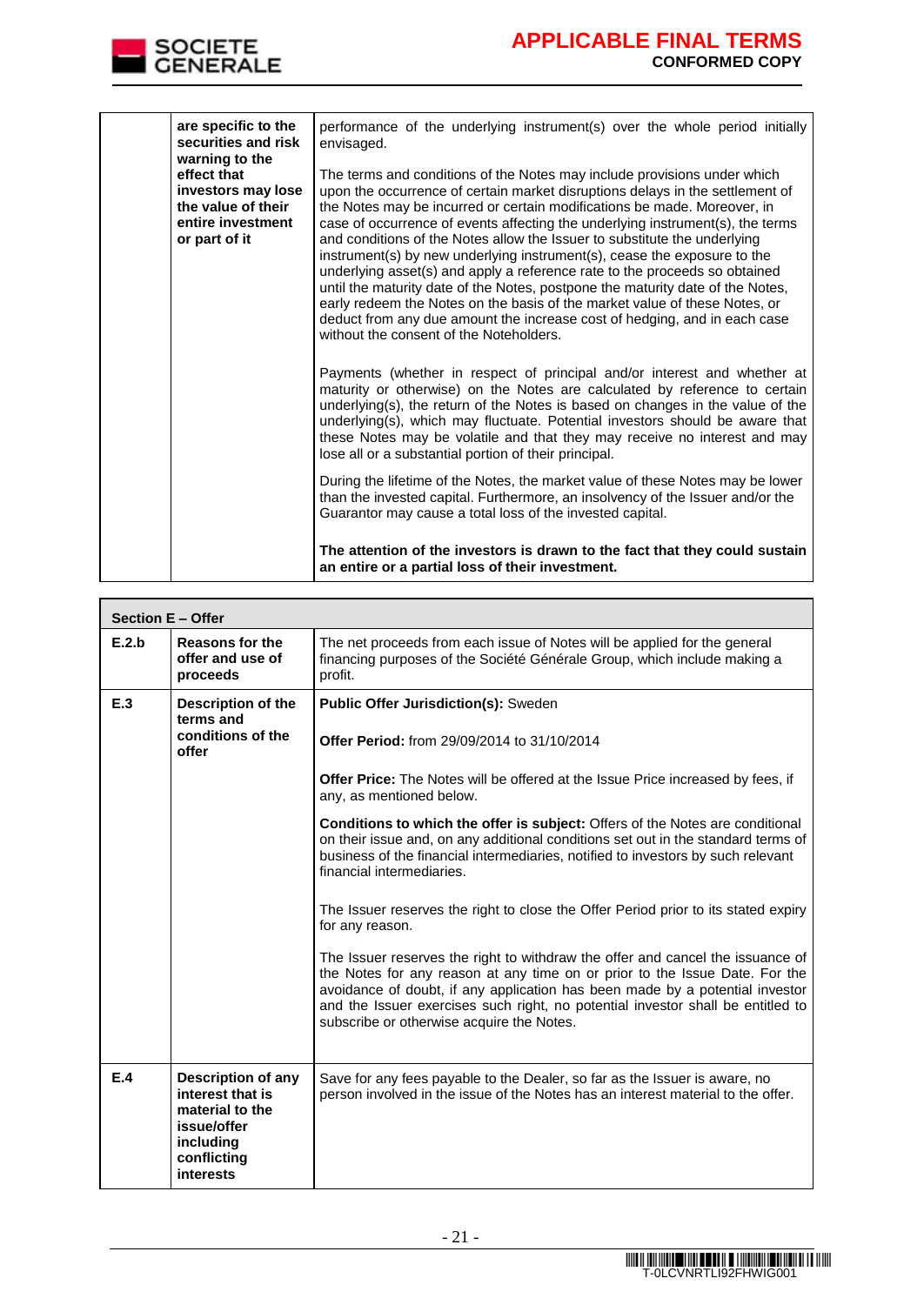

# **APPLICABLE FINAL TERMS CONFORMED COPY**

| E.7 | <b>Estimated</b><br>expenses charged<br>to the investor by<br>the Issuer or the<br>offeror | The expenses charged to the investor will be up to 2% of Issue Price per<br>Note, paid by the purchaser to Skandiabanken AB or an agent appointed by<br>Skandiabanken AB. |
|-----|--------------------------------------------------------------------------------------------|---------------------------------------------------------------------------------------------------------------------------------------------------------------------------|
|-----|--------------------------------------------------------------------------------------------|---------------------------------------------------------------------------------------------------------------------------------------------------------------------------|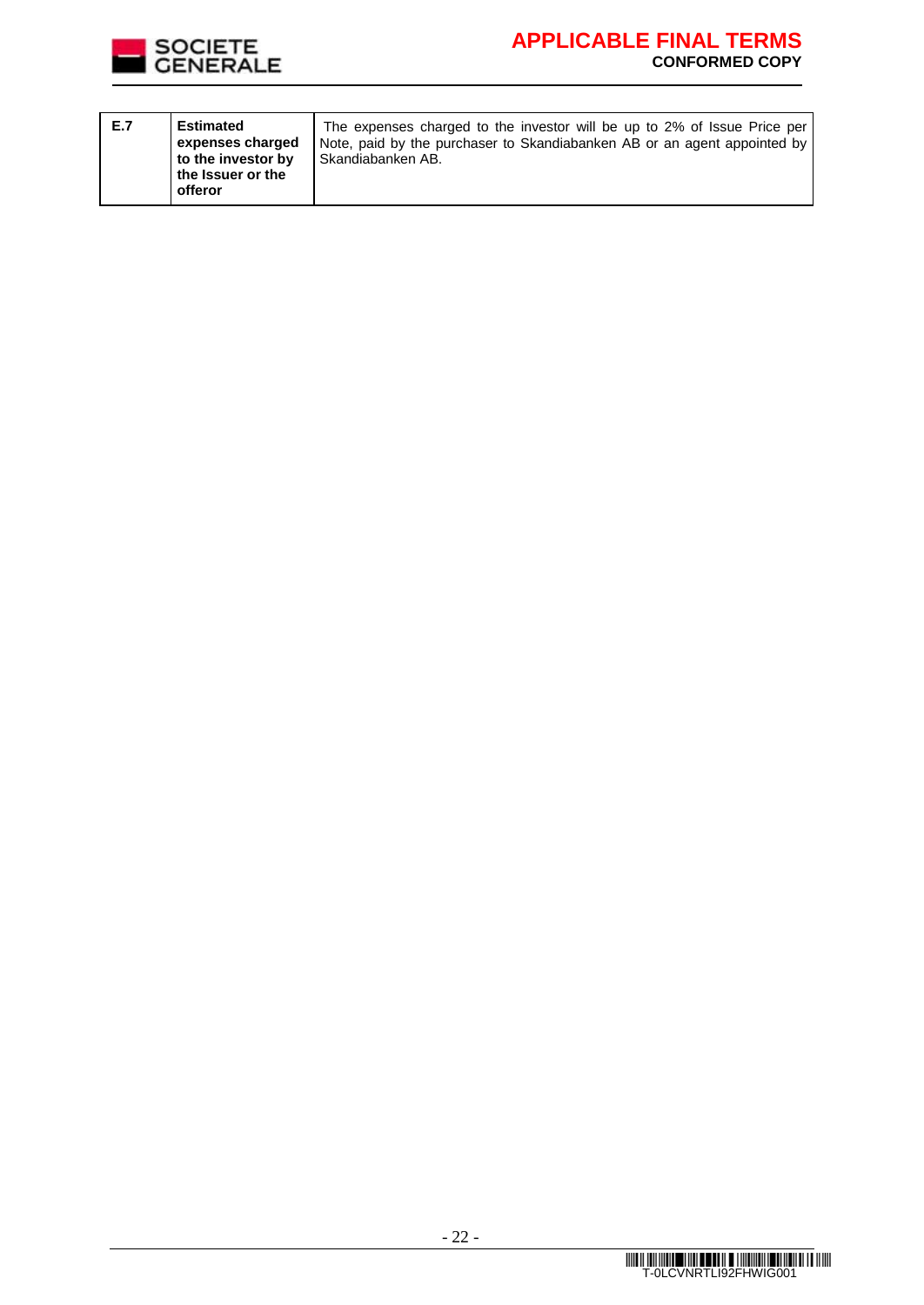# **ISSUE SPECIFIC SUMMARY**

*(Swedish version)*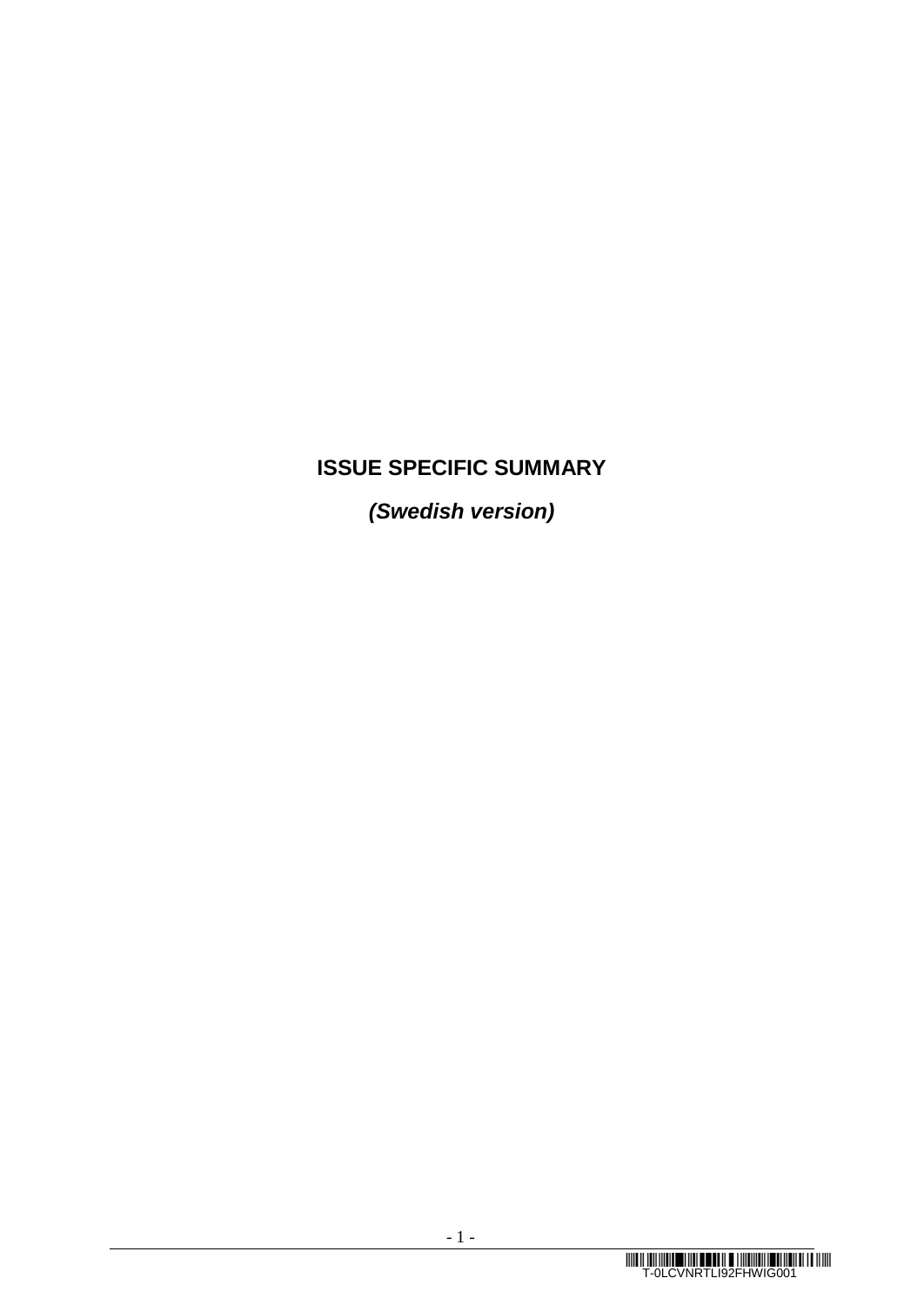### **EMISSIONSSPECIFIK SAMMANFATTNING**

|     | Avsnitt A - Introduktion och varningar                         |                                                                                                                                                                                                                                                                                                                                                                                                                                                                                                                                                                                                                                        |  |  |
|-----|----------------------------------------------------------------|----------------------------------------------------------------------------------------------------------------------------------------------------------------------------------------------------------------------------------------------------------------------------------------------------------------------------------------------------------------------------------------------------------------------------------------------------------------------------------------------------------------------------------------------------------------------------------------------------------------------------------------|--|--|
| A.1 | Varning                                                        | sammanfattning<br>måste<br>läsas<br>introduktion<br>Denna<br>till<br>som<br>en<br>Grundprospektet och de tillämpliga Slutliga Villkoren.<br>Varje beslut att investera i Obligationerna ska baseras på ett<br>övervägande av Grundprospektet och de tillämpliga Slutliga Villkoren i<br>dessas helhet av investeraren.                                                                                                                                                                                                                                                                                                                 |  |  |
|     |                                                                | Om ett krav med bäring på informationen i Grundprospektet och de<br>tillämpliga Slutliga Villkoren framställs i domstol, kan den kärande<br>investeraren, enligt nationell lagstiftning i Medlemsstaterna, vara<br>tvungen att bära kostnaden för att översätta Grundprospektet och de<br>tillämpliga Slutliga Villkoren innan den juridiska processen påbörjas.                                                                                                                                                                                                                                                                       |  |  |
|     |                                                                | Civilrättsligt ansvar uppkommer endast för de personer som har tagit<br>fram denna sammanfattning, inklusive varje översättning härav, men<br>endast om sammanfattningen är vilseledande, felaktig eller oförenlig när<br>den läses tillsammans med övriga delar Grundprospektet och de<br>tillämpliga Slutliga Villkoren eller om den inte tillhandahåller, när den<br>läses tillsammans med övriga delar av Grundprospektet och de<br>tillämpliga Slutliga Villkoren, nyckelinformation för att hjälpa investerare<br>när de överväger huruvida de ska investera i Obligationerna.                                                   |  |  |
| A.2 | <b>Samtycke</b><br>till<br>användning<br>av<br>Grundprospektet | Emittenten samtycker till användningen av detta Grundprospekt i<br>samband med en återförsäljning eller placering av Obligationer under<br>där<br>ett<br>prospekt<br>ska<br>offentliggöras<br>omständigheter<br>enligt<br>Prospektdirektivet (ett Icke-undantaget Erbjudande), med förbehåll för<br>följande villkor:                                                                                                                                                                                                                                                                                                                  |  |  |
|     |                                                                | - samtycket är endast giltigt under erbjudandeperioden från 29/09/2014<br>till 31/10/2014 (Erbjudandeperioden);                                                                                                                                                                                                                                                                                                                                                                                                                                                                                                                        |  |  |
|     |                                                                | - samtycket lämnat av Emittenten för användningen av Grundprospektet<br>för att lämna ett Icke-undantaget Erbjudande är ett individuellt samtycke<br>(ett Individuellt Samtycke) för Skandiabanken AB, Lindhagensgatan<br>86, 106 55 Stockholm, Sverige (Initial Auktoriserad Erbjudare) och om<br>Emittenten utser ytterligare finansiella mellanhänder efter dagen för de<br>tillämpliga Slutliga Villkoren och offentliggör uppgifter om dessa på sin<br>webbplats http://.prospectus.socgen.com, varje finansiell mellanhand<br>vars uppgifter offentliggörs på detta sätt (var och en, en Ytterligare<br>Auktoriserad Erbjudare); |  |  |
|     |                                                                | - Samtycket omfattar endast användningen av detta Grundprospekt för<br>att lämna Icke-undantagna Erbjudanden i Sverige.                                                                                                                                                                                                                                                                                                                                                                                                                                                                                                                |  |  |
|     |                                                                | Informationen avseende villkoren för det<br>Icke-undantagna<br>Erbjudandet ska tillhandahållas investerare av varje<br><b>Initial</b><br>Auktoriserad Erbjudare där erbjudandet kommer att lämnas.                                                                                                                                                                                                                                                                                                                                                                                                                                     |  |  |

| <b>Avsnitt B - Emittent och Garant</b> |                                                                   |                                                                                                                           |  |  |
|----------------------------------------|-------------------------------------------------------------------|---------------------------------------------------------------------------------------------------------------------------|--|--|
| B.1                                    | <b>Juridiskt</b><br>och<br>kommersiellt<br>namn<br>för emittenten | SG Issuer (eller <b>Emittenten)</b>                                                                                       |  |  |
| B.2                                    | juridisk form,<br>Säte.<br>lagstiftning och land                  | Säte: 33, boulevard du Prince Henri, L-1724 Luxemburg, Luxemburg.<br>Juridisk form: Publikt aktiebolag (société anonyme). |  |  |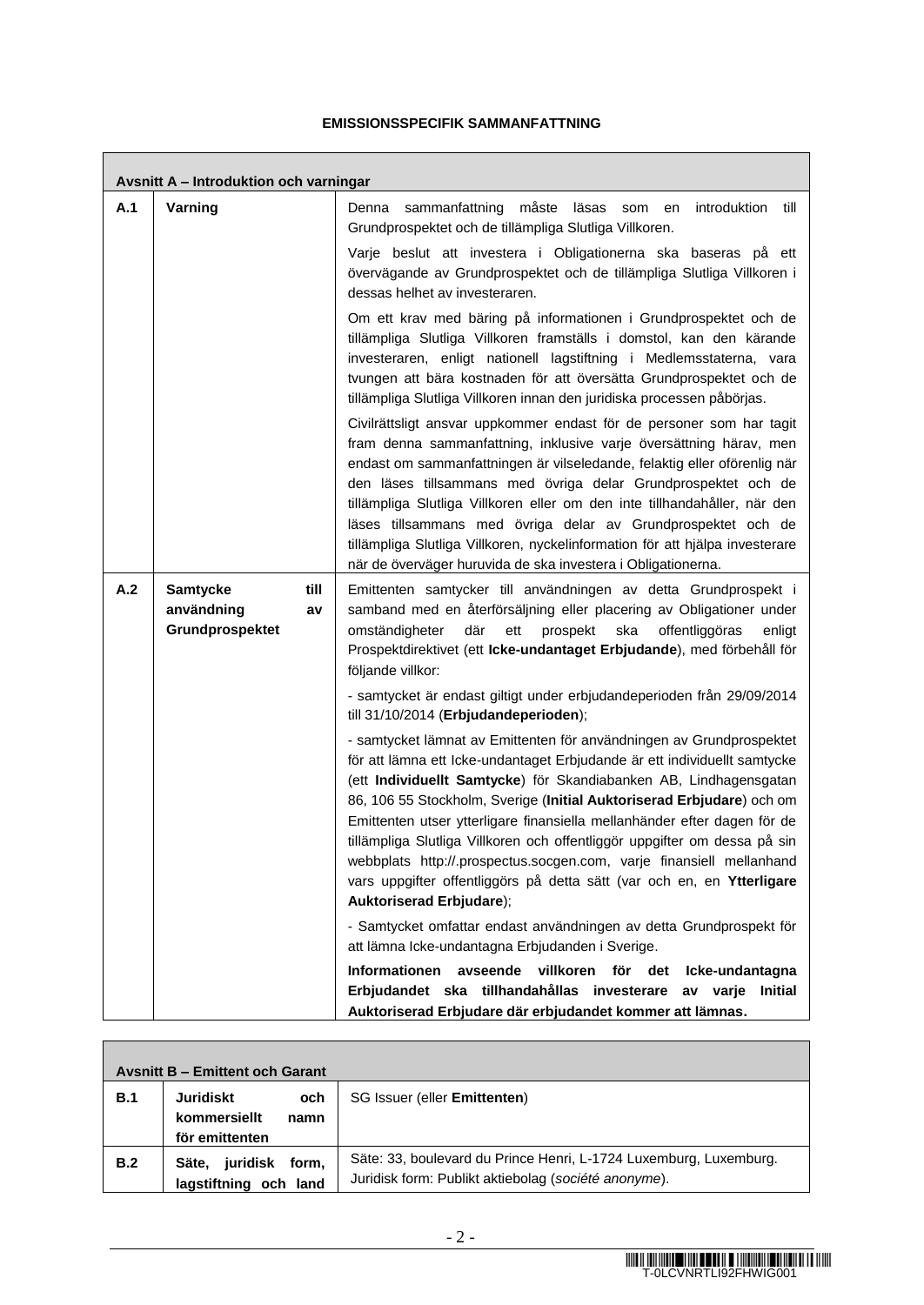|             | för bildande                                                                                                                                            | Lagstiftning under vilken Emittenten agerar: luxemburgsk rätt.<br>Land för bildande: Luxemburg.                                                                                                                                                                                                                                                                                                                                                                                                                                                                                                                                                                                                                   |                                                                                                                                                     |                                 |
|-------------|---------------------------------------------------------------------------------------------------------------------------------------------------------|-------------------------------------------------------------------------------------------------------------------------------------------------------------------------------------------------------------------------------------------------------------------------------------------------------------------------------------------------------------------------------------------------------------------------------------------------------------------------------------------------------------------------------------------------------------------------------------------------------------------------------------------------------------------------------------------------------------------|-----------------------------------------------------------------------------------------------------------------------------------------------------|---------------------------------|
| B.4b        | Kända trender<br>som<br>påverkar<br>emittenten<br>och den bransch inom<br>vilken den agerar                                                             | Emittenten förväntar sig att fortsätta sina aktiviteter i enlighet med dess<br>verksamhetsföremål under år 2014.                                                                                                                                                                                                                                                                                                                                                                                                                                                                                                                                                                                                  |                                                                                                                                                     |                                 |
| B.5         | <b>Beskrivning</b><br>av<br>emittentens<br>koncern<br>och<br>emittentens<br>position<br>inom<br>koncernen                                               | Koncernen erbjuder en bred uppsättning av rådgivningstjänster och<br>skräddarsydda finansiella lösningar för individuella kunder, stora företag<br>institutionella<br>investerare.<br>Koncernen<br>förlitar<br>och<br>sig<br>рå<br>tre<br>kärnverksamheter som kompletterar varandra:<br>Fransk bankverksamhet för privatkunder,<br>$\bullet$<br>Internationell bankverksamhet för privatkunder, finansiella<br>$\bullet$<br>tjänster och försäkring samt<br>Företags- och investmentbankverksamhet, Private Banking,<br>$\bullet$<br>tillgångs- och förmögenhetsförvaltning och<br>Värdepapperstjänster.<br>Emittenten är ett dotterföretag inom Société Générale-Koncernen och<br>har inte några dotterföretag. |                                                                                                                                                     |                                 |
| <b>B.9</b>  | <b>Siffra</b><br>avseende<br>resultatprognos<br>eller<br>-uppskattning<br>för<br>emittenten                                                             | tillämplig.<br>Emittenten lämnar<br>någon<br>siffra<br>Eji<br>inte<br>avseende<br>resultatprognos eller -uppskattning.                                                                                                                                                                                                                                                                                                                                                                                                                                                                                                                                                                                            |                                                                                                                                                     |                                 |
| <b>B.10</b> | Karaktären<br>av<br>anmärkningar<br>j.<br>revisionsberättelsen<br>historiska<br>för<br>den<br>finansiella<br>informationen                              | Ej tillämplig. Revisionsberättelsen innehåller inte någon anmärkning.                                                                                                                                                                                                                                                                                                                                                                                                                                                                                                                                                                                                                                             |                                                                                                                                                     |                                 |
| <b>B.12</b> | historisk<br><b>Utvald</b>                                                                                                                              |                                                                                                                                                                                                                                                                                                                                                                                                                                                                                                                                                                                                                                                                                                                   |                                                                                                                                                     |                                 |
|             | finansiell<br>nyckelinformation för<br><b>Emittenten</b>                                                                                                | (i tusental, $\epsilon$ )                                                                                                                                                                                                                                                                                                                                                                                                                                                                                                                                                                                                                                                                                         | 31 december 2013<br>(reviderat)                                                                                                                     | 31 december 2012<br>(reviderat) |
|             |                                                                                                                                                         | Rörelseintäkter                                                                                                                                                                                                                                                                                                                                                                                                                                                                                                                                                                                                                                                                                                   | 109 588                                                                                                                                             | 6805                            |
|             |                                                                                                                                                         | Vinst från<br>verksamheter                                                                                                                                                                                                                                                                                                                                                                                                                                                                                                                                                                                                                                                                                        | 482                                                                                                                                                 | 5 2 3 3                         |
|             |                                                                                                                                                         | Vinst från<br>kvarvarande<br>verksamheter                                                                                                                                                                                                                                                                                                                                                                                                                                                                                                                                                                                                                                                                         | 482                                                                                                                                                 | 5 2 3 3                         |
|             |                                                                                                                                                         | Totala tillgångar                                                                                                                                                                                                                                                                                                                                                                                                                                                                                                                                                                                                                                                                                                 | 22 049 619                                                                                                                                          | 361 269                         |
|             | <b>Betydande</b><br>negativ<br>förändring i utsikterna<br>för emittenten sedan<br>dagen för dess senast<br>offentliggjorda<br>reviderade<br>räkenskaper | reviderade räkenskaper.                                                                                                                                                                                                                                                                                                                                                                                                                                                                                                                                                                                                                                                                                           | Ej tillämplig. Det har inte inträffat någon betydande negativ förändring i<br>utsikterna för Emittenten sedan dagen för dess senast offentliggjorda |                                 |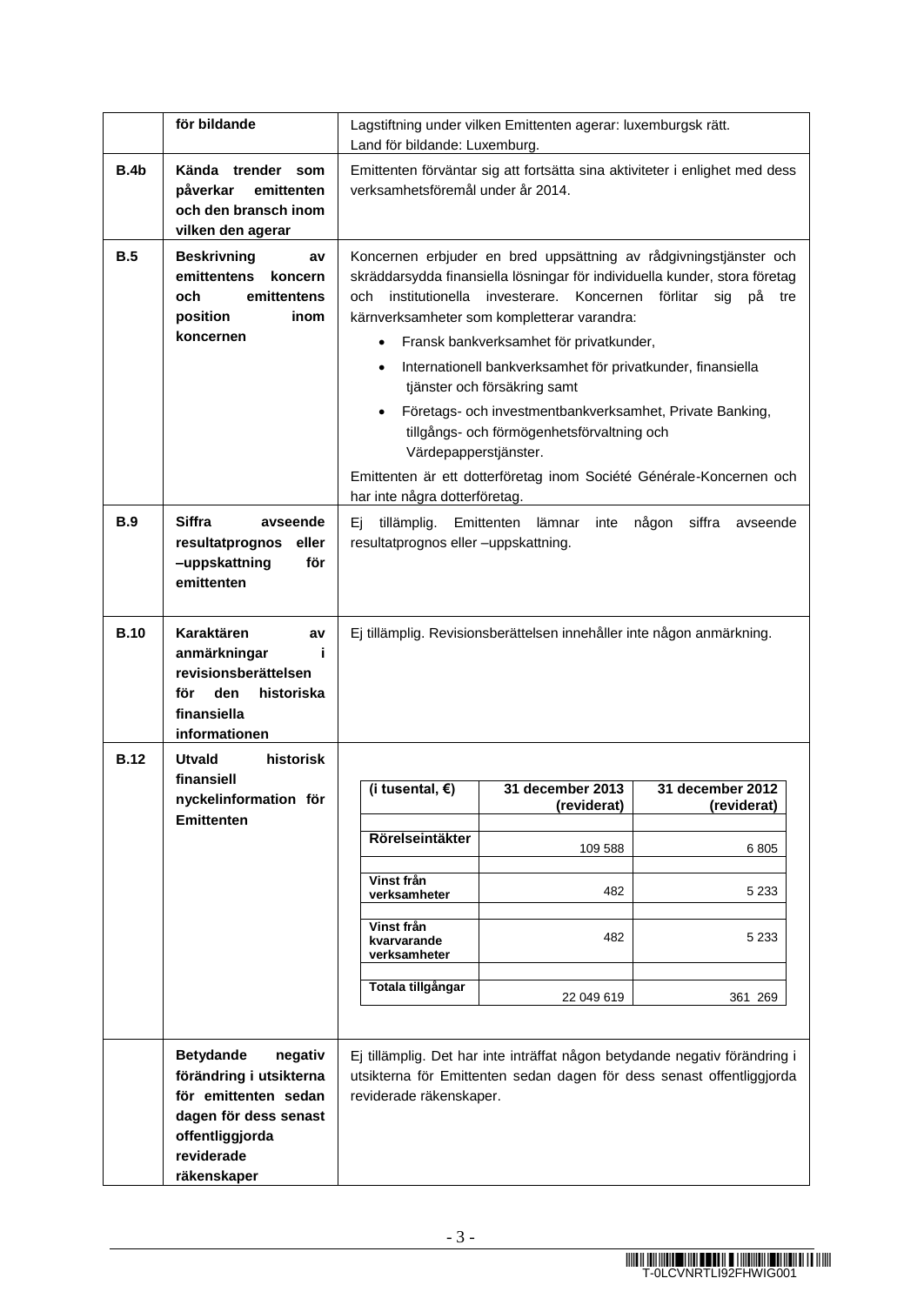|             | Väsentliga<br>förändringar<br>т<br>emittentens<br>finansiella<br>eller<br>handelsposition efter<br>perioden som täcks<br>den<br>historiska<br>av<br>finansiella<br>informationen            | Ej tillämplig. Det har inte inträffat någon väsentlig ändring i Emittentens<br>finansiella position eller handelsposition efter perioden som täcks av<br>den historiska finansiella informationen.                                                                                                                                                                                                                                                                |
|-------------|---------------------------------------------------------------------------------------------------------------------------------------------------------------------------------------------|-------------------------------------------------------------------------------------------------------------------------------------------------------------------------------------------------------------------------------------------------------------------------------------------------------------------------------------------------------------------------------------------------------------------------------------------------------------------|
| <b>B.13</b> | <b>Nyligen</b><br>inträffade<br>händelser beträffande<br>emittenten som är i<br>väsentlig<br>hänseende<br>relevanta<br>för<br>utvärderingen<br>av<br>emittentens solvens                    | Ej tillämpligt. Det har inte varit några nyligen inträffande händelser<br>beträffande Emittenten som är i väsentligt hänseende relevanta för<br>utvärderingen av Emittentens solvens.                                                                                                                                                                                                                                                                             |
| <b>B.14</b> | <b>Uttalande</b><br>huruvida<br>emittenten<br>är<br>beroende<br>andra<br>av<br>företag<br>inom<br>koncernen                                                                                 | Se Punkt B.5 ovan för Emittentens position inom Koncernen.<br>SG Issuer är beroende av Société Générale Bank & Trust inom<br>Koncernen.                                                                                                                                                                                                                                                                                                                           |
| <b>B.15</b> | <b>Beskrivning</b><br>av<br>emittentens<br>huvudsakliga<br>verksamhet                                                                                                                       | Den huvudsakliga verksamheten för SG Issuer är att ta upp finansiering<br>genom emission av skuldvärdepapper avsedda att placeras hos<br>institutionella kunder eller privatkunder genom distributörer som<br>samarbetar med Société Générale. Finansieringen som erhålls genom<br>emissioner av sådana skuldvärdepapper lånas sedan vidare till Société<br>Générale och till andra medlemmar i Koncernen.                                                        |
| <b>B.16</b> | I den mån det är känt<br>för<br>emittenten,<br>emittenten<br>huruvida<br>kontrolleras, direkt<br>eller indirekt, och av<br>vem samt beskrivning<br>karaktären<br>av<br>av<br>sådan kontroll | SG Issuer är ett 100 procent ägt dotterföretag till Société Générale Bank<br>& Trust S.A. som i sin tur är ett 100 procent ägt dotterföretag till Société<br>Générale och är ett fullt konsoliderat bolag.                                                                                                                                                                                                                                                        |
| <b>B.18</b> | <b>Garantins</b><br>och<br>art<br>omfattning                                                                                                                                                | Obligationerna är ovillkorligen och oåterkalleligen garanterade av<br>Société Générale (Garanten) enligt Garantin daterad 29 april 2014.<br>Garantin utgör en direkt, ovillkorad, icke-säkerställd och allmän<br>förpliktelse för Garanten och rangordnas och kommer att rangordnas<br>lika med alla övriga existerande och framtida direkta, ovillkorade, icke-<br>säkerställda och allmänna förpliktelser för Garanten, inklusive de som<br>avser insättningar. |
| <b>B.19</b> | Information<br>om<br>garanten som om den<br>emittenten<br>var<br>av<br>samma<br>typ<br>av<br>värdepapper<br>som<br>omfattas av garantin                                                     | Informationen om Société Générale som om den var Emittent av samma<br>typ av Obligationer som omfattas av Garantin anges i enlighet med<br>respektive Punkt B.19 / B.1, B.19 / B.2, B.19 / B.4b, B.19 / B.5, B.19 /<br>B.9, B.19 / B.10, B.19 / B.12, B.19 / B.13, B.19 / B.14, B.19 / B.15 och<br>B.19 / B.16 nedan:                                                                                                                                             |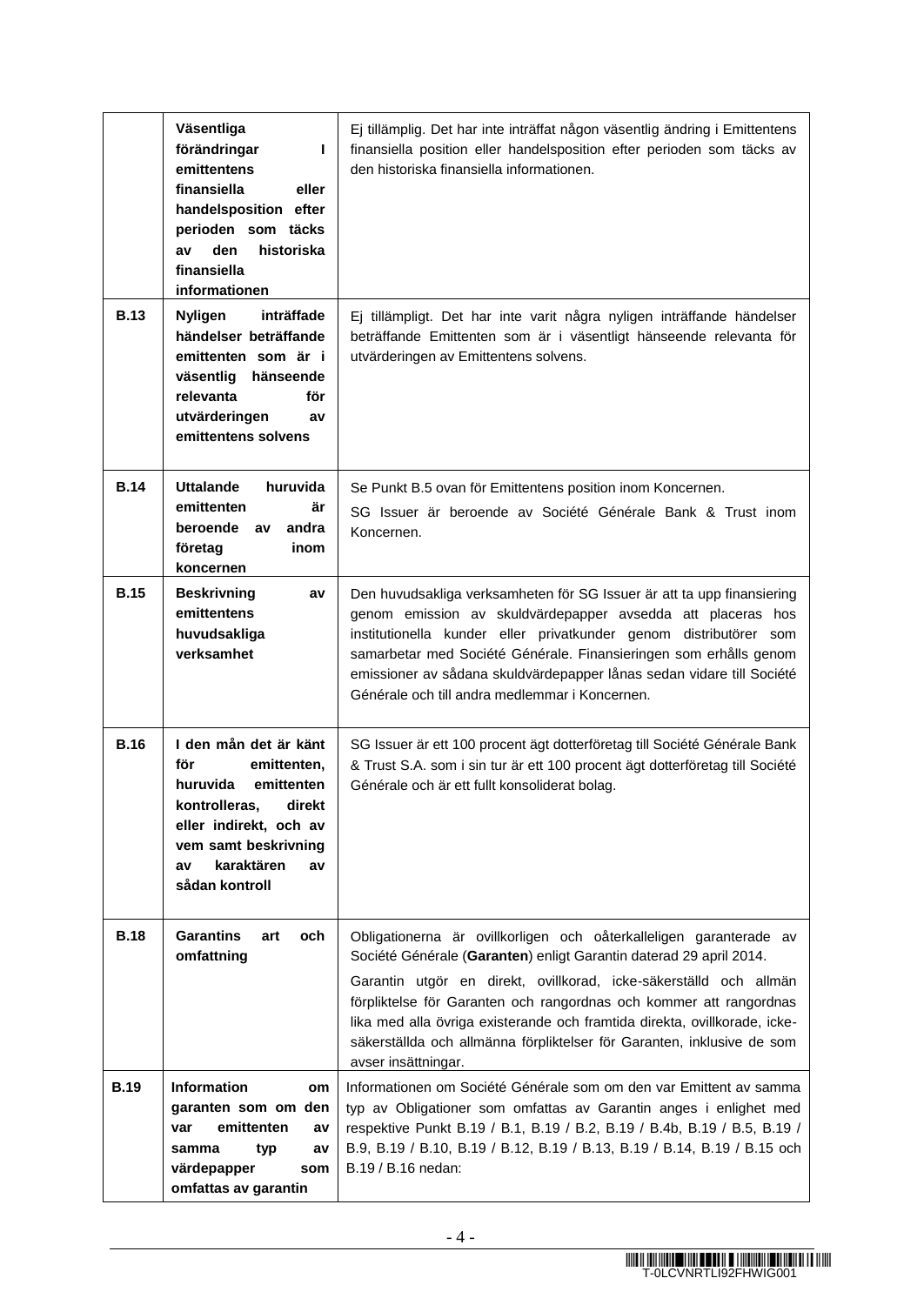| B.19/ B.1: Société Générale<br>$B.19/B.2$ :                                                                                                                                                                                                                                                                                                                                                                                                                                                                                                                  |
|--------------------------------------------------------------------------------------------------------------------------------------------------------------------------------------------------------------------------------------------------------------------------------------------------------------------------------------------------------------------------------------------------------------------------------------------------------------------------------------------------------------------------------------------------------------|
| Säte: 29, boulevard Haussmann, 75009 Paris, Frankrike.                                                                                                                                                                                                                                                                                                                                                                                                                                                                                                       |
| Juridisk form: Publikt aktiebolag (société anonyme).                                                                                                                                                                                                                                                                                                                                                                                                                                                                                                         |
| Lagstiftning under vilken Emittenten agerar: fransk rätt.                                                                                                                                                                                                                                                                                                                                                                                                                                                                                                    |
| Land för bildande: Frankrike.<br>B.19/ B.4b:                                                                                                                                                                                                                                                                                                                                                                                                                                                                                                                 |
| Eurozonen och, särskilt Frankrike, rör sig mycket gradvis mot<br>återhämtning. Vidare är det förbättrade ekonomiska klimatet i USA<br>fortsatt beroende av hur landet kommer att lämna dess kvantitativa och<br>skattemässiga monetära policys.                                                                                                                                                                                                                                                                                                              |
| I tillväxtländer brottas marknader med en ökning i kapitalflykt.<br>Nuvarande utvecklingar kan tynga tillväxtländernas tillväxt, om än inte i<br>sådan omfattning att det utlöser finansiella kriser liknande de som sågs<br>på 1990-talet.                                                                                                                                                                                                                                                                                                                  |
| Flera förordningar beträffande marknadsaktiviteter fortsätter att träda i<br>kraft inom Europa och USA.                                                                                                                                                                                                                                                                                                                                                                                                                                                      |
| Nya grundläggande förändringar väntas också inom bankverksamhet<br>för privatkunder.                                                                                                                                                                                                                                                                                                                                                                                                                                                                         |
| I en restriktiv makroekonomisk miljö är det stora målet för<br>marknadsdiskussioner att producera en hållbar tillväxtmodell för den<br>finansiella sektorn som behåller bankers förmåga att finansiera<br>ekonomin trots mer restriktiva budgetpolicys. Men det är klart att<br>tillkomsten av nya regulatoriska begränsningar, förstärkt av potentiella<br>konkurrensmässiga skillnader mellan länder, kommer att väsentligt<br>tynga lönsamheten för visa aktiviteter. Detta kan därför påverka<br>utvecklingsmodellen för vissa aktörer inom banksektorn. |
| Société Générale-Koncernen fortsätter att anpassa strukturen för sina<br>affärssegment och påbörjade det andra steget i dess omvandlingsplan<br>för att åter fokusera på tre pelare av excellens:                                                                                                                                                                                                                                                                                                                                                            |
| · Fransk bankverksamhet för privatkunder;                                                                                                                                                                                                                                                                                                                                                                                                                                                                                                                    |
| • Internationella bank- och finansiella tjänster för privatkunder; samt                                                                                                                                                                                                                                                                                                                                                                                                                                                                                      |
| · Globala bank- och investerarlösningar.<br>B.19/ B.5:                                                                                                                                                                                                                                                                                                                                                                                                                                                                                                       |
| Koncernen erbjuder en bred uppsättning av rådgivningstjänster och<br>skräddarsydda finansiella lösningar för individuella kunder, stora företag<br>institutionella<br>och<br>investerare.<br>Koncernen förlitar<br>på tre<br>sig<br>kärnverksamheter som kompletterar varandra:                                                                                                                                                                                                                                                                              |
| · Fransk bankverksamhet för privatkunder,                                                                                                                                                                                                                                                                                                                                                                                                                                                                                                                    |
| · Internationell bankverksamhet för privatkunder, finansiella tjänster och<br>försäkring, samt                                                                                                                                                                                                                                                                                                                                                                                                                                                               |
| · Företags- och investmentbankverksamhet, Private Banking, tillgångs-<br>och förmögenhetsförvaltning och Värdepapperstjänster.                                                                                                                                                                                                                                                                                                                                                                                                                               |
| Société Générale är moderbolag i Société Générale-Koncernen.                                                                                                                                                                                                                                                                                                                                                                                                                                                                                                 |
| B.19/ B.9:                                                                                                                                                                                                                                                                                                                                                                                                                                                                                                                                                   |
| Emittenten<br>någon<br>tillämplig.<br>lämnar<br>inte<br>siffra<br>Ei<br>avseende<br>resultatprognos eller -uppskattning.<br>B.19/B.10:                                                                                                                                                                                                                                                                                                                                                                                                                       |
| Ej tillämplig. Revisionsberättelsen innehåller inte någon anmärkning.<br>B.19/B.12:                                                                                                                                                                                                                                                                                                                                                                                                                                                                          |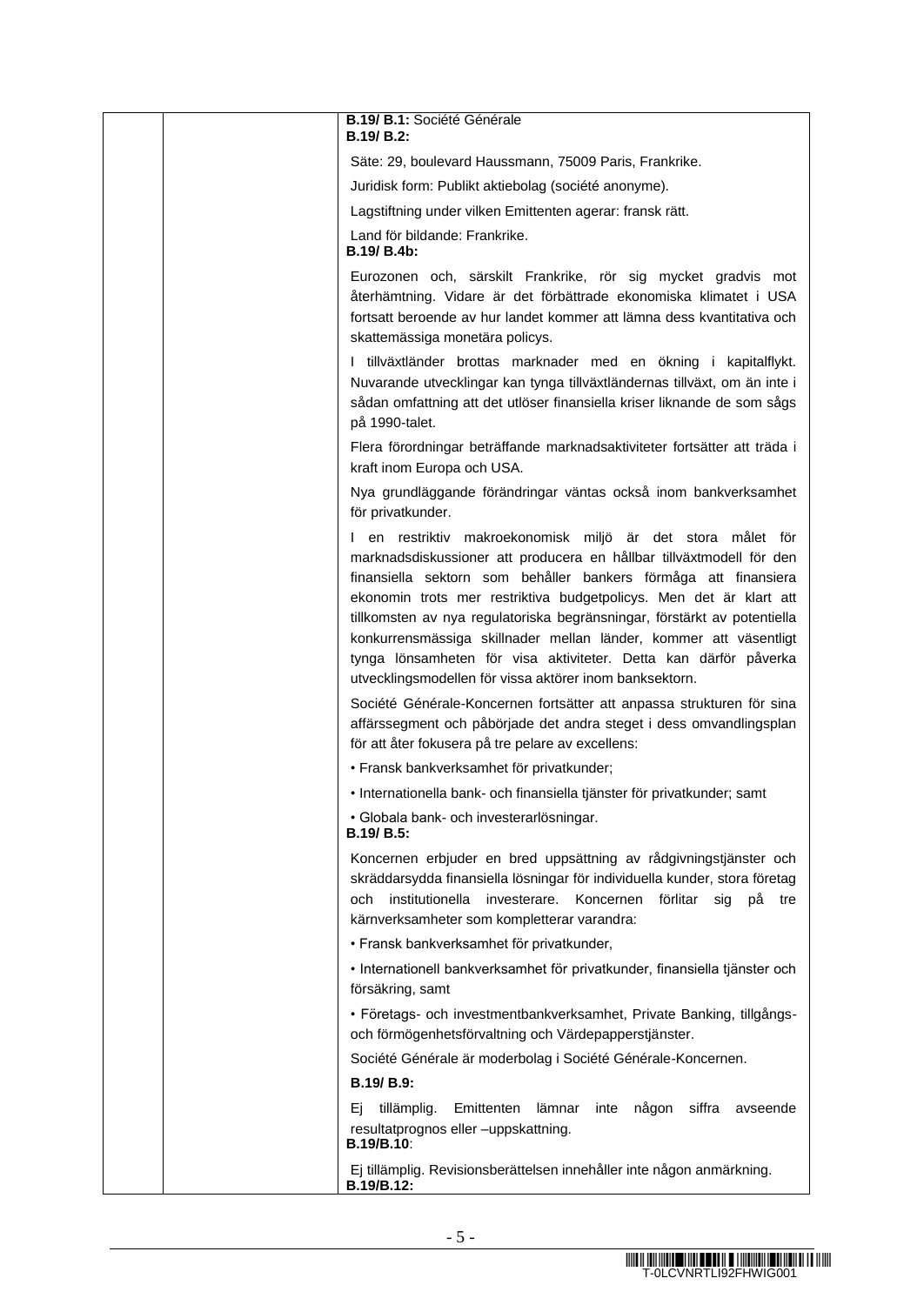|                                                                                                                                                                                                                                                                 | Halvår<br>2014 | År 2013                 | Halvår<br>2013 (ej<br>reviderat) | År 2012(*) |
|-----------------------------------------------------------------------------------------------------------------------------------------------------------------------------------------------------------------------------------------------------------------|----------------|-------------------------|----------------------------------|------------|
| Rörelseintäkter (i miljoner<br>EUR)                                                                                                                                                                                                                             |                |                         |                                  |            |
| Nettobankintäkter                                                                                                                                                                                                                                               | 11 569         | 22 433(**) 11 101(**)   |                                  | 23 110     |
| Rörelseintäkter                                                                                                                                                                                                                                                 | 2 3 7 8        | $2336$ <sup>(**)</sup>  | 1 405 $(*)$                      | 2757       |
| Nettointäkter fore<br>minoritetsintressen                                                                                                                                                                                                                       | 1 504          | 2 394 $(**)$            | $1532$ <sup>**</sup> )           | 1 2 2 4    |
| Nettointäkter                                                                                                                                                                                                                                                   | 1 3 4 5        | $2044$ <sup>**</sup> )  | $1319$ <sup>**</sup> )           | 790        |
| Fransk bankverksamhet för<br>privatkunder                                                                                                                                                                                                                       | 659            | $1196$ (**)             | $597$ <sup>**</sup> )            | 1291       |
| Internationella bank- och<br>finansiella tjänster för<br>privatkunder                                                                                                                                                                                           | 34             | $983$ <sup>**</sup> )   | 498(**)                          | 617        |
| Globala bank- och<br>investerarlösningar                                                                                                                                                                                                                        | 1066           | $1206$ <sup>**</sup> )  | $1024$ <sup>**</sup>             | 761        |
| Företagscenter                                                                                                                                                                                                                                                  |                | $(414)$ $(1341)$ $(**)$ | $(800)(**)$                      | (1879)     |
| Balansräkningsposter (i<br>miljarder EUR)                                                                                                                                                                                                                       |                |                         |                                  |            |
| Totala tillgångar och<br>förpliktelser                                                                                                                                                                                                                          |                | 1 322,6 1 214,2(**)     | 1 2 5 4, 1                       | 1 250,9    |
| Kundlån                                                                                                                                                                                                                                                         | 336,2          | $332,7$ <sup>**</sup> ) | 341,2                            | 350,2      |
| Kundinsättningar                                                                                                                                                                                                                                                | 341,8          | $334,2$ <sup>**</sup> ) | 350,0                            | 337,2      |
| Eget kapital (i miljarder<br>EUR)                                                                                                                                                                                                                               |                |                         |                                  |            |
| Eget kapital (Koncernens<br>aktieägare)                                                                                                                                                                                                                         | 53,3           | $50,9$ <sup>**</sup> )  | 49,4                             | 49,3       |
| Totalt konsoliderat eget<br>kapital                                                                                                                                                                                                                             | 56,0           | $54,0$ <sup>**</sup> )  | 53,3                             | 53,6       |
| (*) Uppgifterna som relaterar till resultatet för 2012 har räknats om som en följd av<br>implementeringen av IAS (International Accounting Standard) 19; förändringen i<br>redovisningsmetod innebär en justering av uppgifter avseende det föregående<br>året. |                |                         |                                  |            |
| (**) Uppgifter för 2013 som justerats till följd av den retroaktiva implementeringen<br>av IFRS 10 och 11 den 1 januari 2014.                                                                                                                                   |                |                         |                                  |            |
| Ej tillämplig. Det har inte inträffat någon betydande negativ förändring i<br>utsikterna för Emittenten sedan dagen för dess senast offentliggjorda<br>reviderade räkenskaper.                                                                                  |                |                         |                                  |            |
| Ej tillämplig. Det har inte inträffat någon väsentlig ändring i Emittentens<br>finansiella position eller handelsposition efter perioden som täcks av<br>den historiska finansiella informationen.<br>B.19/B.13:                                                |                |                         |                                  |            |
| Ej tillämpligt. Det har inte varit några nyligen inträffande händelser<br>beträffande Emittenten som är i väsentligt hänseende relevanta för<br>utvärderingen av Emittentens solvens.<br>B.19/ B.14:                                                            |                |                         |                                  |            |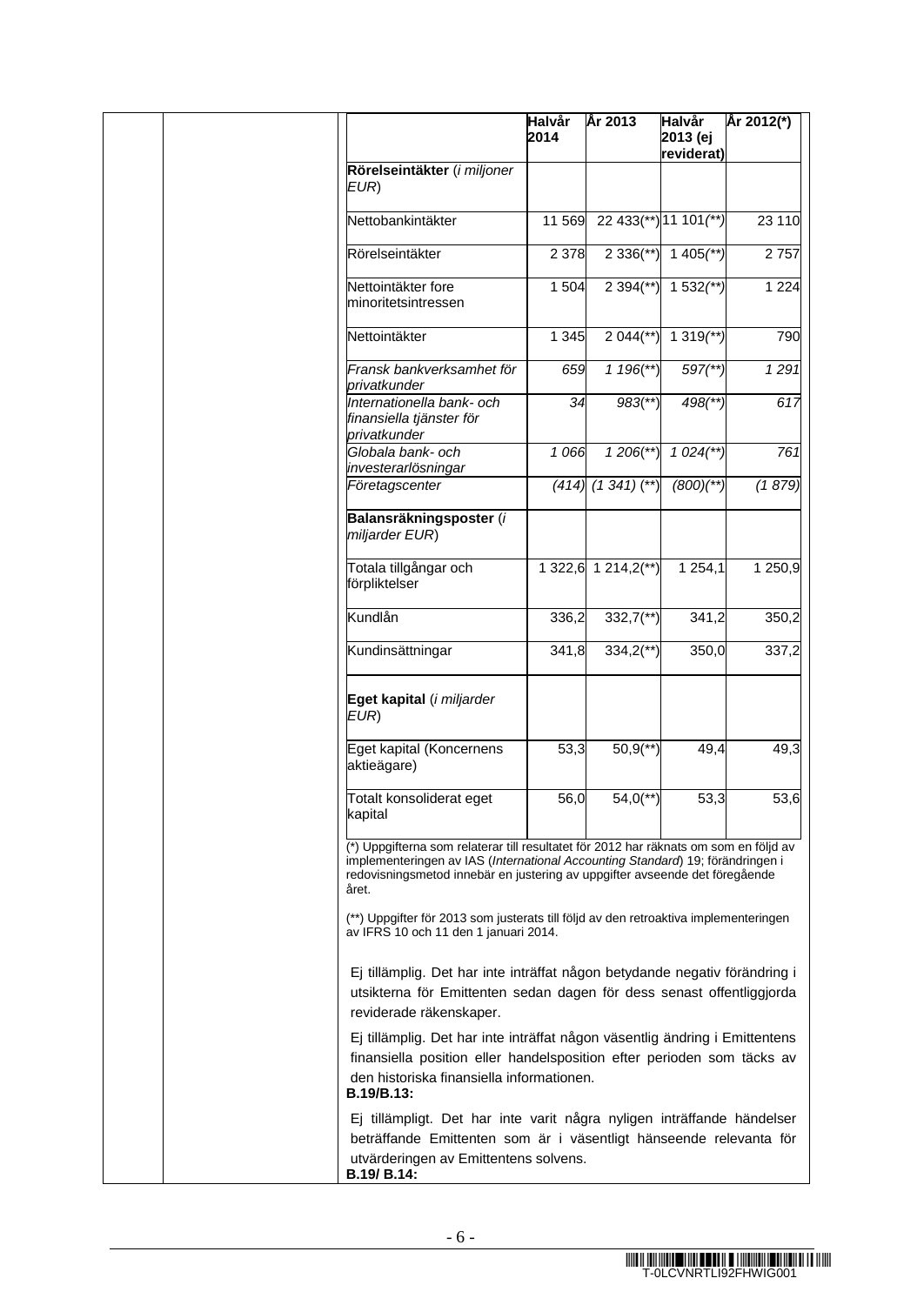|  | Se Punkt B.5 ovan för Emittentens position inom Koncernen. Société<br>Générale är det yttersta holdingbolaget för Koncernen. Men Société<br>Générale bedriver egen verksamhet och agerar inte enbart som ett<br>holdingbolag i förhållande till sina dotterbolag.<br><b>B.19/ B.15:</b> |
|--|-----------------------------------------------------------------------------------------------------------------------------------------------------------------------------------------------------------------------------------------------------------------------------------------|
|  | Se Punkt B.19/ B.5 ovan.<br><b>B.19/ B.16:</b>                                                                                                                                                                                                                                          |
|  | Ej tillämpligt. Såvitt företaget vet ägs eller kontrolleras Société Générale<br>inte, direkt eller indirekt (enligt fransk rätt), av något annat företag.                                                                                                                               |

|                                                           | <b>Avsnitt C - Värdepapper</b>     |                                                                                                                                                           |
|-----------------------------------------------------------|------------------------------------|-----------------------------------------------------------------------------------------------------------------------------------------------------------|
| C.1                                                       | Typ och klass                      | Obligationerna är derivatinstrument indexerade mot aktie.                                                                                                 |
| värdepapp-<br>av                                          |                                    |                                                                                                                                                           |
|                                                           | eren<br>som<br>erbjuds             | ISIN-kod: SE0006342242                                                                                                                                    |
| och/eller upptas<br>till<br>handel,<br>inklusive<br>varje |                                    |                                                                                                                                                           |
|                                                           |                                    |                                                                                                                                                           |
|                                                           |                                    |                                                                                                                                                           |
|                                                           | identifikations-<br>för<br>nummer  |                                                                                                                                                           |
|                                                           | värdepapperen                      |                                                                                                                                                           |
| C.2                                                       | Valuta<br>för                      | <b>SEK</b>                                                                                                                                                |
|                                                           | värdepappers-                      |                                                                                                                                                           |
|                                                           | emissionen                         |                                                                                                                                                           |
| C.5                                                       | <b>Beskrivning</b><br>av           | Det finns inte någon begränsning av den fria överlåtbarheten av Obligationerna,                                                                           |
|                                                           | varje<br>begränsning av            | med förbehåll för försäljnings- och överlåtelserestriktioner som kan vara<br>tillämpliga i vissa jurisdiktioner.                                          |
|                                                           | fria<br>den                        |                                                                                                                                                           |
|                                                           | överlåtbar-heten                   |                                                                                                                                                           |
|                                                           | för<br>värdepapp-                  |                                                                                                                                                           |
|                                                           | eren                               |                                                                                                                                                           |
| C.8<br>Rättigheter<br>förknippade                         |                                    | Angiven Valör: SEK 10 000                                                                                                                                 |
| med värdepapp-                                            |                                    |                                                                                                                                                           |
|                                                           | inklusive<br>eren,                 | Rättigheter förknippade med värdepapperen:                                                                                                                |
|                                                           | rangordning                        | Såvida inte Obligationerna löses in dessförinnan kommer Obligationerna att<br>berättiga varje innehavare av Obligationerna (en Obligationsinnehavare) att |
|                                                           | begräns-<br>och<br>ningar av dessa | erhålla ett inlösenbelopp som kan vara lägre än, lika med eller högre än beloppet                                                                         |
|                                                           | rättigheter<br>och                 | som ursprungligen investerades (se Punkt C.18).                                                                                                           |
|                                                           | förfaranden för                    | En Obligationsinnehavare kommer att vara berättigad att kräva den omedelbara                                                                              |
| att utöva dessa                                           |                                    | och förfallna betalningen av varje belopp om:                                                                                                             |
|                                                           | rättigheter                        | - Emittenten underlåter att betala eller iaktta sina andra förpliktelser under                                                                            |
|                                                           |                                    | Obligationerna eller i händelse av att garantin från Société Générale upphör att<br>vara giltig;                                                          |
|                                                           |                                    | - Garanten underlåter att iaktta sina förpliktelser under Garantin;                                                                                       |
|                                                           |                                    | - det inträffar insolvens eller konkursförfarande(n) som påverkar Emittenten.                                                                             |
|                                                           |                                    |                                                                                                                                                           |
|                                                           |                                    | Obligationsinnehavarnas samtycke måste inhämtas för att ändra de kontraktuella                                                                            |
|                                                           |                                    | villkoren för Obligationerna enligt villkoren i ett agentavtal, som görs tillgängligt                                                                     |
|                                                           |                                    | för Obligationsinnehavare på begäran hos Emittenten.                                                                                                      |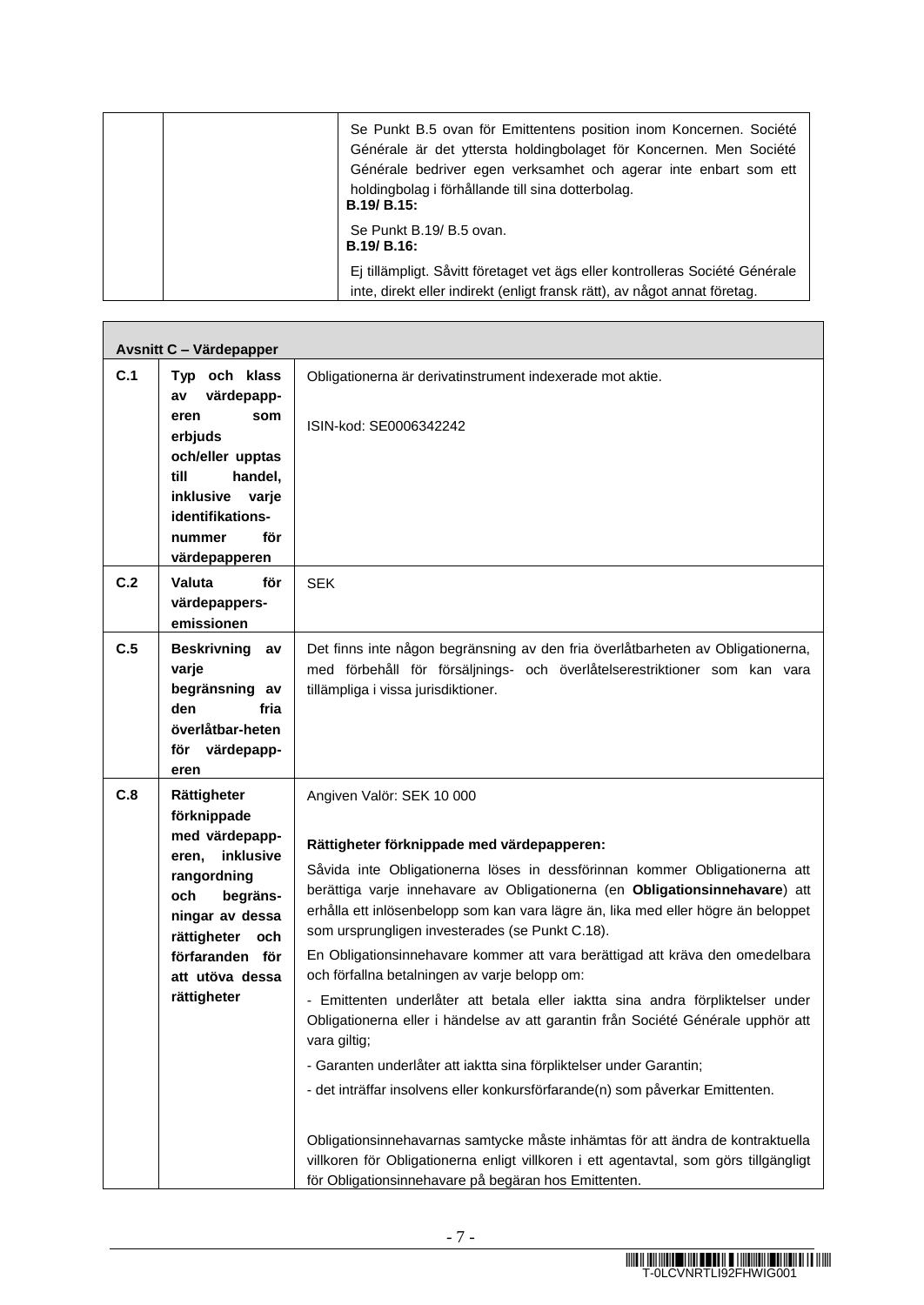|  | - Emittenten accepterar den exklusiva behörigheten för engelska domstolar till<br>förmån för Obligationsinnehavarna avseende varje tvist med Emittenten men<br>accepterar att sådana Obligationsinnehavare kan framställa sina krav vid varje<br>annan behörig domstol.                                                                                                                                                                                                                                                                                                                                                                                                                                                                                                                                                                                                                                                                                                                                                                                                                                                                                                                               |
|--|-------------------------------------------------------------------------------------------------------------------------------------------------------------------------------------------------------------------------------------------------------------------------------------------------------------------------------------------------------------------------------------------------------------------------------------------------------------------------------------------------------------------------------------------------------------------------------------------------------------------------------------------------------------------------------------------------------------------------------------------------------------------------------------------------------------------------------------------------------------------------------------------------------------------------------------------------------------------------------------------------------------------------------------------------------------------------------------------------------------------------------------------------------------------------------------------------------|
|  | Rangordning:                                                                                                                                                                                                                                                                                                                                                                                                                                                                                                                                                                                                                                                                                                                                                                                                                                                                                                                                                                                                                                                                                                                                                                                          |
|  | Obligationerna kommer att utgöra direkta, ovillkorade, icke säkerställda och icke<br>efterställda förpliktelser för Emittenten och kommer att rangordnas lika med alla<br>övriga direkta, ovillkorade, icke säkerställda och icke efterställda förpliktelser för<br>Emittenten, nuvarande och framtida.                                                                                                                                                                                                                                                                                                                                                                                                                                                                                                                                                                                                                                                                                                                                                                                                                                                                                               |
|  | Begränsningar av rättigheter förknippade med värdepapperen:                                                                                                                                                                                                                                                                                                                                                                                                                                                                                                                                                                                                                                                                                                                                                                                                                                                                                                                                                                                                                                                                                                                                           |
|  | - I händelse av justeringar som påverkar de(n) underliggande tillgången(arna)<br>kan Emittenten ändra villkoren eller om det inträffar extraordinära händelser som<br>påverkar de(t) underliggande instrumentet(en), kan Emittenten ersätta de(t)<br>underliggande instrumentet(en) med ny(a) underliggande instrumentet(en),<br>likvidera alla eller något belopp som ska förfalla till förfallodagen för<br>senarelägga förfallodagen för Obligationerna,<br>Obligationerna,<br>lösa<br>ın<br>Obligationerna i förtid på basis av marknadsvärdet av dessa Obligationer eller<br>dra av från varje belopp som förfaller till betalning den ökade kostnaden för<br>hedgning, i samtliga fall utan samtycke från Obligationsinnehavarna;<br>- Emittenten kan lösa in Obligationerna i förtid på basis av marknadsvärdet för<br>dessa Obligationer på grund av skatte- eller regulatoriska skäl och om andelen<br>mellan de utestående Obligationerna och antalet Obligationer som initialt<br>emitterades är lägre än 10 %;<br>- rätten att erhålla betalning av kapitalbelopp och ränta kommer att preskriberas<br>inom en period om tio år (beträffande kapital) och fem år (beträffande ränta) från |
|  | den dag då betalningen av dessa belopp första gången förföll till betalning och<br>har kvarstått obetalda.                                                                                                                                                                                                                                                                                                                                                                                                                                                                                                                                                                                                                                                                                                                                                                                                                                                                                                                                                                                                                                                                                            |
|  | - om Emittenten underlåter att betala ska Obligationsinnehavare inte vara<br>berättigade att vidta någon åtgärd eller förfarande för att genomdriva upplösning,<br>administration eller likvidation (eller något annat liknande förfarande) av<br>Emittenten. Oaktat detta kommer Obligationsinnehavarna att kunna kräva<br>Garanten på varje obetalt belopp.                                                                                                                                                                                                                                                                                                                                                                                                                                                                                                                                                                                                                                                                                                                                                                                                                                         |
|  | <b>Beskattning</b>                                                                                                                                                                                                                                                                                                                                                                                                                                                                                                                                                                                                                                                                                                                                                                                                                                                                                                                                                                                                                                                                                                                                                                                    |
|  | Samtliga betalningar avseende Obligationerna, Kvittona och Kupongerna eller<br>under Garantin ska utan innehållande eller avdrag för eller avseende varje<br>nuvarande eller framtida skatter, pålagor, taxeringar eller statliga debiteringar av<br>vad slag det vara må som appliceras, tas ut, uppbärs, innehålls eller taxeras av<br>eller för varje Beskattningsjurisdiktion, såvida inte sådant innehållande eller<br>avdrag krävs enligt lag.                                                                                                                                                                                                                                                                                                                                                                                                                                                                                                                                                                                                                                                                                                                                                  |
|  | Om något belopp måste dras av eller innehållas av eller för någon<br>Beskattningsjurisdiktion, ska den relevanta Emittenten eller, som fallet kan vara,<br>Garanten, (förutom under vissa omständigheter) till den största utsträckningen<br>tillåten enligt lag, betala sådana tillkommande belopp som kan erfordras för att<br>varje Obligationsinnehavare, Kvittoinnehavare, eller Kuponginnehavare, efter<br>avdrag eller innehållande av sådana skatter, pålagor, taxeringar eller statliga<br>debiteringar, ska erhålla det fulla beloppet som förfallit till betalning.                                                                                                                                                                                                                                                                                                                                                                                                                                                                                                                                                                                                                        |
|  | Tillämplig rätt                                                                                                                                                                                                                                                                                                                                                                                                                                                                                                                                                                                                                                                                                                                                                                                                                                                                                                                                                                                                                                                                                                                                                                                       |
|  | Obligationerna och varje icke-kontraktuell förpliktelse som uppstår ur eller i<br>samband med Obligationerna kommer att vara underkastade och ska tolkas i                                                                                                                                                                                                                                                                                                                                                                                                                                                                                                                                                                                                                                                                                                                                                                                                                                                                                                                                                                                                                                            |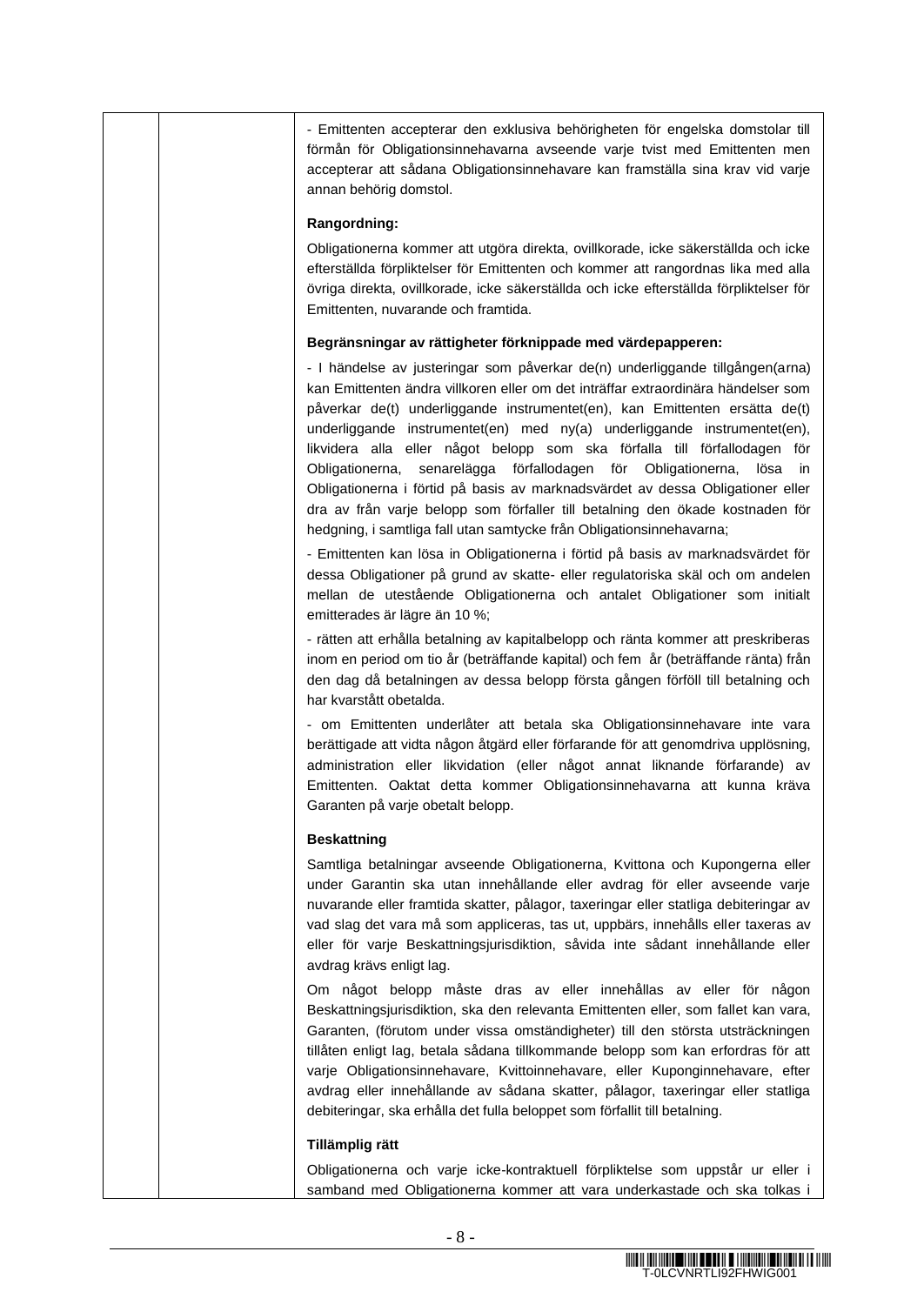|      |                                                                                                                                                                                                                                                                                                                                     | enlighet med svensk rätt.                                                                                                                                                                                                                                                                                                                                                                                                                                                                                                                                                                                                           |  |  |
|------|-------------------------------------------------------------------------------------------------------------------------------------------------------------------------------------------------------------------------------------------------------------------------------------------------------------------------------------|-------------------------------------------------------------------------------------------------------------------------------------------------------------------------------------------------------------------------------------------------------------------------------------------------------------------------------------------------------------------------------------------------------------------------------------------------------------------------------------------------------------------------------------------------------------------------------------------------------------------------------------|--|--|
| C.11 | Huruvida<br>värdepapperen<br>erbjuds<br>som<br>kommer att bli<br>föremål för en<br>ansökan<br><b>om</b><br>upptagande till<br>handel<br>med<br>avsikten<br>att<br>dessa<br>ska<br>distribueras på<br>reglerad<br>en<br>marknad<br>eller<br>andra<br>motsvarande<br>marknader med<br>indikation<br>av<br>marknaderna<br>- i<br>fråga | Ansökan kommer att göras om att Obligationerna ska tas upp till handel på<br>Nasdaq OMX Stockholm AB, Sverige.                                                                                                                                                                                                                                                                                                                                                                                                                                                                                                                      |  |  |
| C.15 | Hur värdet på<br>investeringen<br>påverkas<br>av<br>värdet på de(n)<br>underliggande<br>instrumentet(en)                                                                                                                                                                                                                            | Värdet på Obligationerna, betalningen av ett inlösenbelopp vid automatisk förtida<br>inlösen på en relevant dag för automatisk förtida inlösen och betalningen av ett<br>inlösenbelopp till en Obligationsinnehavare på förfallodagen kommer att bero på<br>utvecklingen för de(n) underliggande tillgången(arna) på de(n) relevanta<br>värderingsdagen(arna).<br>Värdet på Obligationerna är relaterat till den positiva eller negativa utvecklingen<br>för ett eller flera underliggande instrument i korgen. Beloppet(n) som ska betalas<br>fastställs och baseras på villkoret som är uppfyllt (eller inte) om utvecklingen för |  |  |
|      |                                                                                                                                                                                                                                                                                                                                     | ett eller flera underliggande instrument i korgen är högre än eller lika med en<br>förutbestämd utvecklingsbarriär.                                                                                                                                                                                                                                                                                                                                                                                                                                                                                                                 |  |  |
| C.16 | Förfallodagen<br>och den slutliga<br>referensdagen                                                                                                                                                                                                                                                                                  | Förfallodagen för Obligationerna kommer att vara 24/11/2017 och den slutliga<br>referensdagen kommer att vara den sista värderingsdagen.<br>Förfallodagen kan modifieras enligt bestämmelserna i Punkt C.8 ovan och Punkt<br>C.18 nedan.                                                                                                                                                                                                                                                                                                                                                                                            |  |  |
| C.17 | Avvecklingsför-<br>farande<br>för<br>derivat-<br>värdepapperen                                                                                                                                                                                                                                                                      | Kontant leverans                                                                                                                                                                                                                                                                                                                                                                                                                                                                                                                                                                                                                    |  |  |
| C.18 | Hur<br>avkastningen på<br>derivat-<br>värdepapperen<br>sker                                                                                                                                                                                                                                                                         | Såvida inte dessförinnan inlösta, sker avkastningen på derivatvärdepapperen<br>som följer:<br>Såvida inte dessförinnan inlösta, om en<br><b>Automatisk</b><br>Inlösenbelopp<br>vid<br>Händelse för Automatisk Förtida Inlösen<br>Förtida Inlösen:<br>har inträffat, då ska Emittenten lösa in i<br>förtid Obligationerna på Dagen för<br>Automatisk Förtida Inlösen(i) (i från 1 till<br>2) i enlighet med de följande                                                                                                                                                                                                              |  |  |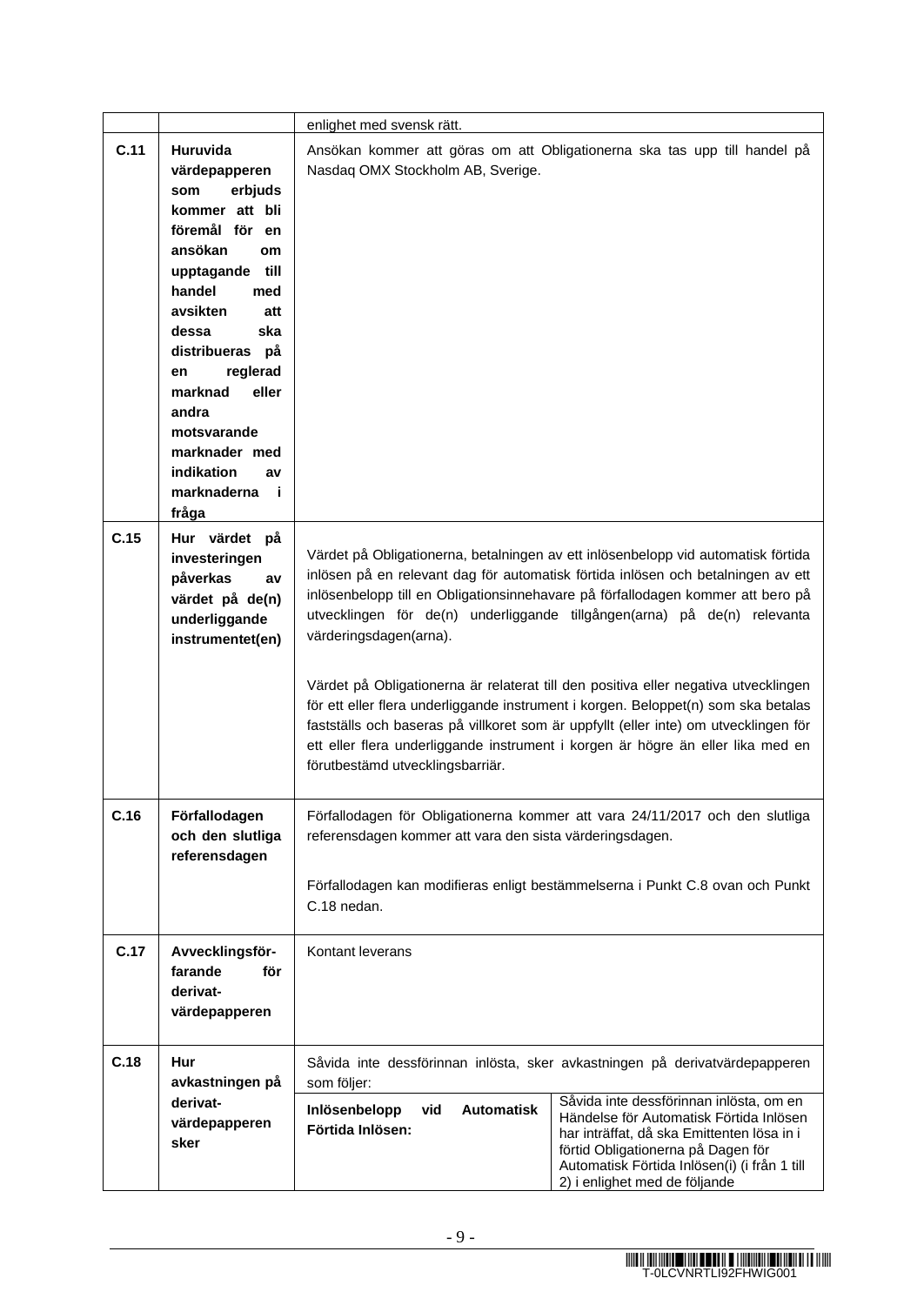|                                                           | bestämmelserna avseende varje<br>Obligation:                                                                                                                                                                     |
|-----------------------------------------------------------|------------------------------------------------------------------------------------------------------------------------------------------------------------------------------------------------------------------|
|                                                           | Inlösenbelopp vid Automatisk Förtida<br>Inlösen(i) = Angiven Valör x $[100\% +$<br>KupongNivå x i]                                                                                                               |
| Dag(ar) för Automatisk Förtida<br>Inlösen: (DD/MM/ÅÅÅÅ)   | Dag för Automatisk<br>Förtida Inlösen(i)<br>$\overline{1}$<br>24/11/2015                                                                                                                                         |
|                                                           | $\overline{2}$<br>24/11/2016                                                                                                                                                                                     |
| Slutligt Inlösenbelopp:                                   | Såvida inte inlösta dessförinnan, ska<br>Emittenten lösa in Obligationerna på<br>Förfallodagen i enlighet med de följande<br>bestämmelserna för varje Obligation:                                                |
|                                                           | Scenario 1:<br>Om på Värderingsdag(3),<br>SämstaUtveckling(3) är högre än eller<br>lika med -10%, då:<br>Slutligt Inlösenbelopp = Angiven Valör x<br>[100% + KupongNivå x 3]                                     |
|                                                           | Scenario 2:<br>Om på Värderingsdag(3),<br>SämstaUtveckling(3) är lägre än -10%<br>och SämstaUtveckling(3) är högre än<br>eller lika med -30%, då:<br>Slutligt Inlösenbelopp = Angiven Valör x<br>$[100\% + 9\%]$ |
|                                                           | Scenario 3:<br>Om på Värderingsdag(3),<br>SämstaUtveckling(3) är lägre än -30%,<br>då:<br>Slutligt Inlösenbelopp = Angiven Valör x<br>[100% + SämstaUtveckling(3)]                                               |
| Definitioner avseende dag(ar):                            |                                                                                                                                                                                                                  |
| Värderingsdag(0) (DD/MM/ÅÅÅÅ)                             | 06/11/2014                                                                                                                                                                                                       |
| Värderingsdag(i); (i från 1 till 3)<br>(DD/MM/ÅÅÅÅ)       | Värderingsdag(i)<br>06/11/2015<br>1<br>$ 2\rangle$<br>06/11/2016                                                                                                                                                 |
|                                                           | $\overline{3}$<br>06/11/2017                                                                                                                                                                                     |
| <b>Definitioner avseende Produkten:</b>                   | Tillämpligt,<br>reservation<br>med<br>för<br>de<br>Särskilda Villkoren avseende Formler.                                                                                                                         |
| SämstaUtveckling(i)<br>(i från 1 till 3)                  | Betyder det Minsta, för k från 1 till 2 av<br>Utveckling(i, k), enligt definition i Villkor<br>4.6 av de Särskilda Villkoren avseende<br>Formler.                                                                |
| Utveckling(i,k)<br>(i från 1 till 3)<br>(k från 1 till 2) | Betyder (S(i, k) / S(0, k)) - 100%, enligt<br>definition i Villkor 4.1 av de Särskilda<br>Villkoren avseende Formler.                                                                                            |
| S(i,k)<br>(i från 0 till 3)<br>(k från 1 till 2)          | Betyder avseende varje Värderingsdag(i)<br>Stängningskursen för den<br>Underliggande(k), enligt definition i Villkor<br>4.0 av de Särskilda Villkoren avseende<br>Formler.                                       |
| KupongNivå                                                | Indikativt 9% och med ett minimum om<br>7%. Slutlig KupongNivå kommer att                                                                                                                                        |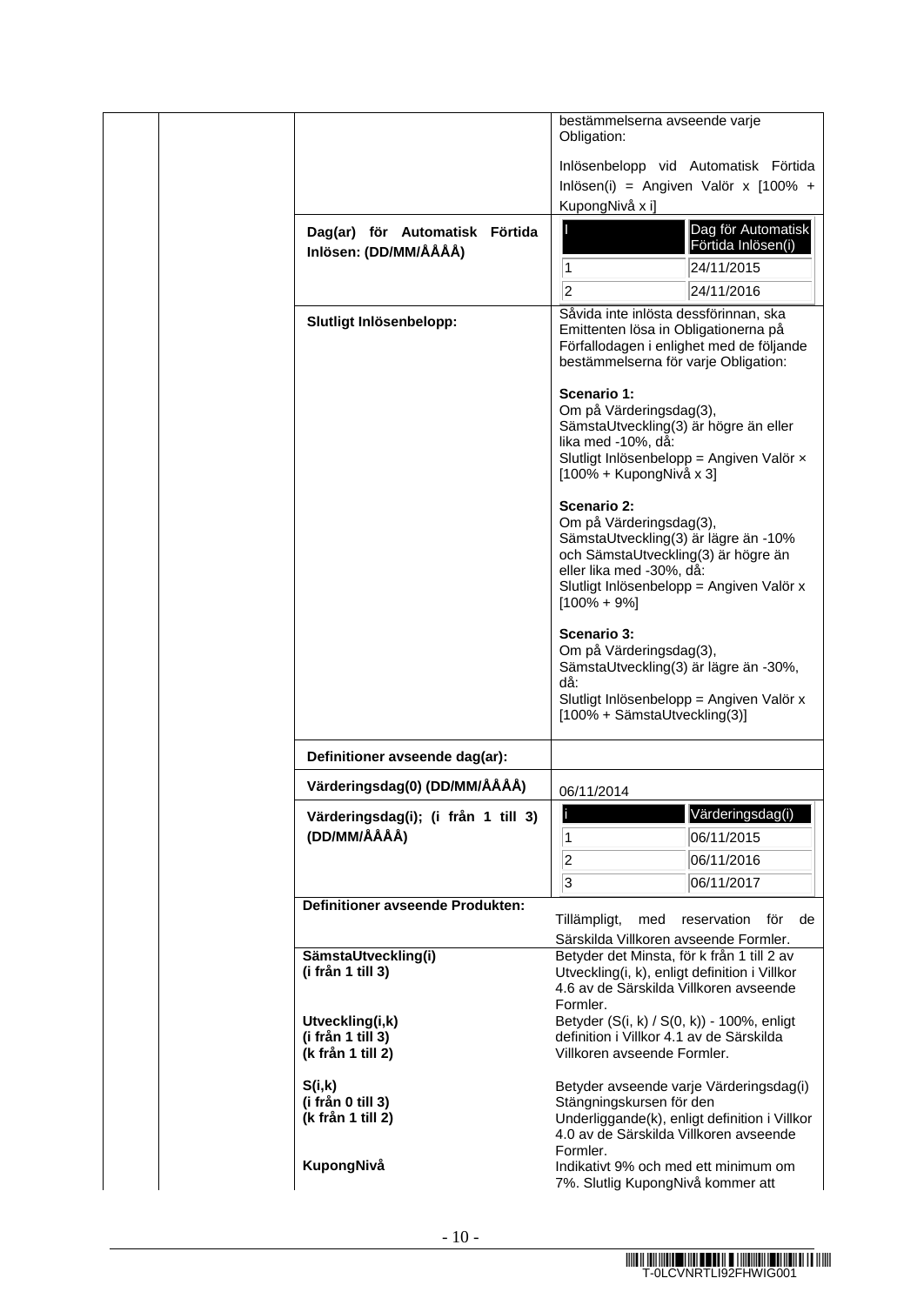|                                                                                                                                                                                                                                                                                    |                                           |                                                   |                        |                                                                                  | bekräftas senast på Värderingsdag(0)                                                                                                                                         |
|------------------------------------------------------------------------------------------------------------------------------------------------------------------------------------------------------------------------------------------------------------------------------------|-------------------------------------------|---------------------------------------------------|------------------------|----------------------------------------------------------------------------------|------------------------------------------------------------------------------------------------------------------------------------------------------------------------------|
|                                                                                                                                                                                                                                                                                    |                                           | Händelse för Automatisk Förtida<br><b>Inlösen</b> |                        | Anses ha inträffat, enligt<br>en Värderingsdag(i) (i från 1 till 2),<br>med -10% | Beräkningsagentens fastställande, om på<br>SämstaUtveckling(i) är högre än eller lika                                                                                        |
| C.19                                                                                                                                                                                                                                                                               | slutliga<br><b>Den</b><br>referens-kursen | Se Punkt C.18 ovan.                               |                        |                                                                                  |                                                                                                                                                                              |
|                                                                                                                                                                                                                                                                                    | för<br>den<br>underliggande               | underliggande instrument.                         |                        | visa extraordinära händelser och justeringar som påverkar                        | Slutlig referenskurs: värdet på de(t) underliggande instrumentet(en) på de(n)<br>relevanta värderingsdagen(arna) för inlösen, med förbehåll för inträffandet av<br>sådant(a) |
| C.20<br>Typ<br>Typen av underliggande är : aktie.<br>av<br>underliggande<br>och.<br>var<br>Information om den underliggande finns tillgänglig på följande webbplats(er), om<br>information om<br>någon, eller genom en enkel begäran hos Société Générale.<br>den<br>underliggande |                                           |                                                   |                        |                                                                                  |                                                                                                                                                                              |
|                                                                                                                                                                                                                                                                                    | kan erhållas                              | Bolag                                             | Bloomberg<br>benämning | Börs                                                                             | Webbplats                                                                                                                                                                    |
|                                                                                                                                                                                                                                                                                    |                                           | Volvo AB                                          | <b>VOLVB SS</b>        | Stockholm Stock<br>Exchange                                                      | www.volvo.com                                                                                                                                                                |
|                                                                                                                                                                                                                                                                                    |                                           | 2<br>Sandvik AB                                   | <b>SAND SS</b>         | Stockholm Stock<br>Exchange                                                      | www.sandvik.com                                                                                                                                                              |

 $\Box$ 

|                                             | <b>Avsnitt D - Risker</b>                                                                                                                                                                                                                                                                                                                    |                                                                                                                                                                                                           |
|---------------------------------------------|----------------------------------------------------------------------------------------------------------------------------------------------------------------------------------------------------------------------------------------------------------------------------------------------------------------------------------------------|-----------------------------------------------------------------------------------------------------------------------------------------------------------------------------------------------------------|
| D.2<br><b>Nyckelinformation</b><br>de<br>om | väsentliga                                                                                                                                                                                                                                                                                                                                   | Koncernen är exponerad mot riskerna som är inneboende i dessa<br>kärnverksamheter.                                                                                                                        |
|                                             | risker<br>är<br>som<br>för<br>specifika<br>emittenten<br>och<br>garanten                                                                                                                                                                                                                                                                     | Koncernens riskhantering fokuserar på nedanstående huvudkategorier<br>av risk. Vilken som helst av dessa kan ha en negativ effekt på<br>Koncernens verksamhet, rörelseresultat och finansiella situation: |
|                                             | Kredit- och motpartsrisk (inkluderat landsrisk): risk för förlust på<br>grund av att Koncernens kunder, emittenter eller andra motparter inte<br>uppfylla sina finansiella åtaganden. Kreditrisken innefattar<br>kan<br>motpartsrisk som är länkad till marknadstransaktioner (ersättningsrisk)<br>likväl som värdepapperiseringsverksamhet. |                                                                                                                                                                                                           |
|                                             |                                                                                                                                                                                                                                                                                                                                              | Marknadsrisk: risk för att finansiella instrument förlorar värde på grund<br>av förändrade marknadsparametrar, volatilitet i dessa parametrar och<br>korrelationer mellan dessa.                          |
|                                             |                                                                                                                                                                                                                                                                                                                                              | Operativa risker: risk för förlust eller sanktioner på grund av<br>oegentligheter eller fel i interna rutiner eller system, mänskliga fel eller<br>externa händelser;                                     |
|                                             |                                                                                                                                                                                                                                                                                                                                              | Strukturella ränte- och valutakursrisker: risk för förlust eller<br>nedskrivning av Koncernens tillgångar som beror på förändringar i ränte-<br>eller valutakurser.                                       |
|                                             |                                                                                                                                                                                                                                                                                                                                              | Likviditetsrisker: risk för att Koncernen inte kan möta gällande krav för<br>likvida medel eller säkerheter när dessa uppstår och till en rimlig kostnad.                                                 |
|                                             |                                                                                                                                                                                                                                                                                                                                              | Garantin utgör en allmän och icke säkerställd kontraktuell förpliktelse för<br>Garanten och inte för någon annan, varje betalning under Obligationerna<br>är också beroende av Garantens kreditvärdighet. |
|                                             |                                                                                                                                                                                                                                                                                                                                              | Presumtiva investerare i Obligationerna som gynnas av Garantin bör<br>notera att Obligationsinnehavarens berättigande kommer att vara                                                                     |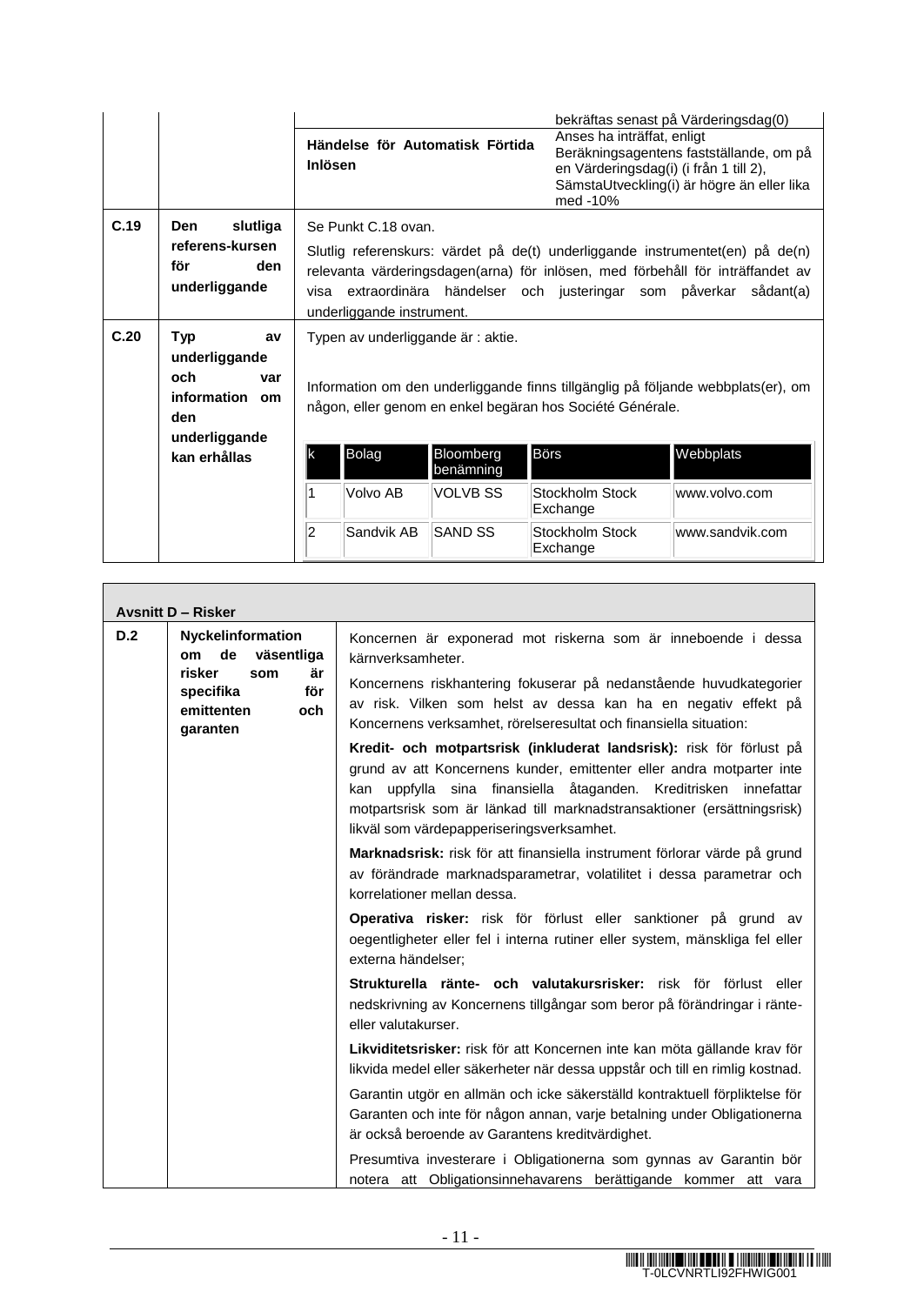|     |                                                                                                                                                                                                          | begränsat till de summor som erhålls genom att framställa krav under<br>Garantin och de relevanta bestämmelserna i Garantin och de ska inte ha<br>någon rätt att inleda någon process, juridisk eller annan, eller annars<br>genomdriva krav mot Emittenten och, avseende endast beträffande<br>Obligationer med Säkerhet, från de belopp som erhålls genom<br>verkställande av relevant Pantavtal.<br>Garantin är uteslutande en betalningsgaranti och inte en garanti för<br>utförande av aktuell Emittent eller några av deras andra åligganden i<br>relation till de Obligationer som Garantin gäller till förmån för.<br>Garantin kanske endast täcker en del av den aktuella Emittentens<br>betalningsskyldigheter för relevant Serie av Obligationer. I sådana fall<br>kan det hända att Obligationsinnehavarna fortfarande bär risken för att<br>betalningar under Garantin är lägre än beloppen som förfaller till<br>betalning för Emittenten under Obligationerna.<br>Société Générale kommer att agera som emittent under Programmet,<br>som Garant för Obligationerna emitterade av Emittenten och också som<br>leverantör av hedgningsinstrument till Emittenten. Som en följd är<br>investerare inte bara exponerade mot kreditrisken hos Garanten men<br>även mot operationella risker hänförliga till avsaknaden på oberoende för<br>Garanten, när denne ikläder sig skyldigheter och förpliktelser som Garant<br>och leverantör av hedgningsinstrument.<br>De potentiella intressekonflikter och operativa risker som kan uppstå på<br>grund av sådan avsaknad av oberoende anses till viss del mildras<br>genom att det är olika divisioner inom Garantens koncern som ansvarar<br>Garantin<br>och<br>för<br>tillhandahålla<br>för<br>att<br>implementera<br>att<br>hedgningsinstrument och genom att varje division drivs som en separat<br>operativ enhet, avskild genom informationsbarriärer (så kallade kinesiska<br>väggar) och ledda av olika ledningsteam.<br>Emittenten och Garanten och varje av dessas dotterföretag och/eller<br>närstående företag kan i samband med andra affärsverksamheter inneha<br>eller förvärva väsentlig information om de underliggande tillgångarna.<br>Sådan verksamhet och information kan få konsekvenser som är negativa<br>för Obligationsinnehavarna.<br>Emittenten och Garanten och varje av dessas dotterföretag och/eller<br>närstående företag kan agera i andra roller avseende Obligationerna, till<br>exempel som market-maker, beräkningsagent eller agent. Följaktligen<br>kan potentiella intressekonflikter uppkomma.<br>I samband med erbjudandet av Obligationerna kan Emittenten och<br>Garanten och/eller dessas närstående företag ingå en eller flera |
|-----|----------------------------------------------------------------------------------------------------------------------------------------------------------------------------------------------------------|----------------------------------------------------------------------------------------------------------------------------------------------------------------------------------------------------------------------------------------------------------------------------------------------------------------------------------------------------------------------------------------------------------------------------------------------------------------------------------------------------------------------------------------------------------------------------------------------------------------------------------------------------------------------------------------------------------------------------------------------------------------------------------------------------------------------------------------------------------------------------------------------------------------------------------------------------------------------------------------------------------------------------------------------------------------------------------------------------------------------------------------------------------------------------------------------------------------------------------------------------------------------------------------------------------------------------------------------------------------------------------------------------------------------------------------------------------------------------------------------------------------------------------------------------------------------------------------------------------------------------------------------------------------------------------------------------------------------------------------------------------------------------------------------------------------------------------------------------------------------------------------------------------------------------------------------------------------------------------------------------------------------------------------------------------------------------------------------------------------------------------------------------------------------------------------------------------------------------------------------------------------------------------------------------------------------------------------------------------------------------------------------------------------------------------------------------------------------------------------------------------------------------------------------------------------------------------------------------------------------------------------------------------------------------------------------------------------------------------------|
|     |                                                                                                                                                                                                          | hedgningstransaktioner avseende en referenstillgång(ar) eller relaterade<br>derivat, vilket kan påverka marknadskursen, likviditeten eller värdet för<br>Obligationerna.                                                                                                                                                                                                                                                                                                                                                                                                                                                                                                                                                                                                                                                                                                                                                                                                                                                                                                                                                                                                                                                                                                                                                                                                                                                                                                                                                                                                                                                                                                                                                                                                                                                                                                                                                                                                                                                                                                                                                                                                                                                                                                                                                                                                                                                                                                                                                                                                                                                                                                                                                               |
| D.6 | Nyckelinformation<br>de<br>väsentliga<br>om<br>riskerna<br>är<br>som<br>för<br>specifika<br>värdepapperen<br>och<br>riskvarning<br>att<br>investerare<br>kan<br>förlora<br>värdet<br>av<br>deras<br>hela | Obligationerna kan stipulera automatisk förtida inlösen relaterad till en<br>specifik händelse. Följaktligen kan detta förhindra Obligationsinnehavare<br>dra fördel<br>utvecklingen för de(t)<br>från att<br>av<br>underliggande<br>instrumenten(et) under hela den period som ursprungligen var avsedd.<br>Villkoren för Obligationerna kan innehålla bestämmelser enligt vilka<br>inträffandet av vissa marknadsstörande händelser kan föranleda att<br>förseningar i avveckling av Obligationerna uppkommer eller att vissa<br>förändringar görs. Dessutom om händelser som påverkar de(t)<br>underliggande<br>instrumenten(et)<br>inträffar,<br>tillåter<br>villkoren<br>för                                                                                                                                                                                                                                                                                                                                                                                                                                                                                                                                                                                                                                                                                                                                                                                                                                                                                                                                                                                                                                                                                                                                                                                                                                                                                                                                                                                                                                                                                                                                                                                                                                                                                                                                                                                                                                                                                                                                                                                                                                                      |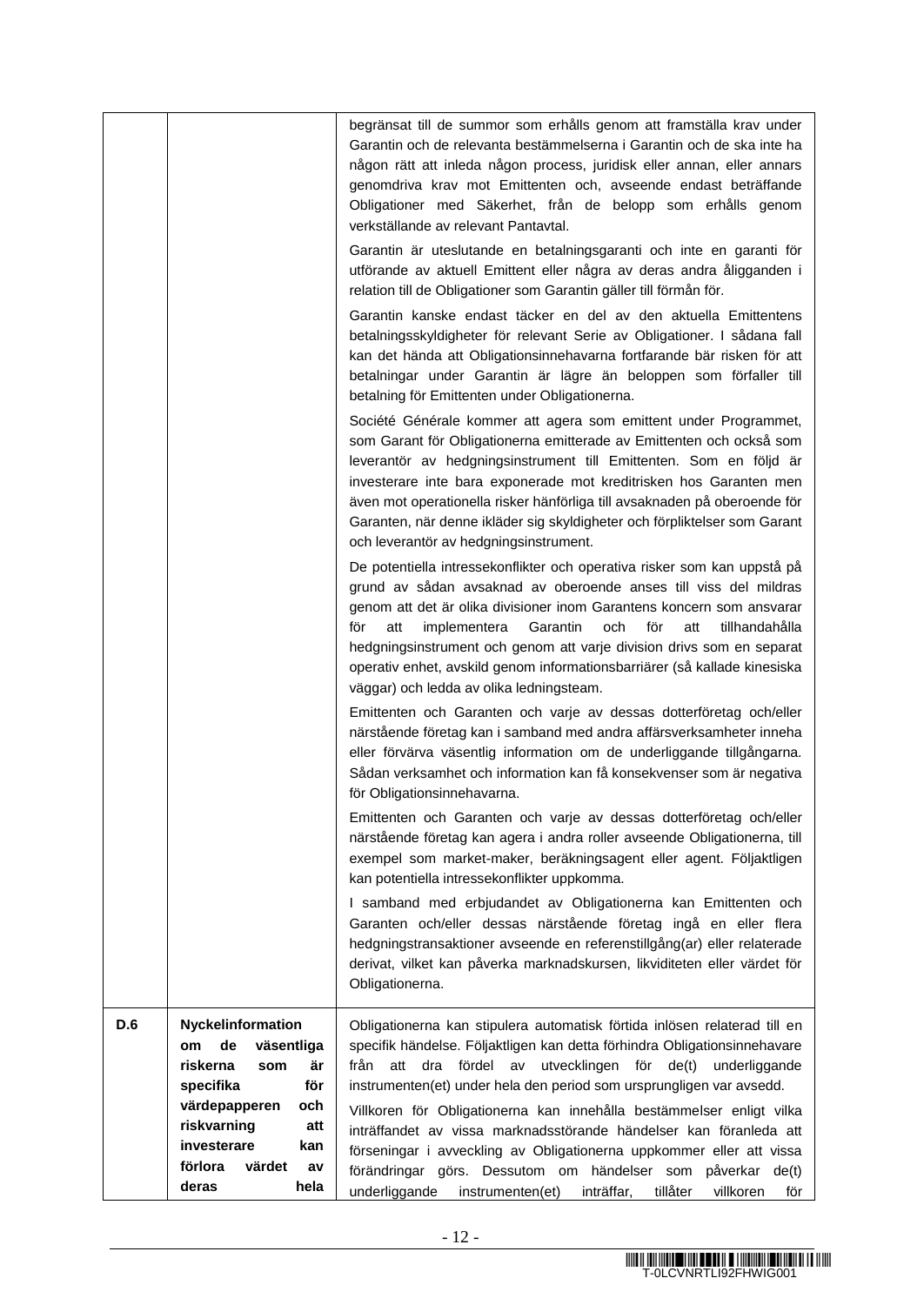| investering eller del<br>av den | Obligationerna<br>Emittenten<br>byter<br>de(t)<br>underliggande<br>att<br>ut<br>mot nya(tt)<br>underliggande<br>instrumenten(et)<br>instrument, avslutar<br>exponeringen mot de(t) underliggande instrumenten(et) och tillämpa en<br>referensränta på de likvider som erhålls på detta sätt till förfallodagen för<br>Obligationerna, senarelägga förfallodagen för Obligationerna, lösa in<br>Obligationerna i förtid på basis av marknadsvärdet för dessa Obligationer<br>eller dra ifrån från varje belopp som ska erläggas den ökade<br>hedgningskostnaden och, i varje fall, utan föregående samtycke från<br>Obligationsinnehavarna. |
|---------------------------------|--------------------------------------------------------------------------------------------------------------------------------------------------------------------------------------------------------------------------------------------------------------------------------------------------------------------------------------------------------------------------------------------------------------------------------------------------------------------------------------------------------------------------------------------------------------------------------------------------------------------------------------------|
|                                 | Betalningar (oavsett om avseende kapital och/eller ränta och oavsett om<br>vid förfall eller annars) på Obligationerna beräknas genom referens till<br>viss(a) underliggande, avkastningen på Obligationerna baseras på<br>förändringar i värdet på de(t) underliggande, vilket kan fluktuera.<br>Potentiella investerare bör vara medvetna om att dessa Obligationer kan<br>vara volatila och att de kanske inte erhåller någon ränta och att de kan<br>förlora hela eller en väsentlig andel av deras kapitalbelopp.                                                                                                                     |
|                                 | Under Obligationernas löptid kan marknadsvärdet för dessa Obligationer<br>vara lägre än det investerade kapitalet. Vidare kan en insolvens för<br>Emittenten och Garanten resultera i en total förlust av det investerade<br>kapitalet.                                                                                                                                                                                                                                                                                                                                                                                                    |
|                                 | Investerarna uppmärksammas på det faktum att de kan drabbas av<br>en fullständig eller partiell förlust av deras investering.                                                                                                                                                                                                                                                                                                                                                                                                                                                                                                              |

|      | <b>Avsnitt E - Erbjudande</b>                                |                                                                                                                                                                                                                                                                                                                                                                                                                            |
|------|--------------------------------------------------------------|----------------------------------------------------------------------------------------------------------------------------------------------------------------------------------------------------------------------------------------------------------------------------------------------------------------------------------------------------------------------------------------------------------------------------|
| E.2b | Motiv för erbjudandet<br>användning<br>och<br>av<br>likvider | Nettolikviderna från varje emission av Obligationer kommer att<br>användas för de allmänna finansieringsändamålen för Société<br>Générale-Koncernen, vilket innefattar att göra vinst.                                                                                                                                                                                                                                     |
| E.3  | <b>Beskrivning av villkoren</b>                              | Jurisdiktion(er) för Erbjudande till Allmänheten: Sverige                                                                                                                                                                                                                                                                                                                                                                  |
|      | för erbjudandet                                              | Erbjudandeperiod: från 29/09/2014 till 31/10/2014                                                                                                                                                                                                                                                                                                                                                                          |
|      |                                                              | Erbjudandekurs: Obligationerna<br>kommer<br>att<br>erbjudas<br>till<br>Erbjudandepriset ökat med kostnader, om några, såsom nämns<br>nedan.                                                                                                                                                                                                                                                                                |
|      |                                                              | Villkor<br>erbjudandet<br>underkastat:<br>är<br>Erbjudandet<br>som<br>av<br>Obligationerna villkoras av deras utställande och varje annat villkor i<br>de finansiella mellanhändernas standardvillkor, vilka investerare fått<br>information om av sådana relevanta finansiella mellanhänder.                                                                                                                              |
|      |                                                              | Emittenten förbehåller sig rätten att stänga Erbjudandeperioden<br>tidigare än det angivna utgångsdatumet av valfri anledning.                                                                                                                                                                                                                                                                                             |
|      |                                                              | Emittenten förbehåller sig rätten att återta erbjudandet och ställa in<br>utställandet av Obligationerna av valfri anledning och oavsett tid på<br>eller före Emissionsdagen. För undvikande av tvivel, om en ansökan<br>har gjorts av en potentiell investerare och Emittenten utnyttjar sig av<br>sådan rättighet så har ingen potentiell investerare rätt att teckna för<br>eller i annat fall förvärva Obligationerna. |
| E.4  | <b>Beskrivning</b><br>varje<br>av                            | Förutom varje arvode som ska erläggas till Återförsäljaren har, såvitt                                                                                                                                                                                                                                                                                                                                                     |
|      | är<br>intresse<br>som                                        | Emittenten känner till, inte någon person involverad i emissionen av                                                                                                                                                                                                                                                                                                                                                       |
|      | för<br>väsentligt                                            | Obligationerna ett intresse som är väsentligt för erbjudandet.                                                                                                                                                                                                                                                                                                                                                             |
|      | emissionen/erbjudandet                                       |                                                                                                                                                                                                                                                                                                                                                                                                                            |